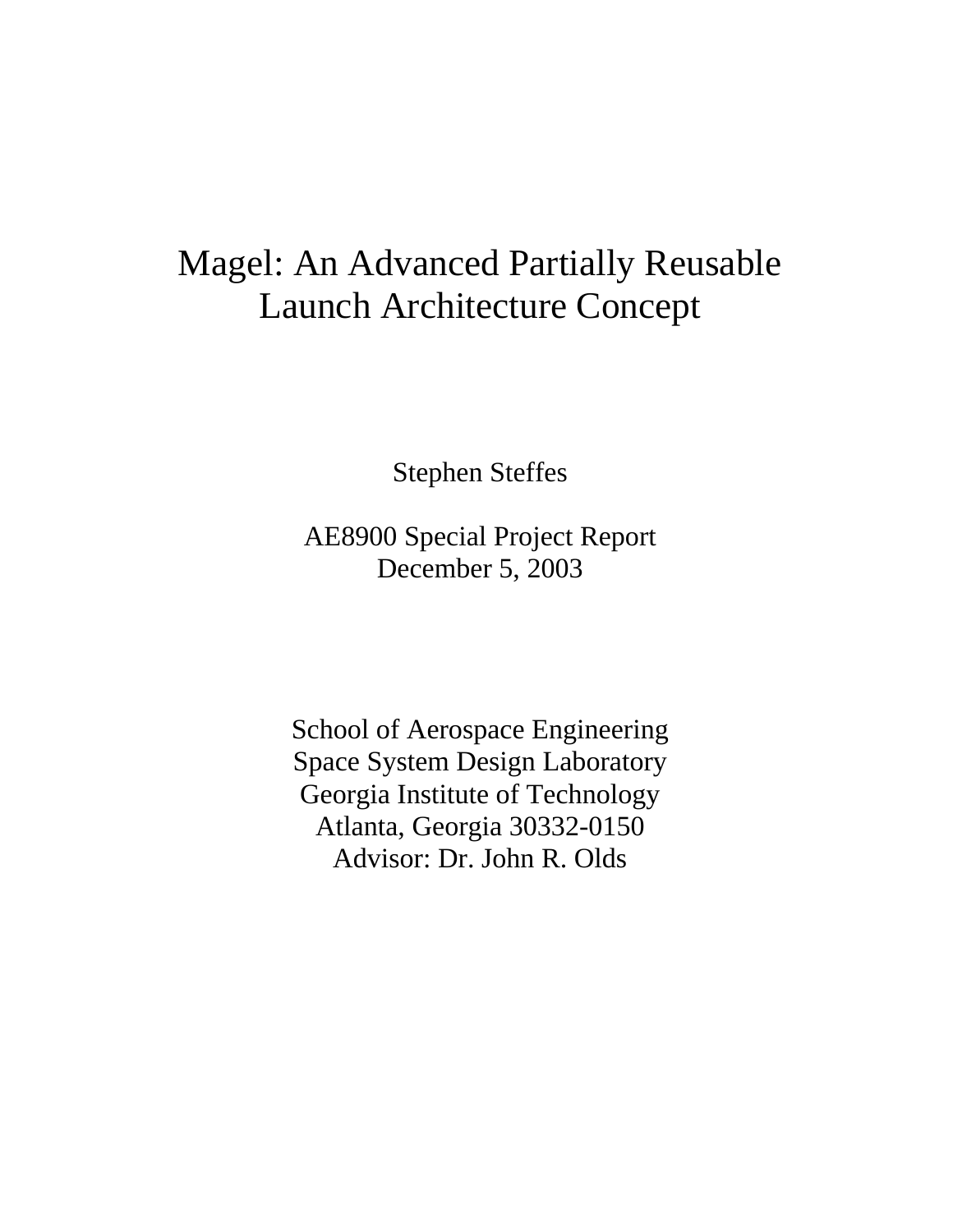## **Table of Contents**

<span id="page-1-0"></span>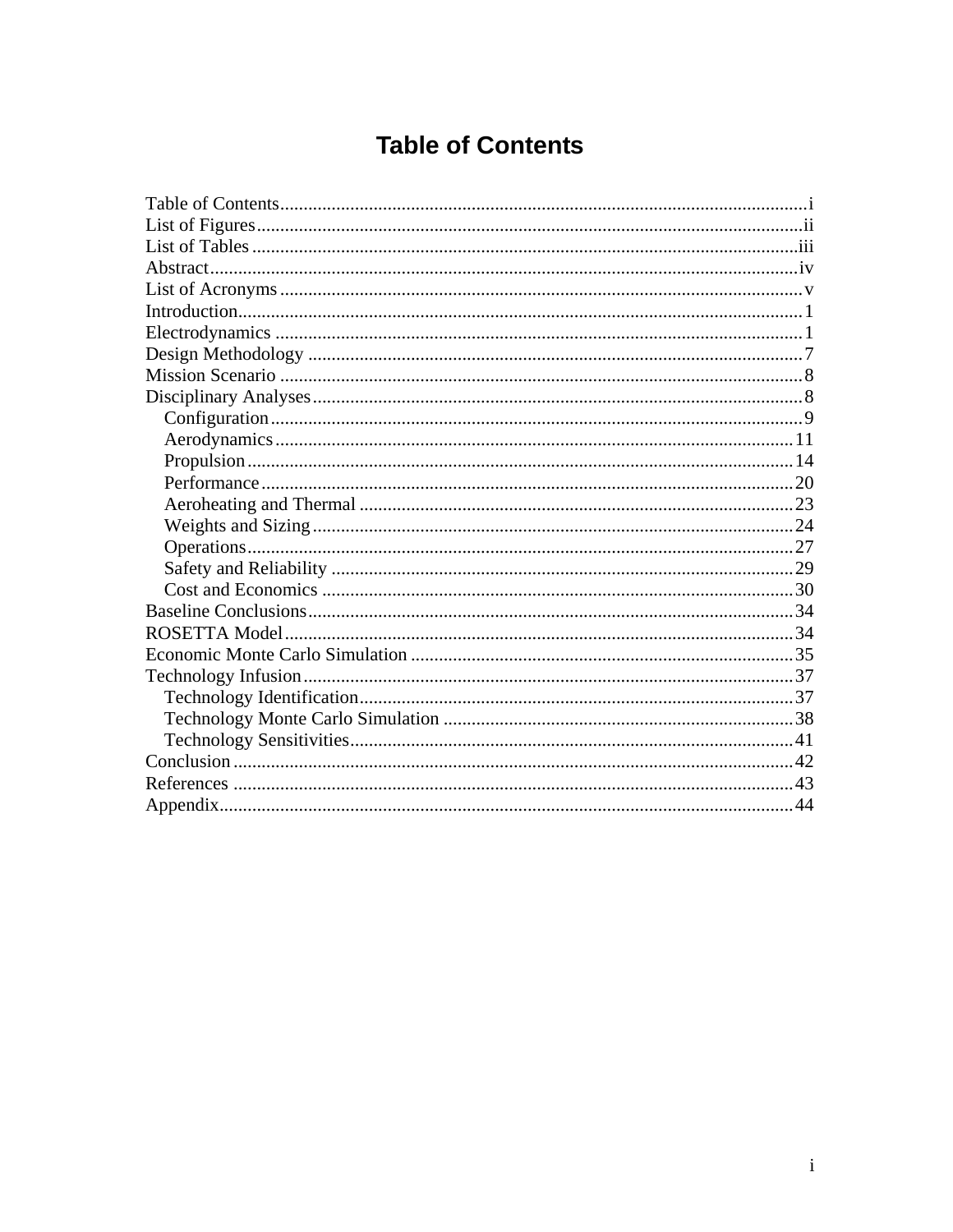# **List of Figures**

<span id="page-2-0"></span>

| Figure 1: Geometry of the Biot-Savart law (left) [2], an illustration of the right hand rule                                                                               |  |
|----------------------------------------------------------------------------------------------------------------------------------------------------------------------------|--|
| Figure 2: Force applied due to magnetic field B. B is pointing into the page3                                                                                              |  |
|                                                                                                                                                                            |  |
|                                                                                                                                                                            |  |
| Figure 4: (a) Magnetic field of a physical dipole (current is going counter clock wise                                                                                     |  |
| around the z-axis). (b) Stacked current loop configuration. (c) Force applied to                                                                                           |  |
|                                                                                                                                                                            |  |
|                                                                                                                                                                            |  |
|                                                                                                                                                                            |  |
|                                                                                                                                                                            |  |
| Figure 8: Top view (left), side view (middle) of Magel. Cross section of first stage ring                                                                                  |  |
|                                                                                                                                                                            |  |
|                                                                                                                                                                            |  |
|                                                                                                                                                                            |  |
| Figure 11: Pressure profile of the second stage at the maximum condition 13                                                                                                |  |
| Figure 12: C <sub>dt</sub> vs Mach for $\alpha$ =0 (top left). C <sub>lt</sub> vs C <sub>dt</sub> for several $\alpha$ 's (top right). C <sub>lt</sub> /C <sub>dt</sub> vs |  |
|                                                                                                                                                                            |  |
| Figure 13: Longitudinal cross section of a SC tube (A) and SC winding pattern (B) [4].15                                                                                   |  |
|                                                                                                                                                                            |  |
| Figure 15: Relationship between critical magnetic field and critical temperature for the                                                                                   |  |
|                                                                                                                                                                            |  |
|                                                                                                                                                                            |  |
|                                                                                                                                                                            |  |
|                                                                                                                                                                            |  |
|                                                                                                                                                                            |  |
|                                                                                                                                                                            |  |
|                                                                                                                                                                            |  |
|                                                                                                                                                                            |  |
|                                                                                                                                                                            |  |
|                                                                                                                                                                            |  |
|                                                                                                                                                                            |  |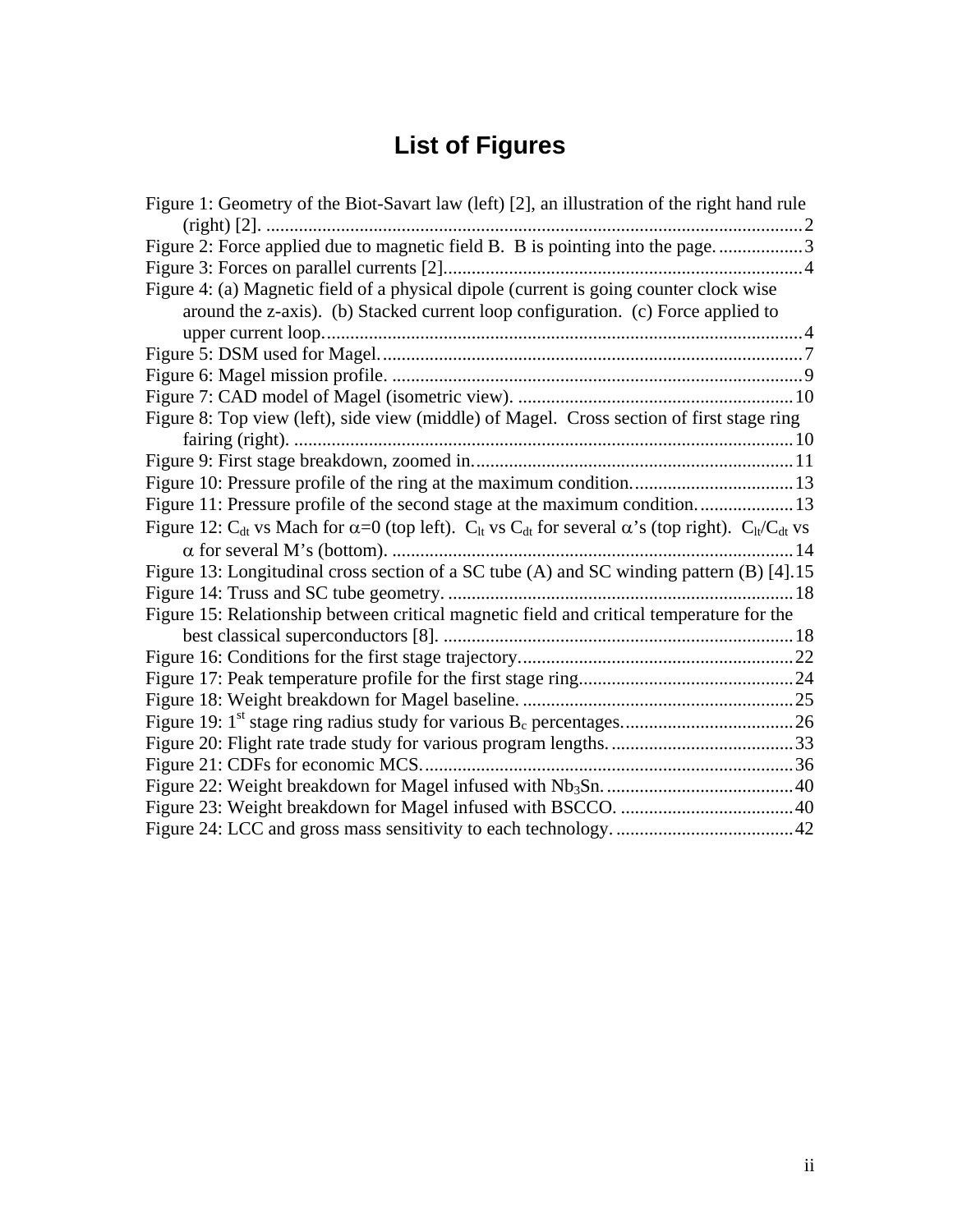## **List of Tables**

<span id="page-3-0"></span>

|                                                                                        | .24 |
|----------------------------------------------------------------------------------------|-----|
|                                                                                        |     |
| Table 5: Baseline operations metrics from AATe. All dollar amounts are given in FY     |     |
|                                                                                        | .29 |
|                                                                                        |     |
|                                                                                        |     |
| Table 8: Economic results for Magel baseline. All dollar amounts are in FY 2003.  33   |     |
| Table 9: Minimum flight rate needed to compete with the D4H for various program        |     |
|                                                                                        |     |
| Table 10: Economic variables and their ranges used for the economic MCS36              |     |
| Table 11: Economic metrics at 50% confidence. All dollar amounts are in FY 200337      |     |
|                                                                                        |     |
|                                                                                        |     |
| Table 14: 50% confidence levels for the three MCSs. All dollar amounts are in FY 2003. |     |
|                                                                                        | 41  |
|                                                                                        |     |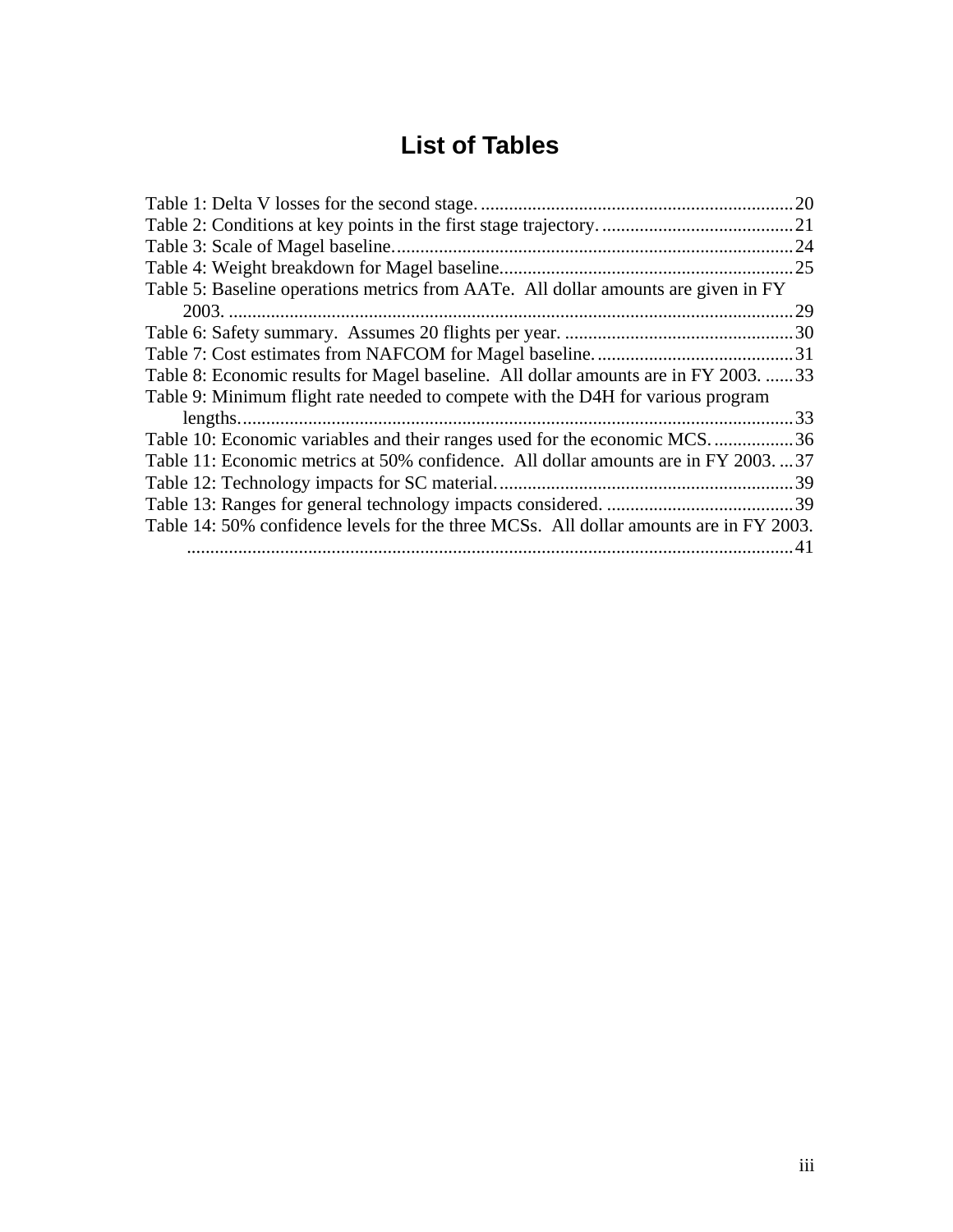## **Abstract**

<span id="page-4-0"></span>Magel is an advanced partially reusable launch architecture which uses two large magnetically repelled superconducting rings as the first stage system and a liquid expendable rocket as the upper stage. At launch, the two rings lay on top of each other with the second stage suspended in the center, attached to the upper ring by cables. When the rings are fully charged the upper ring is released, dragging the second stage with it. Before the net upward force on the vehicle vanishes, the second stage is released and sent to orbit while the ring slowly falls back to Earth.

This architecture is studied in an attempt to drastically reduce launch costs. The first stage is fully reusable and must be refueled before every launch. The only resources used are the upper stage rocket and the attitude control propellant. A full launch vehicle analysis is presented including an analysis of the system's feasibility and viability considering various technology tradeoffs.

The baseline vehicle was found to be not feasible or viable even with infused technologies. The first stage ring is 6.6 km in diameter and 3.3 km high with a total dry weight of 15e6 lbs (6.8e6 kg). The cross section of the first stage ring is 2.2 m wide by 5.4 m high. Assuming a 56,900 lbs (25,800 kg) payload, 20 flights/year and a program length of 30 years, the total cost per pound to a 100 by 100 nmi  $28.5^{\circ}$  orbit is \$35,500 FY2003/lbs.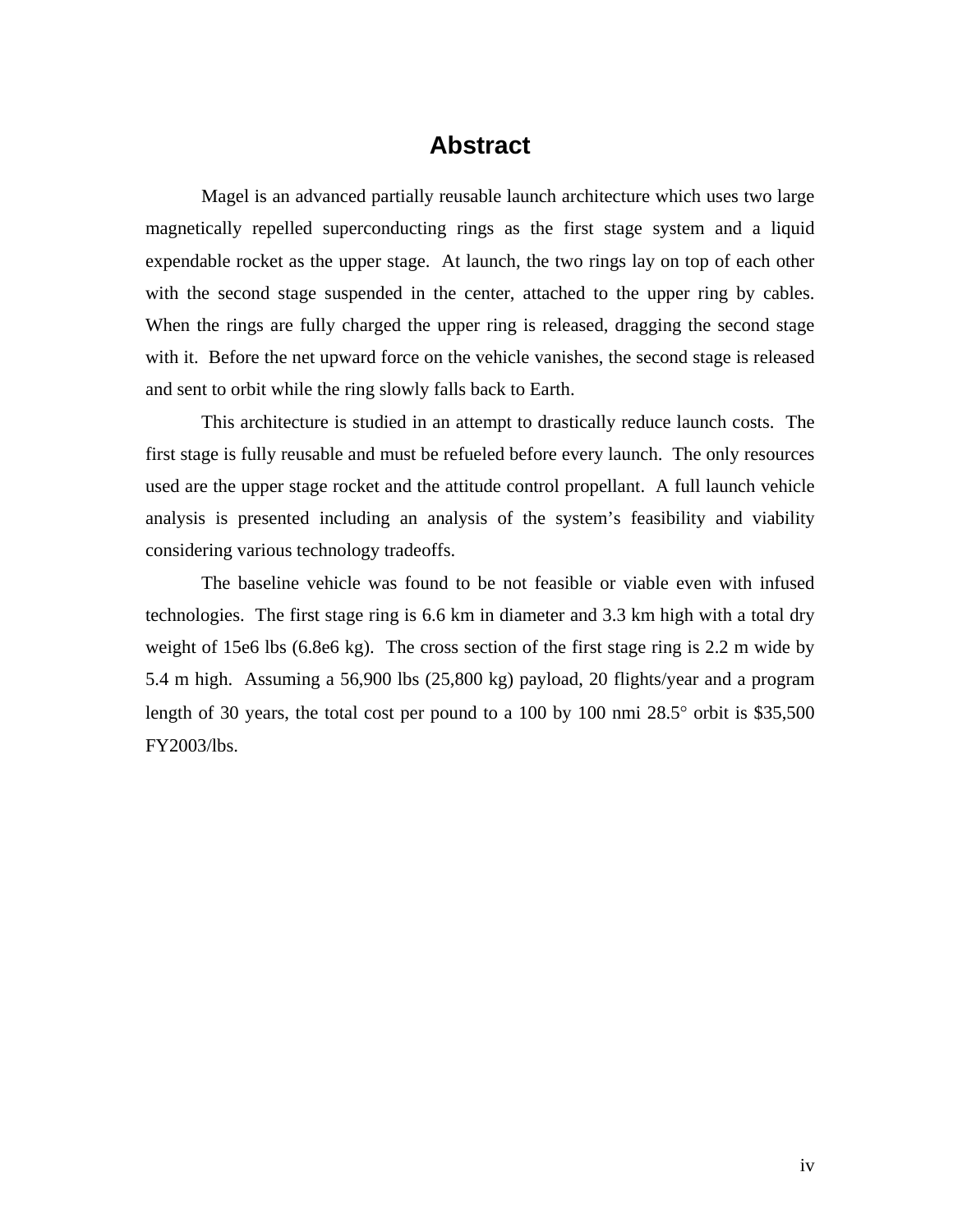# **List of Acronyms**

<span id="page-5-0"></span>

| $\alpha$         | Angle of Attack                                          |
|------------------|----------------------------------------------------------|
| AATe             | <b>Architecture Assessment Tool-enhanced</b>             |
| <b>ADCS</b>      | <b>Attitude Determination and Control System</b>         |
| $B_c$            | <b>Critical Magnetic Field</b>                           |
| <b>BSCCO</b>     | (Bi, Pb)2Sr2Ca2Cu3Ox                                     |
| <b>CAD</b>       | <b>Computer Aided Design</b>                             |
| CBAero           | <b>Configuration Based Aerodynamics</b>                  |
| <b>CDF</b>       | <b>Cumulative Distribution Function</b>                  |
| CDt              | Coefficient of Total Drag                                |
| CLt              | Coefficient of Total Lift                                |
| D <sub>4</sub> H | Delta 4 Heavy                                            |
| DDT&E            | Design, Development, Testing and Evaluation              |
| <b>DSM</b>       | Design Structure Matrix                                  |
| $I_{\rm g}$      | <b>Ground Ring Current</b>                               |
| $I_{sp}$         | Specific Impulse                                         |
| <b>IVHM</b>      | <b>Internal Vehicle Health Monitoring</b>                |
| $J_c$            | <b>Critical Current Density</b>                          |
| <b>KSC</b>       | Kennedy Space Center                                     |
| <b>LCC</b>       | Life Cycle Cost                                          |
| LHe              | Liquid Helium                                            |
| М                | Mach                                                     |
| <b>MCS</b>       | Monte Carlo Simulation                                   |
| <b>MER</b>       | <b>Mass Estimating Relationship</b>                      |
| <b>MFBF</b>      | Mean Flights Between Failures                            |
| <b>MTBF</b>      | <b>Mean Time Between Failures</b>                        |
| <b>NAFCOM</b>    | NASA-Air Force Cost Model                                |
| Pro/E            | Pro/ENGINEER                                             |
| q                | <b>Dynamic Pressure</b>                                  |
| <b>RLV</b>       | Reusable Launch Vehicle                                  |
| <b>ROSETTA</b>   | Reduced-Order Simulation for Evaluating Technologies and |
|                  | <b>Transportation Architectures</b>                      |
| <b>RSE</b>       | <b>Response Surface Equation</b>                         |
| <b>SC</b>        | Superconducting                                          |
| <b>SSME</b>      | Space Shuttle Main Engine                                |
| $T_c$            | <b>Critical Temperature</b>                              |
| <b>TFU</b>       | <b>Theoretical First Unit</b>                            |
| <b>TPS</b>       | <b>Thermal Protection System</b>                         |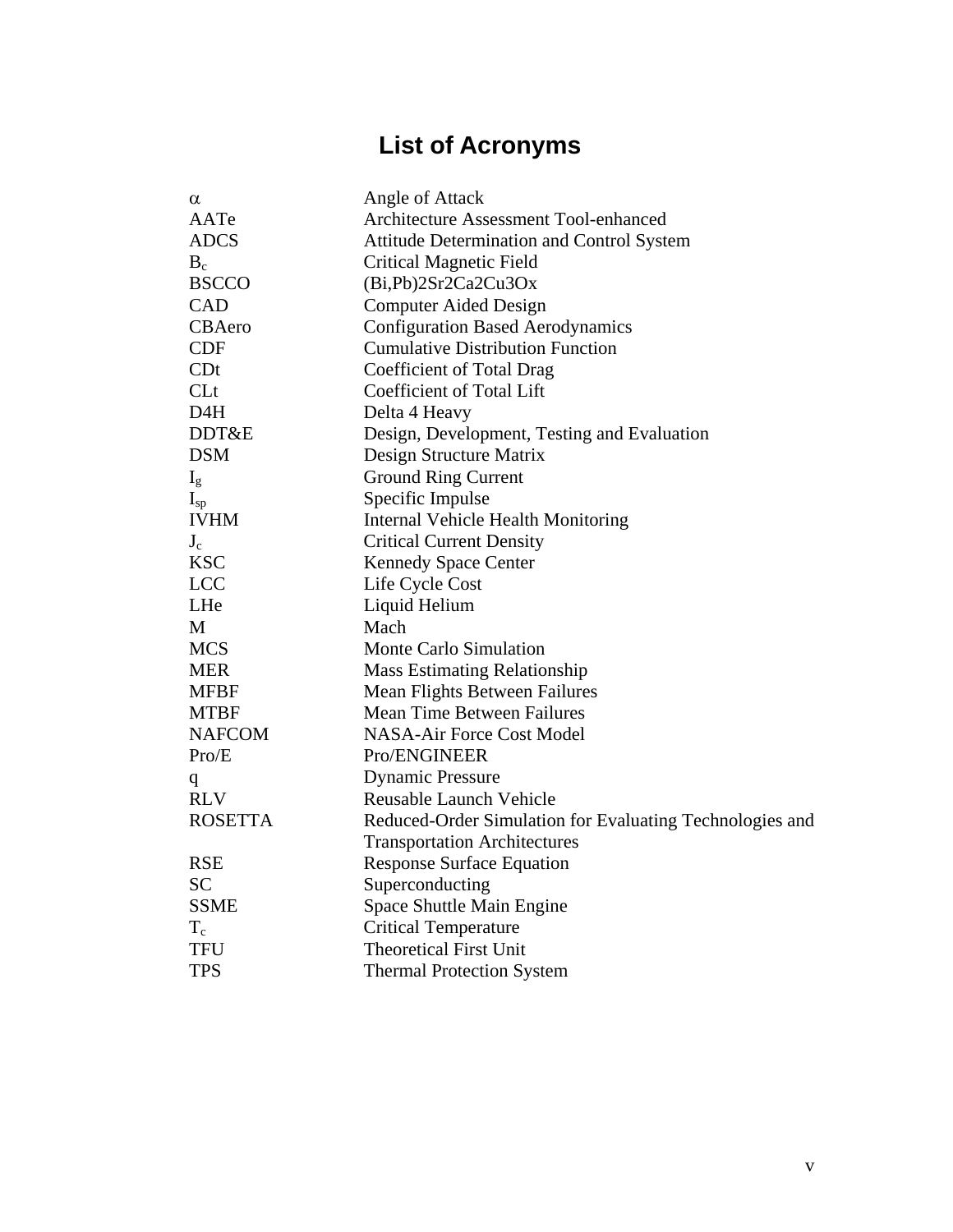## <span id="page-6-0"></span>**Introduction**

The high cost of access to space has greatly burdened advancements in space technology and exploration. Lowering this cost is an important step towards making space access more affordable. One way to drastically reduce launch costs is to use a new, advanced launch architecture. The use of magnetic fields to push a payload into space is one promising architecture type. Some designs that have explored this notion (Maglifter [\[1\]](#page-48-1) and StarTram[\[4\]](#page-48-2)) have produced optimistic results. Magel is another such architecture that utilizes magnetic fields and may hold the key for low cost access to space.

Magel has most of the same requirements as a Delta 4 Heavy (D4H). It is a cargo only vehicle capable of carrying 25,800 kg (56,900 lbs) to a 28.5°, 100 nmi by 100 nmi orbit around Earth. It launches from a ground facility located at least 17.5 km East of Kennedy Space Center (KSC) in the Atlantic Ocean.

Magel is an advanced partially reusable launch architecture which uses two large magnetically repelled superconducting (SC) rings as the first stage system and a liquid expendable rocket as the upper stage. At launch, the two rings lay on top of each other with the second stage suspended in the center, attached to the upper ring by cables. When the rings are fully charged the upper ring is released, towing the second stage with it. Before the net upward force on the vehicle vanishes, the upper stage is ignited and released while the ring slowly falls back to Earth. Variations of this architecture will be studied in an attempt to drastically reduce launch costs compared to the D4H. A full disciplinary analysis of the vehicle is presented, as well as Monte Carlo simulations for the systems feasibility and viability.

## **Electrodynamics**

Currently there are only a handful of launch architectures that rely heavily on electrodynamics. StarTram uses a magnetically levitated evacuated launch tube. In this architecture, the space vehicle enters the beginning of the tube on the ground, is accelerated to near orbital velocity within the tube and exits the end of the tube at an altitude of  $\sim$ 20 km. This in analogous to a projectile traveling through a rail gun and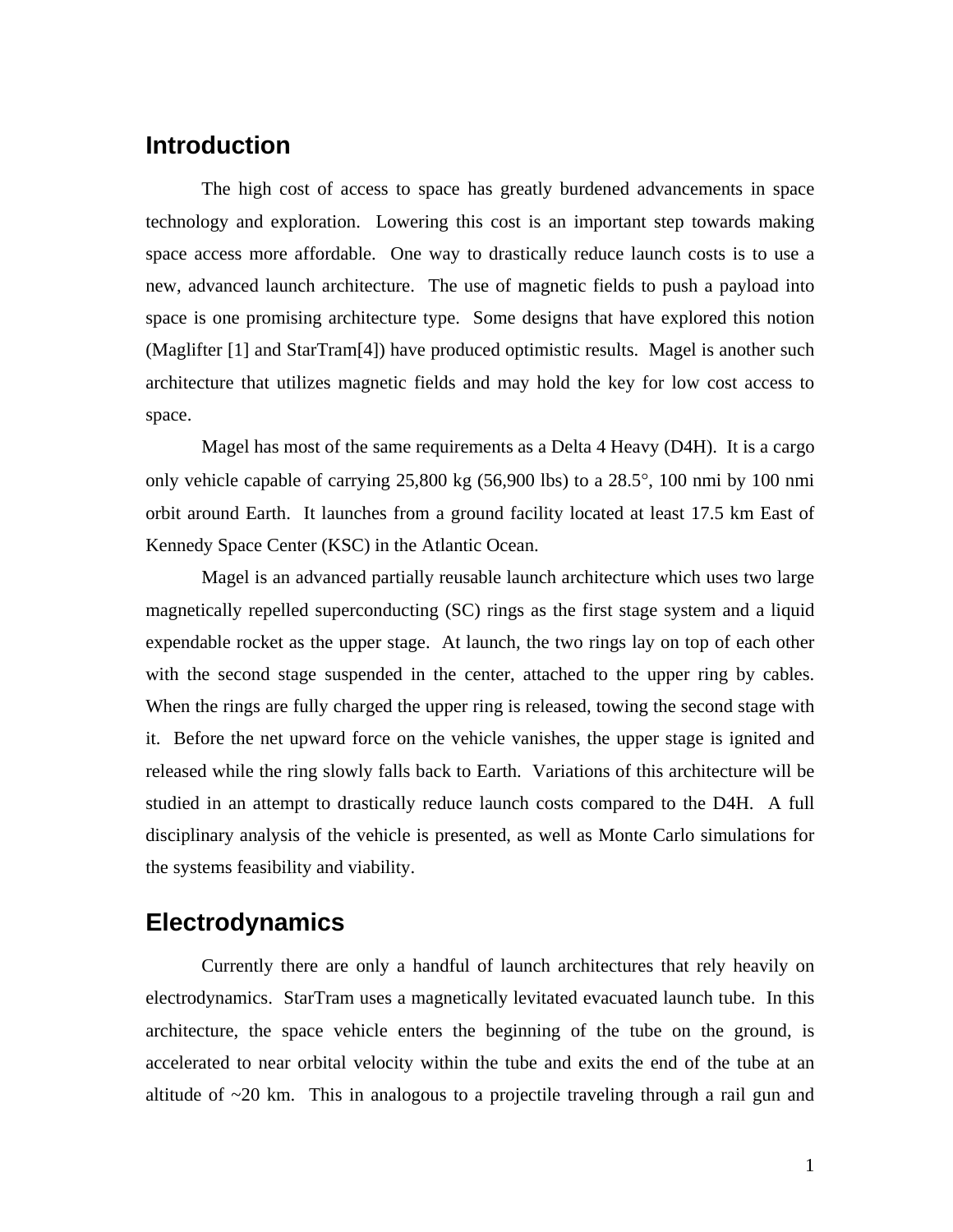<span id="page-7-0"></span>uses some of the same principles. Maglifter is a launch assist architecture that pushes a space vehicle along a track using magnetic fields before the vehicle takes off and flies into space. This is analogous to a bullet train.

Magel uses two physical dipoles for its first stage. The dipole moments are oriented in opposite directions so that they repel from one another. One dipole is stationary, on the ground, while the other is repelled upwards, towing the second stage rocket. To understand how this system works, basic electrodynamics must be discussed.

All magnetic fields are produced by electric currents. For a steady line current, the magnetic field is given by the Biot-Savart law:

$$
\vec{B}(\vec{r}) = \frac{\mu_0}{4\pi} I \int \frac{d\vec{l} \times \hat{\mathfrak{R}}}{\mathfrak{R}^2}
$$

where

$$
\mu_0 = 4\pi \times 10^{-7} \text{ N/A}^2
$$

is the permeability of free space, I is a steady line current, *dl* r is a differential element of length along the current and  $\vec{\Re}$  is the vector from *dl* r to  $\vec{r}$  ([Figure 1\)](#page-7-1). Integration is along the current path in the direction of positive current flow. For a straight steady line current, the magnetic field direction can be found using the right hand rule. If the right hand's thumb points in the direction of the current then the magnetic field wraps around the current in the direction of the fingers [\(Figure 1\)](#page-7-1).

<span id="page-7-1"></span>

**Figure 1: Geometry of the Biot-Savart law (left) [\[2\]](#page-48-3), an illustration of the right hand rule (right) [\[2\]](#page-48-3).**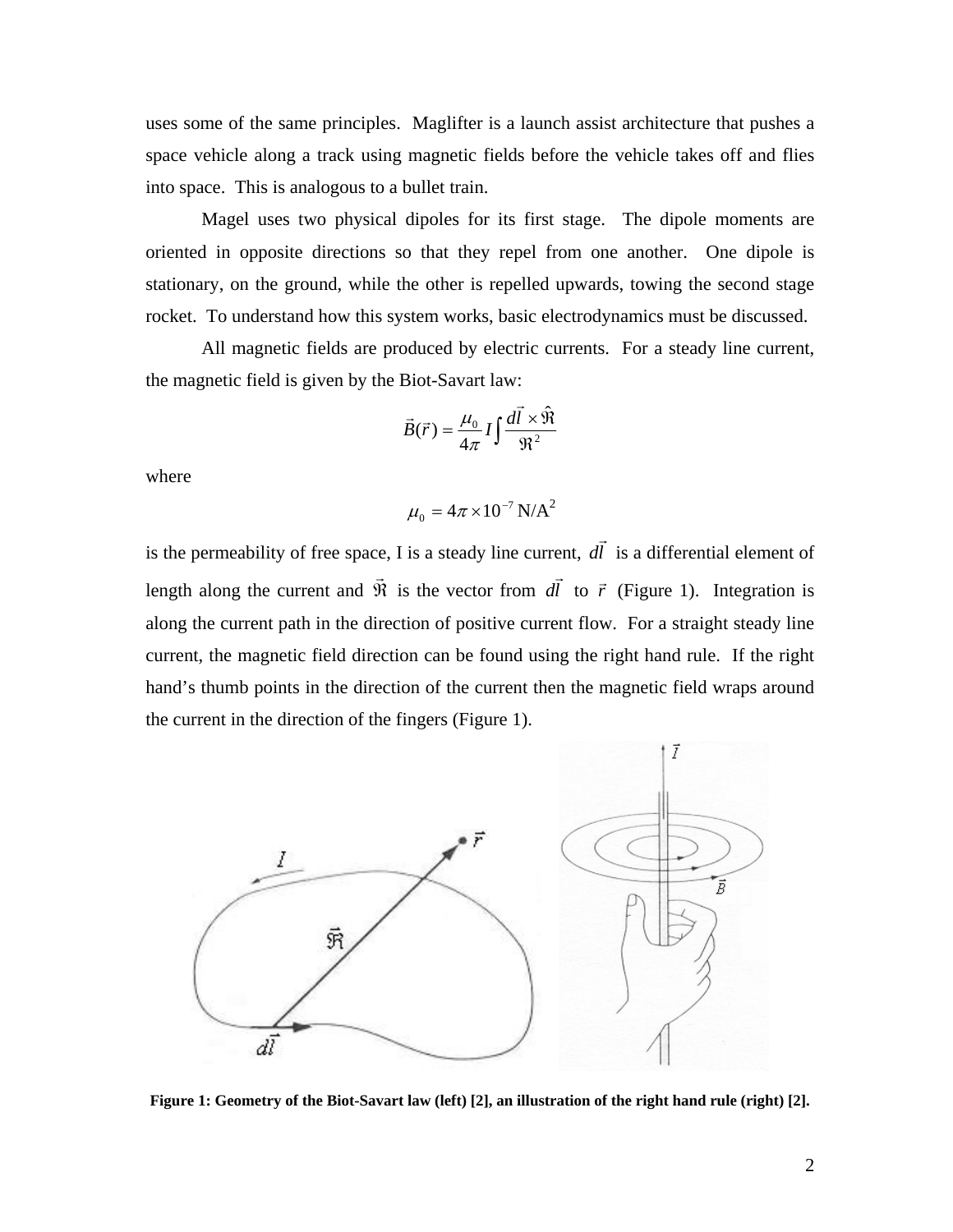<span id="page-8-0"></span>When a particle with charge Q moves through a magnetic field, a force is applied to the particle according to the Lorentz force law:

$$
\vec{F} = Q(\vec{v} \times \vec{B})
$$

where  $\vec{F}$  is the applied force,  $\vec{v}$  is the velocity of the particle and  $\vec{B}$  is the magnetic field that the charge is moving through. If a line current is in a magnetic field then each charge making up the current is subject to the same force. A magnetic field perpendicular to the current applies a force which is perpendicular to both the magnetic field vector and the current vector according to the vector cross product [\(Figure 2\)](#page-8-1).

<span id="page-8-1"></span>

**Figure 2: Force applied due to magnetic field B. B is pointing into the page.** 

Consider two parallel steady line currents,  $I_1$  and  $I_2$ . Each current produces a magnetic field which wraps around the current according to the Biot-Savart law. Each current is also in a magnetic field, which yields an applied force (i.e. the magnetic field from  $I_1$  induces a force on  $I_2$  and vise versa). If the two currents are in the same direction then the applied forces are such that the two currents are attracted towards each other. If the currents are in opposite directions then they repel [\(Figure 3\)](#page-9-1).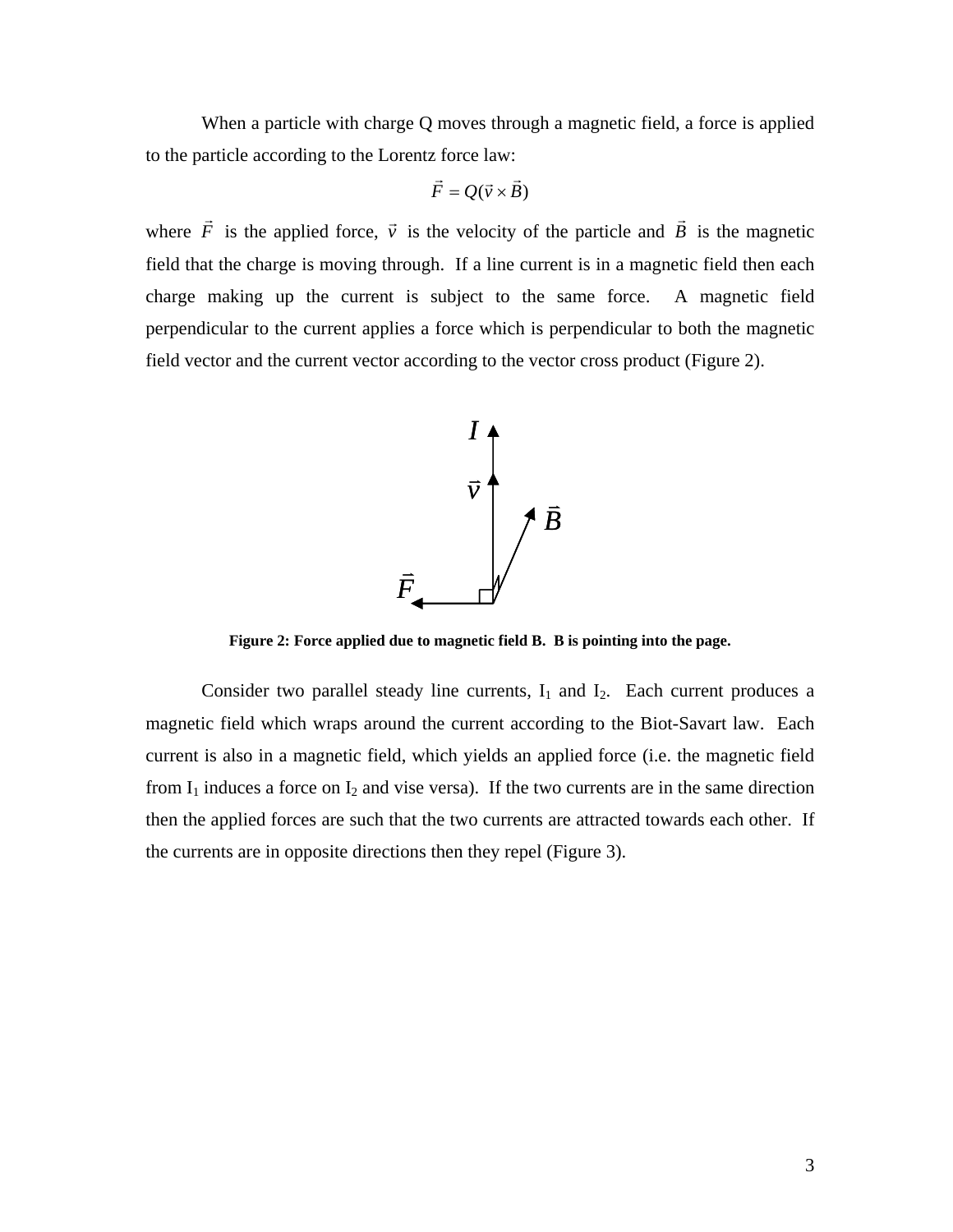<span id="page-9-1"></span><span id="page-9-0"></span>

**Figure 3: Forces on parallel currents [\[2\]](#page-48-3).** 



<span id="page-9-2"></span>**Figure 4: (a) Magnetic field of a physical dipole (current is going counter clock wise around the zaxis). (b) Stacked current loop configuration. (c) Force applied to upper current loop.**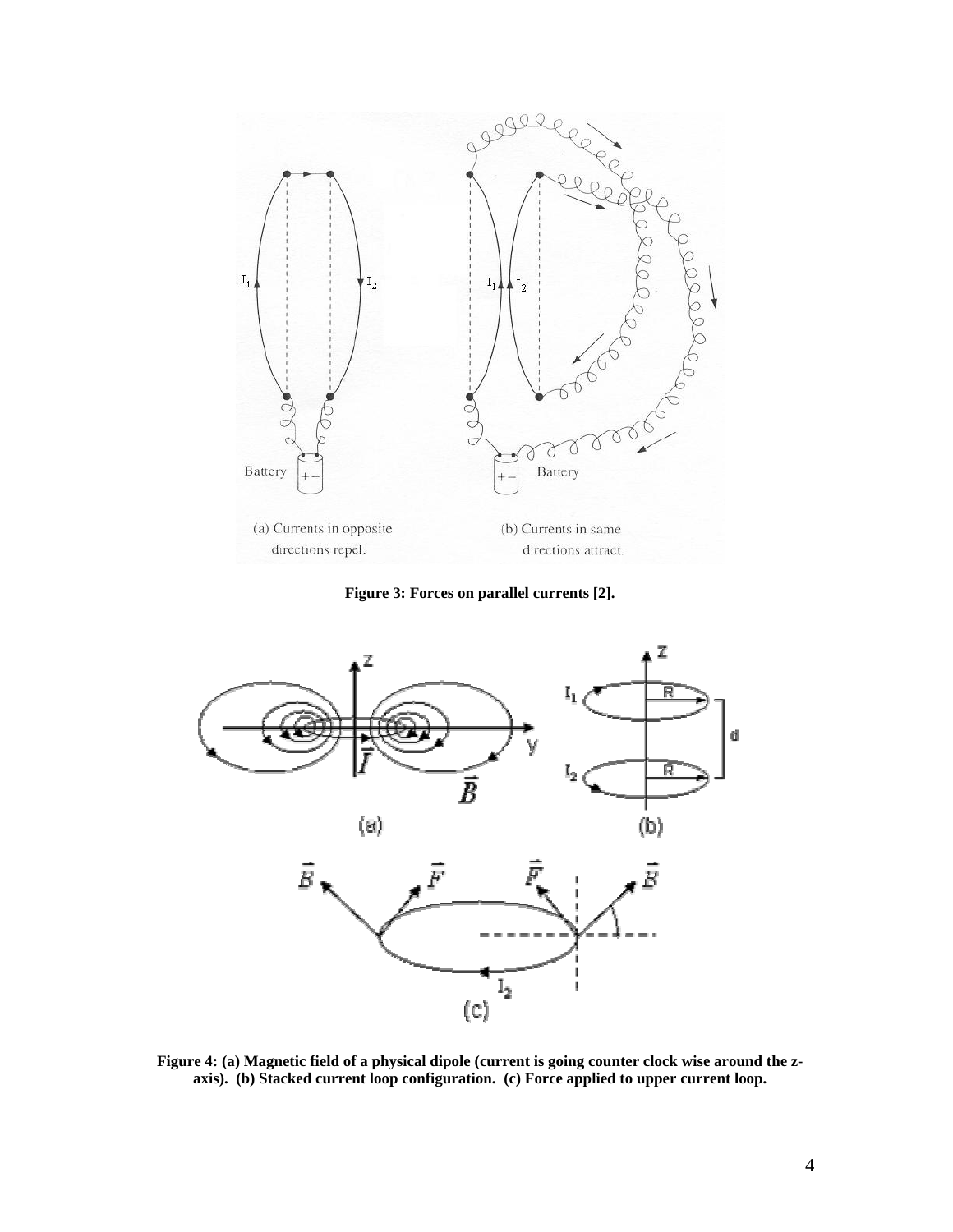Magel uses a system of two physical dipoles stacked on top of each other. A physical dipole is a circular loop of current which produces a magnetic field as shown in [Figure 4](#page-9-2) (a). If two current loops of the same radius are stacked on top of each other with currents going in opposite directions [\(Figure 4](#page-9-2) (b)) then the applied force on the upper loop due to the lower loop is as shown in [Figure 4](#page-9-2) (c). When  $d \ll R$ , the net force on the upper ring can be approximated as the force between two parallel line currents of length  $2\pi R$ , where:

$$
\vec{F} = \mu_0 I_1 I_2 \frac{R}{d}.
$$

When R<<d, the net force on the upper ring can be approximated as the force between two dipoles, where:

$$
\vec{F} = \frac{3\pi\mu_0 I_1 I_2 R^4}{z^4} \, .
$$

Notice that there is a net upward force on the loop. This force is the basis for the first stage of the Magel architecture. Also notice that there is a net stress towards the center of the loop. This stress must be considered when designing Magel.

Consider the case where two current loops are stacked on top of each other, as in [Figure 4](#page-9-2) (b), and the bottom loop is on the surface of the Earth. There is a gravitational force in the negative z direction pulling the top loop downwards. If the magnetic force on the loop balances out the gravitational force then the resulting system is unstable. If the center of the top loop shifts a small amount away from the z-axis then the net horizontal force on the upper loop is non-zero and there is a net torque.

When the upper loop is off-center, the axial symmetry of the system is broken. The magnitudes and directions of the magnetic fields at the left and right points shown in [Figure 4](#page-9-2) (c) are different, resulting in different forces at those points. This gives a net lateral force on the upper loop as well as a torque. The net torque on the upper loop  $(\overrightarrow{N})$ is given by:

$$
\vec{N} = \vec{m} \times \vec{B}
$$

where

$$
\vec{m} \equiv I \int d\vec{a} = I \vec{a}
$$

$$
\vec{a} = \pi R^2 \hat{z}
$$

.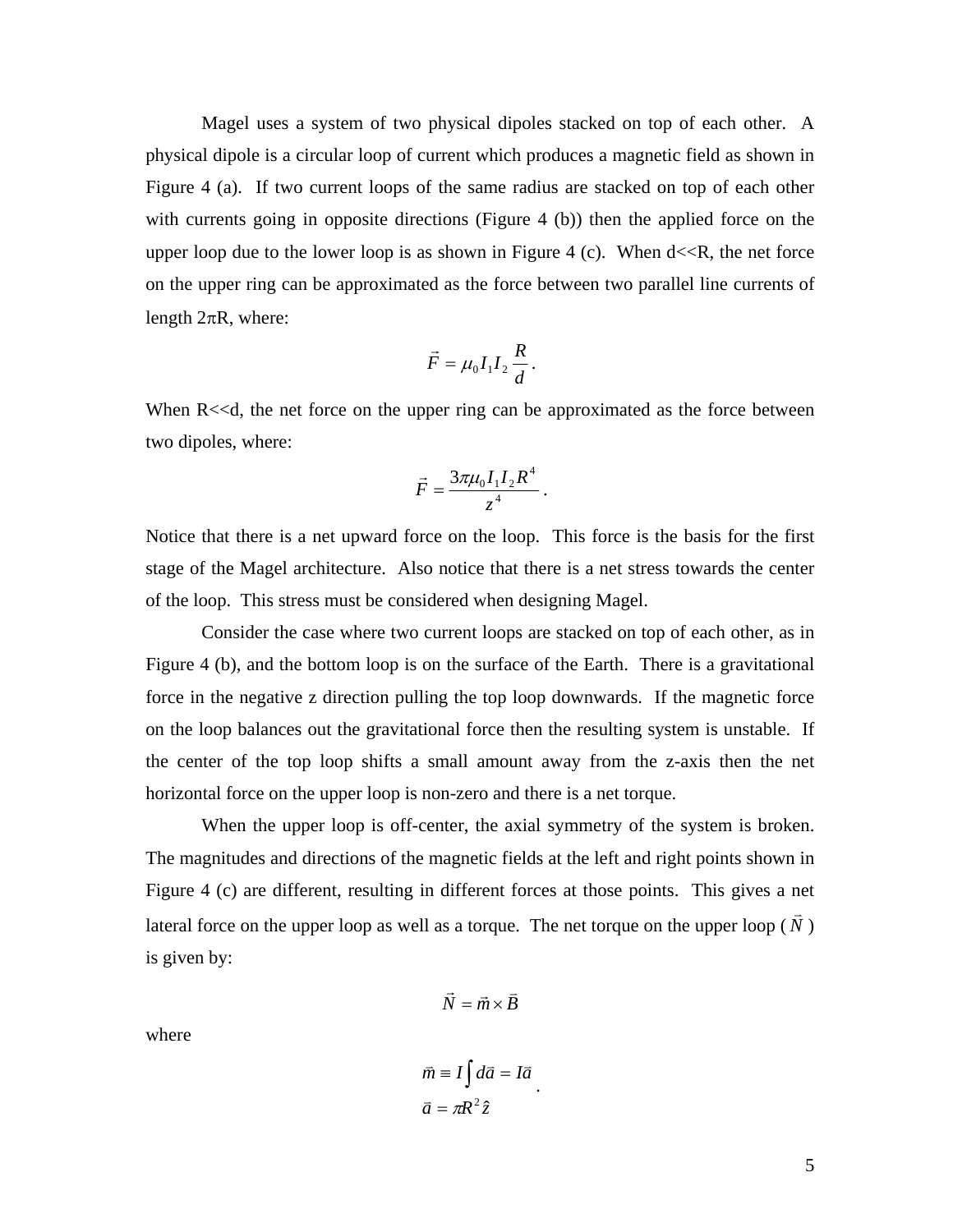Here  $\vec{m}$  is the magnetic dipole moment and  $\vec{a}$  is the vector area of the loop. These are more factors to consider when designing Magel.

Another issue to consider for this system is the case of a changing magnetic field due to the lower ring. Changing magnetic fields induce electric fields. These electric fields induce currents in conducting materials. This includes the conductor containing the current in the upper loop as well as any conductors in electronics, engine parts, second stage, etc. Materials exist that are known to soak up magnetic fields and can be used to protect sensitive components if the induced current is too large. More specifically, the induced electric field ( *E*  $\vec{E}$ ) and the electromotive force (ε) can be found by Faraday's law:

$$
\varepsilon = \oint \vec{E} \cdot d\vec{l} = -\int \frac{\partial \vec{B}}{\partial t} \cdot d\vec{a} .
$$

This shows that, for the stacked loop system, an increasing magnetic field from the bottom loop creates an increase of current in the top loop. The opposite is also true; a decrease in magnetic field from the bottom loop creates a decrease of current in the top loop.

that come about by using conventional conducting materials (copper, iron or gold) to The last topic to consider is superconductivity. There are a number of problems carry the current for the upper ring. These materials have small internal resistance which causes a loss of current and a build up of heat. They are also heavy materials compared to the alternative. SC materials have zero resistance which leads to zero loss of current and no heating. Generally, they are also lighter weight. The tradeoff is more maintenance, elevated cost and higher complexity than conventional conductors. However, they are necessary to maintain the high currents needed for Magel.

diamagnetism when they are cooled below a certain temperature, called the critical temperature  $(T_c)$ . Perfect diamagnetism means that the material does not allow an Superconductors are materials that have zero electrical resistance and perfect external magnetic field to penetrate into its interior. To counteract any applied field, a superconductor will induce its own magnetic field to exactly cancel it. As a result, a superconductor's  $T_c$  will lower with an increase in the applied magnetic field, meaning too much magnetic field will cause the SC material to become non-superconducting.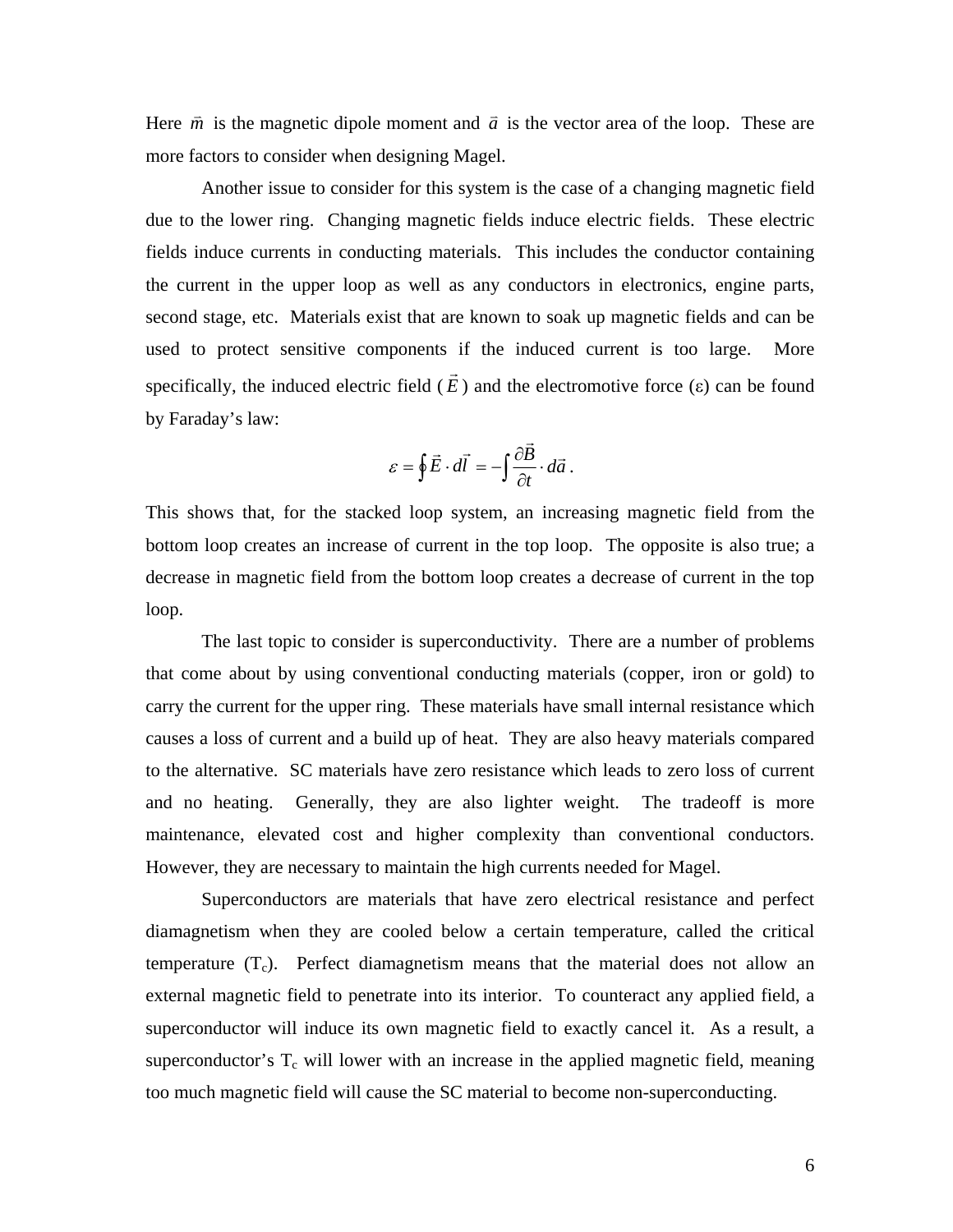<span id="page-12-0"></span>Superconductivity is a broad subject and will not be covered in depth. However, more background is needed and the propulsion analysis will cover the missing details.

## **Design Methodology**

The design methodology used focuses on designing a launch system which is comparable to the D4H. The D4H was chosen because it currently has the largest payload capability of all modern expendables. To more closely compare the two systems, the second stage of Magel was based off of the second stage of the D4H.

stems from a standard launch vehicle DSM. There is a large convergence loop between [Figure 5](#page-12-1) shows the design structure matrix (DSM) used to design Magel. This the configuration and weights and sizing analyses. There is also a loop between operations and both cost and safety. The feedback link from weights and sizing to configuration is rather weak, so the configuration does not change often and the main convergence loop is between propulsion and weights and sizing.

<span id="page-12-1"></span>

**Figure 5: DSM used for Magel.**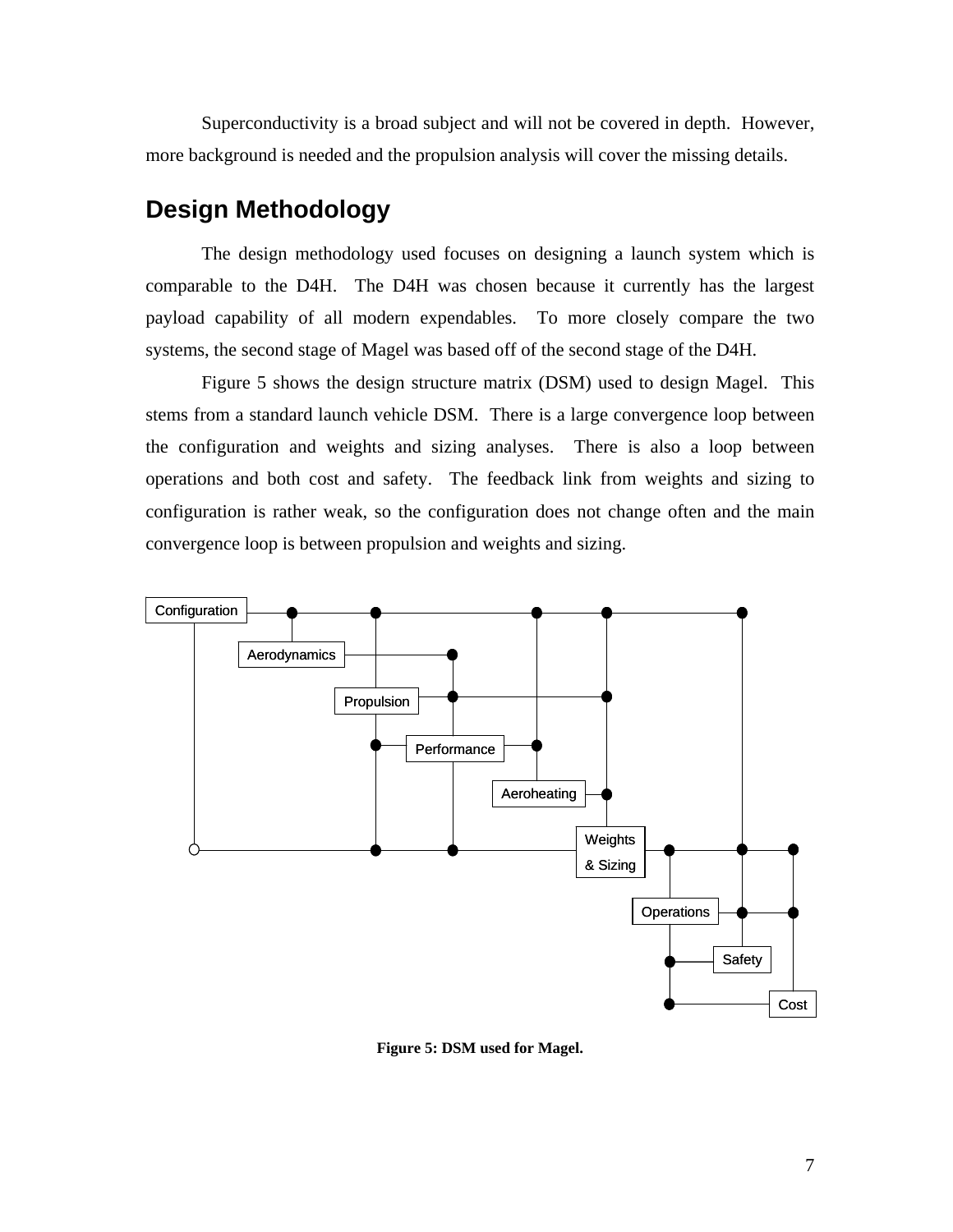## <span id="page-13-0"></span>**Mission Scenario**

The Magel architecture replaces the first stage of an expendable rocket with a reusable vehicle. The first stage of the system consists of a large (6.6 km diameter) ring that houses seven SC tubes. These tubes carry enough current to propel the ring into the atmosphere by pushing against the magnetic field provided by another current ring on the surface. The second stage of the system is an expendable rocket. During the ring's ascent, the second stage is towed behind the first stage, connected to the ring by cables.

At launch, the first stage and the attached second stage rest on top of the ground ring [\(Figure 6\)](#page-14-1). When the two rings (one composes the first stage, the other is the ground station) have been charged up to their initial current, the first stage is released. The first stage ascends upwards, towing the second, until the upward force on the ring vanishes. At this stage the vehicle is going 726 m/s vertically (Mach 2.44) and the ring is at 20 km altitude. At that time the second stage is released from the cables and is ignited. This single stage rocket then ascends into a 100 nmi by 100 nmi 28.5° orbit. Shortly after the second stage is released (while the cables still have some horizontal motion towards the outside of the ring), the cables detach from the first stage, fall into the ocean and are later recovered. When the first stage starts to fall back down to Earth, it uses the magnetic force applied by the ground ring to slow its descent and make a soft landing back onto the ground ring. During the whole trajectory, the current of the ground site is controlled to yield the optimal performance.

## **Disciplinary Analyses**

Conceptual design of the vehicle used several disciplinary analyses to analyze the feasibility and viability of the system. They are presented here in order of execution within the DSM.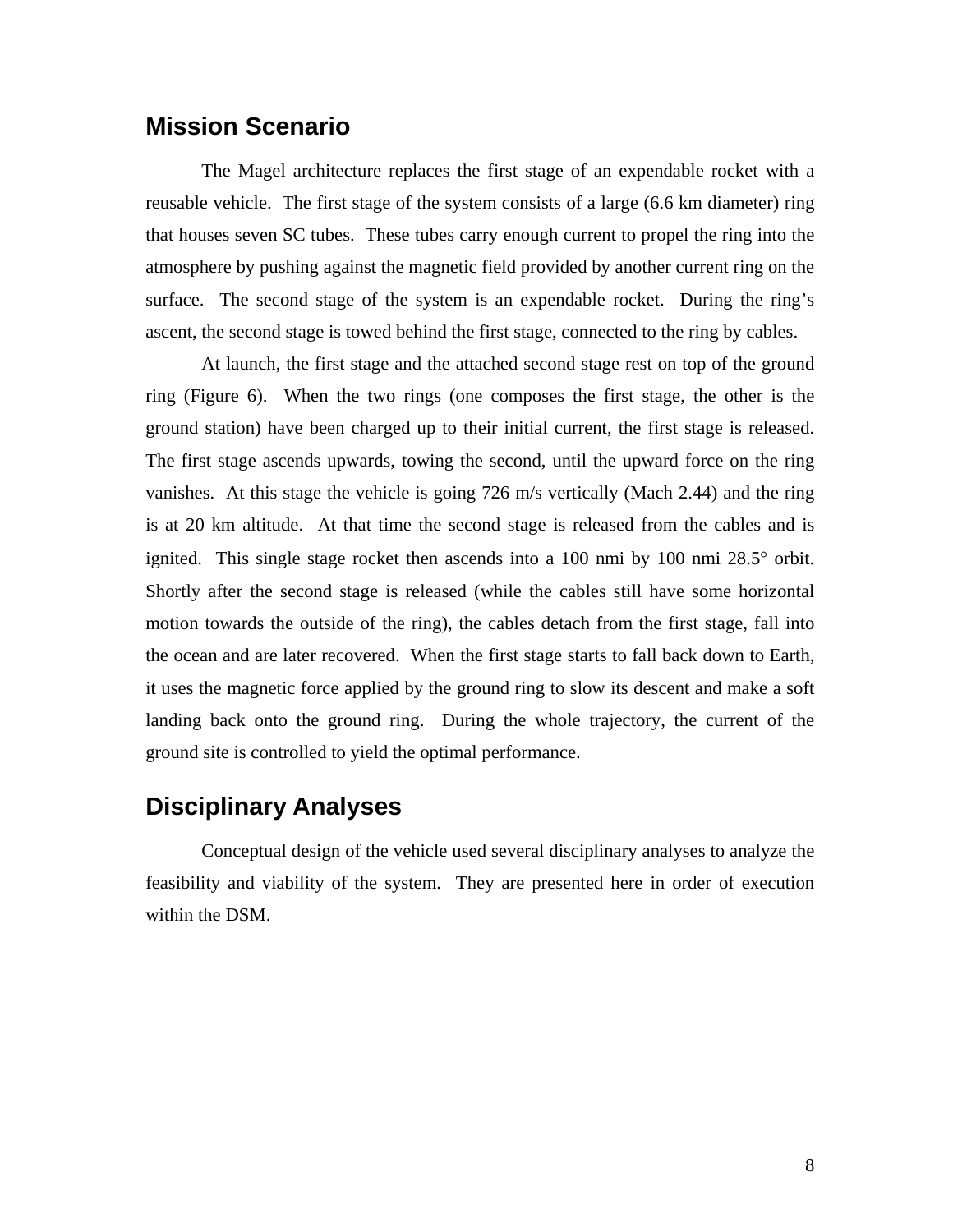<span id="page-14-1"></span><span id="page-14-0"></span>

**Figure 6: Magel mission profile.** 

#### *Configuration*

Configuration of the vehicle was determined using Pro/ENGINEER (Pro/E). Size estimates for each of the subsystems on the vehicle where obtained from the weights and sizing analysis. These values were used to draw a computer aided design (CAD) model of the system. This model was then used to determine available space and, more importantly, to provide a model for the aerodynamics analysis.

The baseline vehicle configuration is shown in [Figure 7](#page-15-1) and [Figure 8.](#page-15-2) The second stage rocket is positioned on the axial line of the vehicle and is suspended from the first stage by four cables. These cables are angled at 45° with respect to the horizontal. The first stage ring is 6.6 km in diameter and the second stage hangs 3.3km below the ring.

A closer view of the first stage shows more interesting details [\(Figure 9\)](#page-16-1). The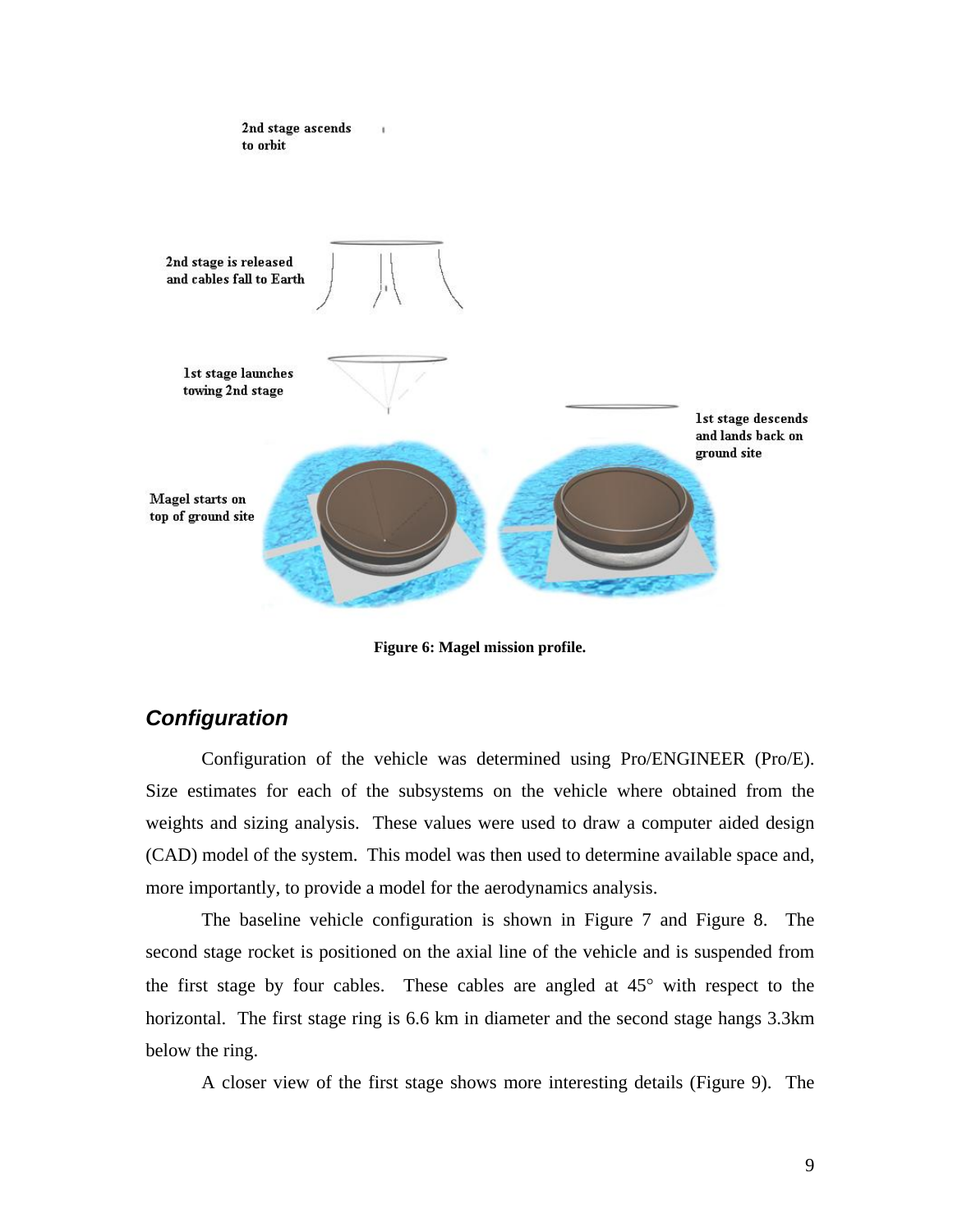<span id="page-15-0"></span>cross section of the ring is an airfoil shape with a height to width ratio of 2.5 (5.4m by 2.2m) ([Figure 8\)](#page-15-2). This allows enough volume to house seven SC tubes, the attitude determination and control system (ADCS) engines and all of the ADCS propellant. There are four ADCS engines and propellant tanks positioned around the ring, one for each ADCS engine.

<span id="page-15-1"></span>

**Figure 7: CAD model of Magel (isometric view).** 

<span id="page-15-2"></span>

**Figure 8: Top view (left), side view (middle) of Magel. Cross section of first stage ring fairing (right).**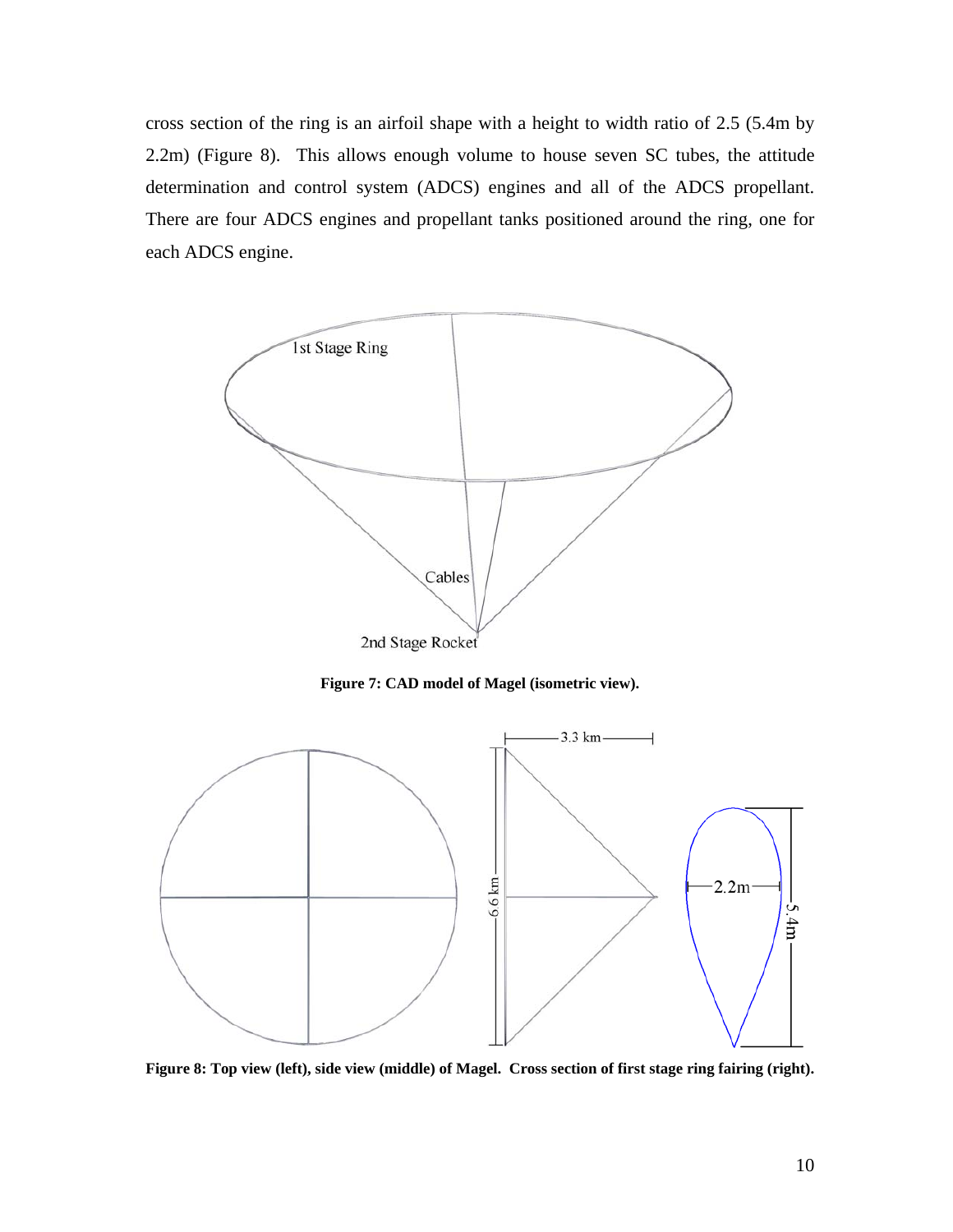<span id="page-16-1"></span><span id="page-16-0"></span>

**Figure 9: First stage breakdown, zoomed in.** 

#### *Aerodynamics*

Aerodynamics analysis was performed with Configuration Based Aerodynamics (CBAero) version 1.4.1. CBAero is a preliminary aerodynamics tool for predicting subsonic to hypersonic aerodynamic environments about an arbitrary vehicle configuration [\[3\]](#page-48-4). For subsonic aerodynamics, CBAero uses an unstructured, fast multipole panel formulation and for the supersonic and hypersonic regimes it uses a variety of independent panel type methods. This software is currently being developed by David J. Kinney at NASA Ames Research Center. The parts of the software that are still in development were not used in this analysis.

In order to feed the model into CBAero, a mesh was made from the CAD model. Pro/Mesh, a meshing tool in the Pro/E family, would normally be used for this task, but that package was not available. Instead, the CAD model was converted into IGES format and imported into IDEAS. The meshing tool in IDEAS was then used to make a triangular mapped mesh of the ring and the second stage. The meshes were exported as ANSYS files and imported into CBAero.

For the first stage trajectory, only the aerodynamics of the ring was considered.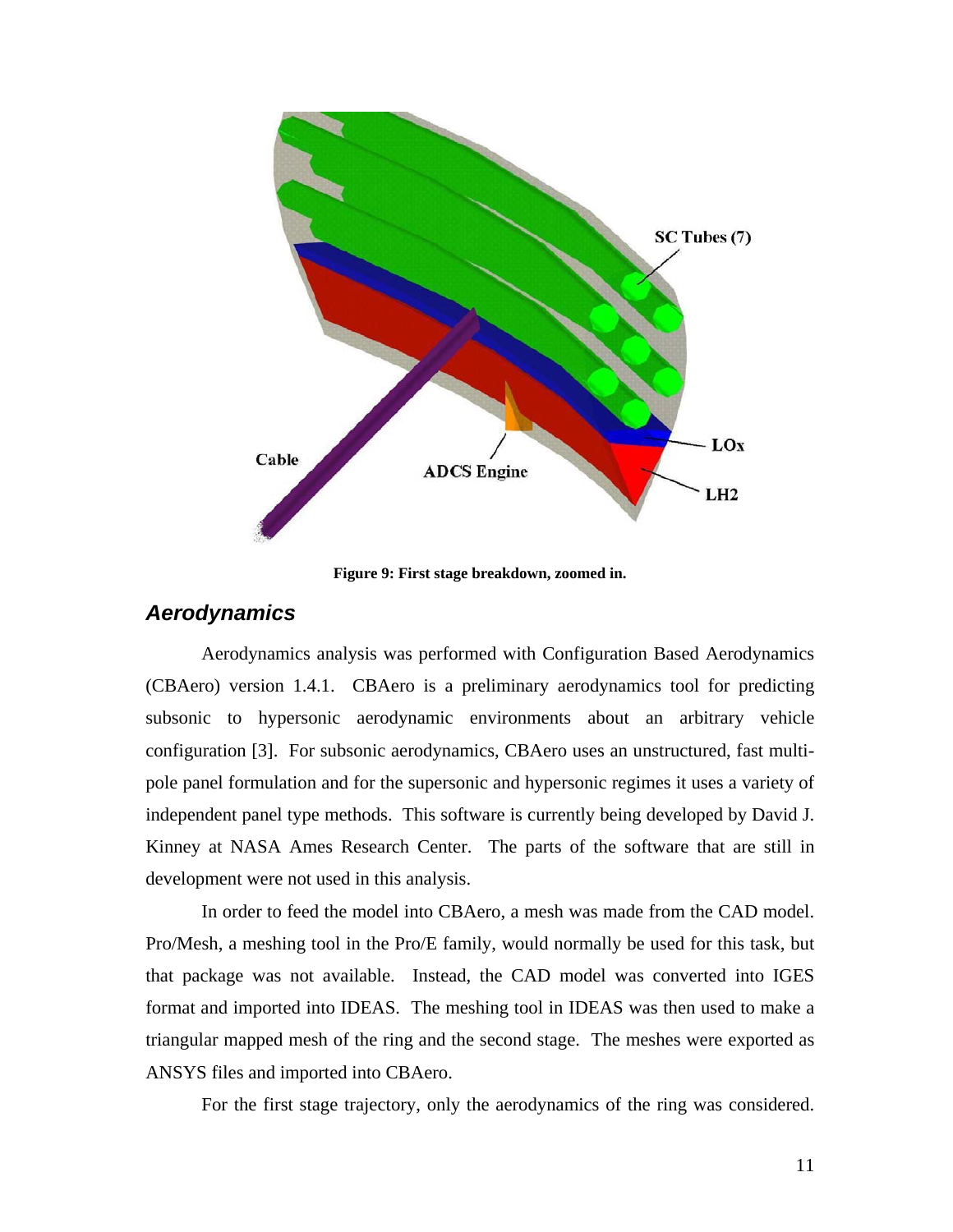The components from the cables, second stage and engines were considered negligible. For this configuration, there were no base triangles and only one wake edge, the edge formed by the trailing edge of the ring's airfoil shape. The reference area used was the "wing" area of the airfoil (circumference x height =  $17,700$  m<sup>2</sup>) and the reference chord used was the diameter of the ring (6.6 km). Analysis was done over the entire regime provided by the trajectory. Mach number (M) ranged from 0 to 3, dynamic pressure (q) ranged from 0 to 0.422 atm and angle of attack (α) was from 0 to 10°. The trajectory itself did not sway from an  $\alpha$  other than 0°, but other  $\alpha$ 's were considered for completion.

The second stage analysis was also performed to find drag coefficients and for completion. The base triangles for this configuration included the area below the nozzle and the area on the bottom face of the engine. Wake edges included the nozzle edge and the bottom edge of the engine. The horizontal cross section of the rocket  $(20.3 \text{ m}^2)$  was used as the reference area and the diameter (5.08 m) was the reference chord. Analysis was done over the entire regime provided by the trajectory: M from 0 to 20, q from 0 to 0.422 atm and  $\alpha$  from 0 to 50°.

CBAero's visualization tool was used to display the pressure profiles for the two analyses [\(Figure 10](#page-18-1) and [Figure 11\)](#page-18-2). The profiles are displayed at the maximum pressure condition in the first stage trajectory (maximum q and the maximum M attained at that q). These figures show that the maximum pressure on the ring is at the top of the airfoil (the leading edge) and is symmetric about the centerline of the vehicle. The maximum pressure on the second stage is near the nose and is symmetric about the centerline. These results are reasonable and help to prove the validity of the analysis.

CBAero also provides lift and drag coefficients over the specified regime. For the first stage, charts of  $C_{dt}$  vs M,  $C_{lt}$  vs  $C_{dt}$  and  $C_{lt}/C_{dt}$  vs  $\alpha$  for various M's are shown in [Figure 12.](#page-19-1) The drag profile was used in the performance analysis. It gave a peak  $C_{dt}$  of 0.76 at M=1.54. The other two charts show results that are not reasonable for standard vehicles. This may be due to the fact that the vehicle has such low lift. These results were not used in any other analysis but they suggest that CBAero's results may not be valid. Nonetheless, the drag profile can be considered a good estimate of the drag and was therefore used.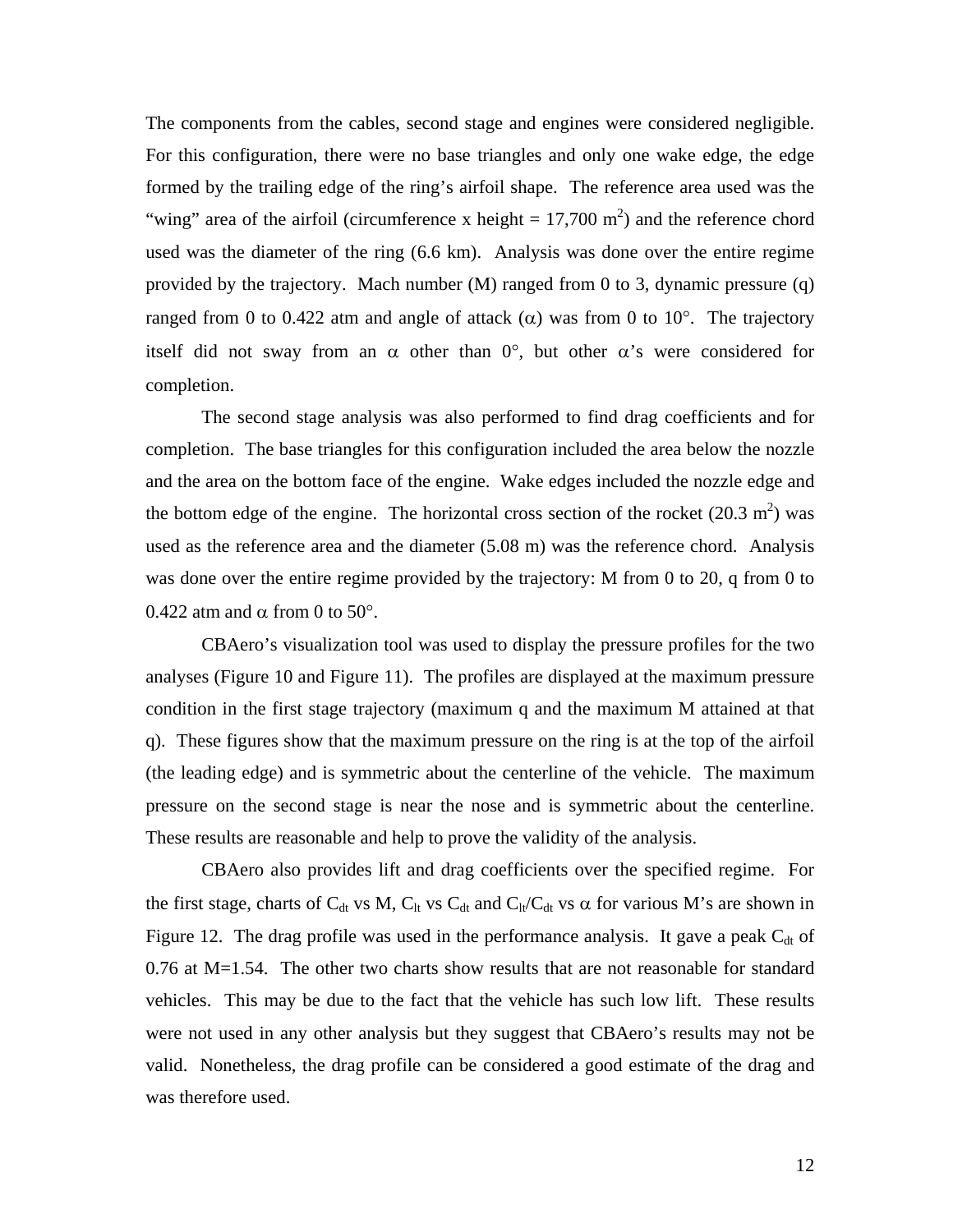<span id="page-18-1"></span><span id="page-18-0"></span>

Mach: 2.186, Atmospheres: 0.422, Alpha: 0.000

**Figure 10: Pressure profile of the ring at the maximum condition.** 

<span id="page-18-2"></span>

Mach: 2.120, Atmospheres: 0.422, Alpha: 0.000

**Figure 11: Pressure profile of the second stage at the maximum condition.**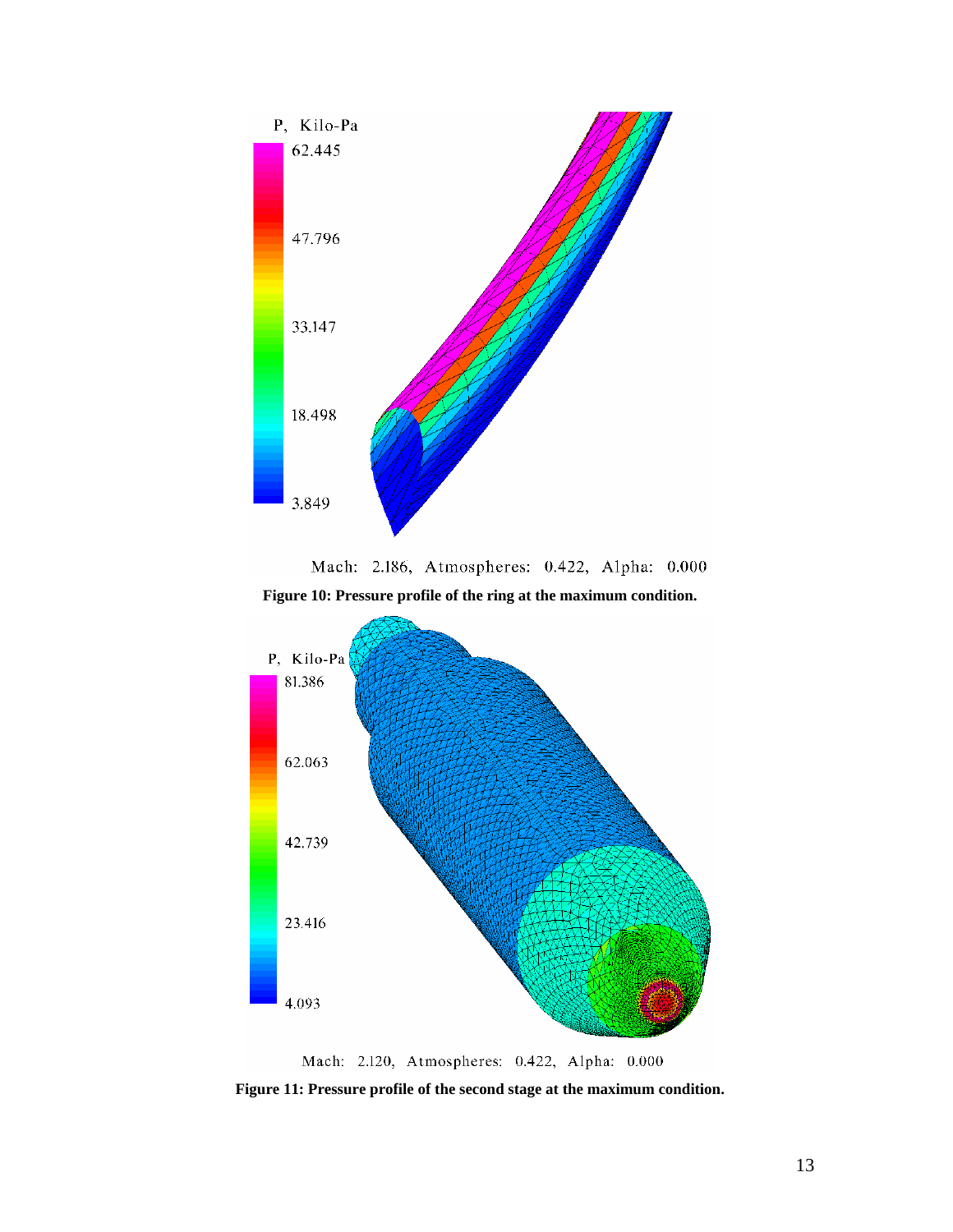<span id="page-19-0"></span>

<span id="page-19-1"></span>**Figure 12:**  $C_{dt}$  vs Mach for  $\alpha=0$  (top left).  $C_{lt}$  vs  $C_{dt}$  for several  $\alpha$ 's (top right).  $C_{lt}/C_{dt}$  vs  $\alpha$  for **several M's (bottom).** 

#### *Propulsion*

The design of the individual SC tubes was taken from StarTram ([Figure 13\)](#page-20-1) [\[4\]](#page-48-2). One tube consists of a structural support tube, an outer heat dispersing tube, the superconducting material and a flow of liquid helium. This design allows for good structural support and cooling of the SC material.

The main structure for each tube consists of a graphite epoxy honeycomb composite support tube. This supports the tube from collapsing in on itself due to the radially inwards magnetic pressure  $(P_m)$  caused by the tube's own magnetic field, where:

$$
P_m=\frac{\left(B_{\text{max}}\right)^2}{2\mu_0}.
$$

Here,  $B_{\text{max}}$  is the maximum magnetic field in the SC material induced by its own current. This is the magnetic field at the outer surface of the tube. Tubes were designed to withstand 5 times their rated pressure in the worst case scenario to ensure an adequate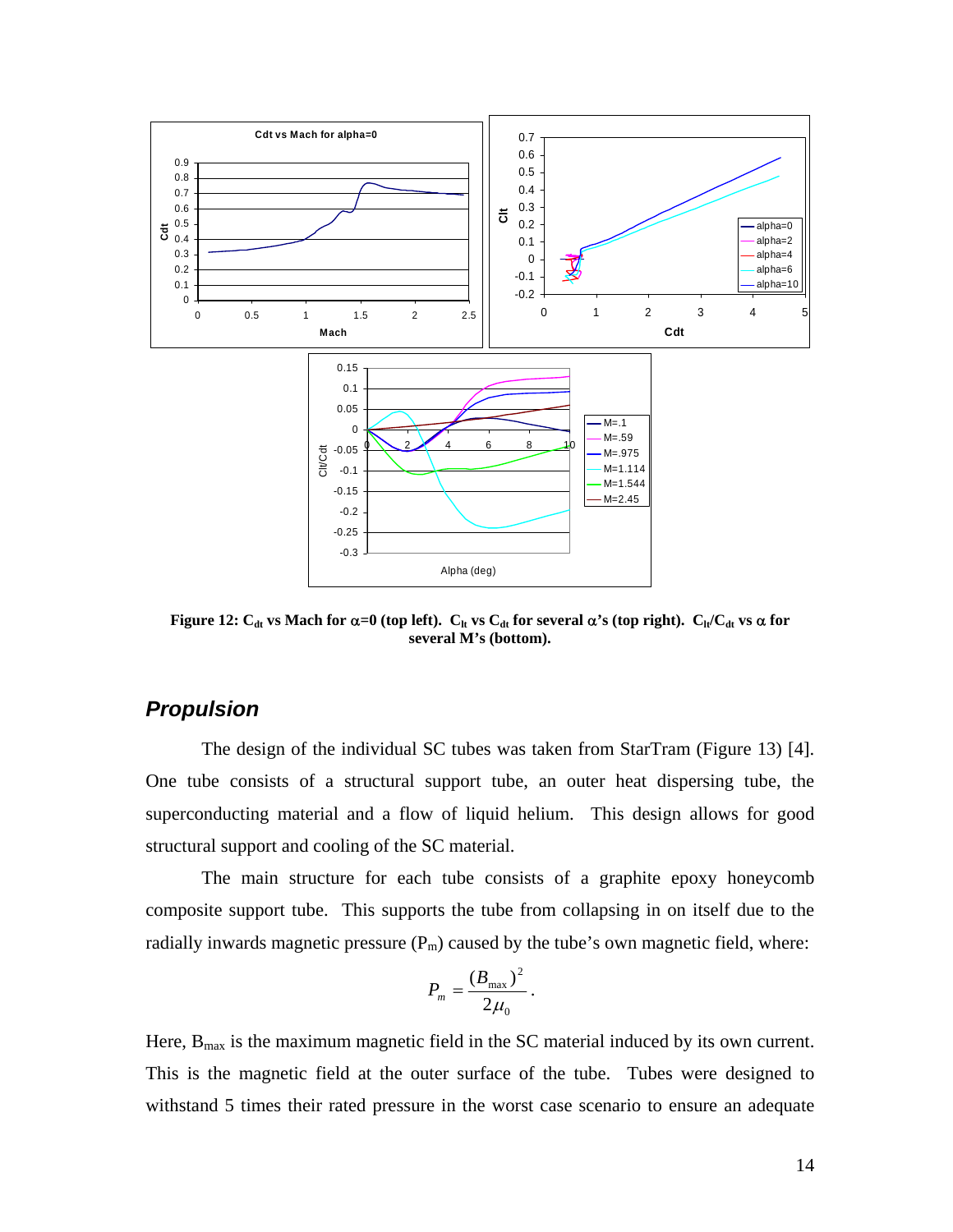<span id="page-20-0"></span>safety margin.

Wrapped around the tube are the strands of SC wires. These are wrapped in a helix around the tube for the full circumference of the ring. The NbTi SC strands are mixed with Cu with a Cu/NbTi ratio of 1.3/1, similar to those proposed for the Superconducting Super Collider [\[4\]](#page-48-2).

<span id="page-20-1"></span>

A. Longitudinal Cross Section

**Figure 13: Longitudinal cross section of a SC tube (A) and SC winding pattern (B) [\[4\]](#page-48-2).**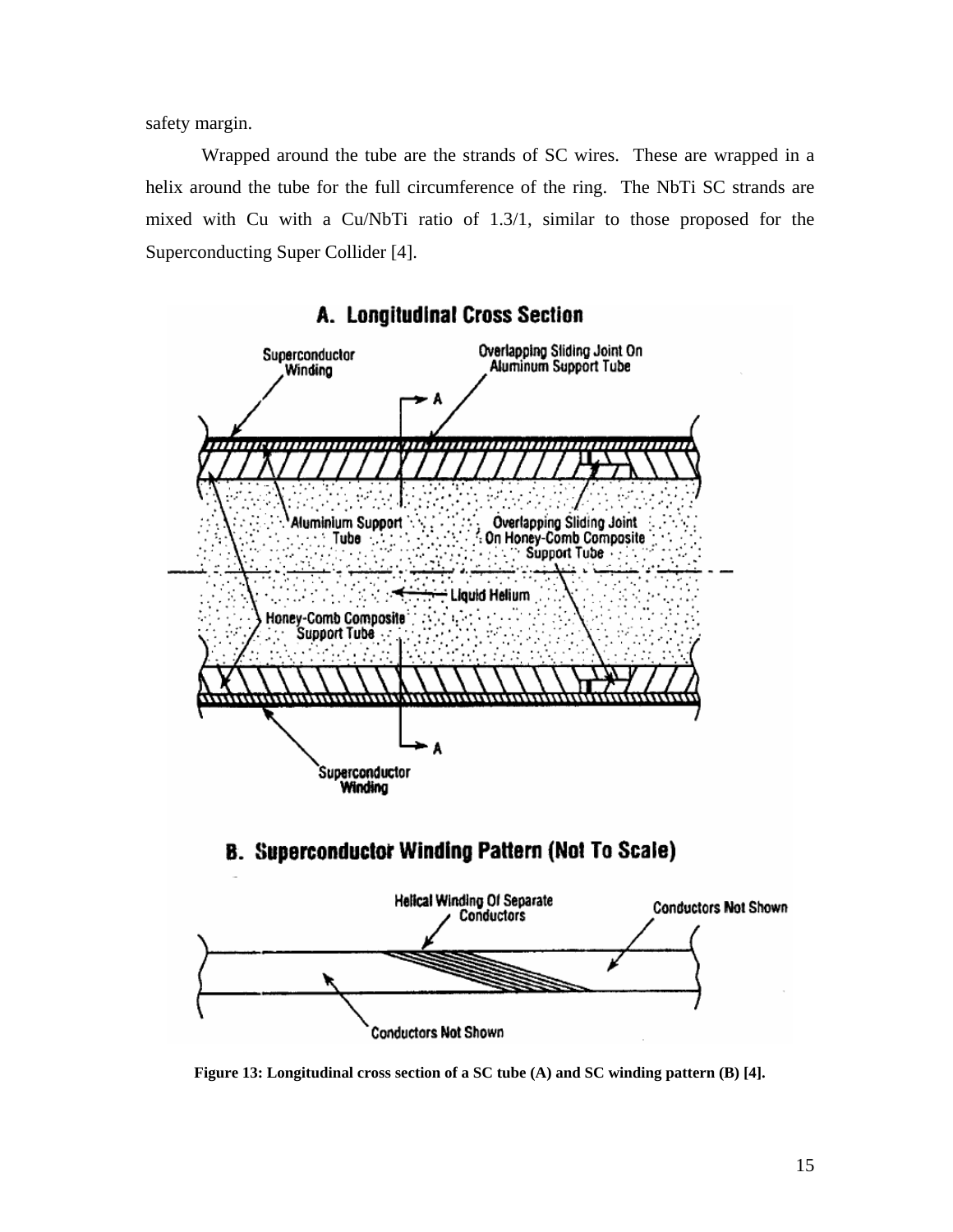A high purity (99.999%) aluminum tube is used to ensure excellent heat conduction [\[4\]](#page-48-2). This tube is on the outer surface of the structural tube, under the SC wires. It is used to disperse random heat fluctuations that may occur in the SC wires and pull heat away from the SC wires towards the liquid helium (LHe) cooling fluid.

LHe flows through the support tube to cool the SC wires. NbTi has a  $T_c$  of 9.3 K [[8\]](#page-48-5), so the cooling fluid used must cool the SC wires to a temperature that is lower than this. LHe is the best alternative in terms of cost, weight, boiling point and the fact that it is a noble gas. This will cool the wires to LHe's boiling point at 4.2 K.

The entire SC tube system was designed to have high safety margins and good structural support. Seven tubes carry the total current needed for the first stage (1.2e7 A). In the worst case scenario, two entire SC tubes are allowed to transition to their normal state and cease to carry current. If that happens, the current being carried by these tubes is transferred over to the other five tubes.

The seven SC tubes are configured into a tightly packed geometry [\(Figure 14\)](#page-23-1). This design provides good packaging efficiency inside the airfoil as well as structural support. Truss segments are positioned between several sets of SC tubes to support the structure and provide a counter force to the attractive force between each tube. Truss segments are made out of graphite epoxy with an operating compression strength of 7.5e8 N/m<sup>2</sup>. The force between each tube was approximated as the force between two line currents. The truss must also provide support against the laterally inward force due to the ground magnetic field, which is at its maximum at the maximum altitude, as well as counter act the force coming from the tension in the cables connecting the second stage. Each truss segment was sized to withstand five times a compressive force equal to the maximum force between each SC tube plus the sum of the lateral ground force and the cable forces averaged by the number of SC tubes to ensure a good safety margin. The truss is represented by the thick lines shown in [Figure 14.](#page-23-1)

The propulsion analysis used electrodynamics to size the current carrying system based on values from weights and sizing. Given  $M<sub>cross</sub>$  and the maximum altitude, and assuming that the maximum magnetic moment of the ground site is 200 times the moment of the first stage ring, it was possible to find the current needed in the first stage and maximum current of the ground site in order to cancel the gravitational force at the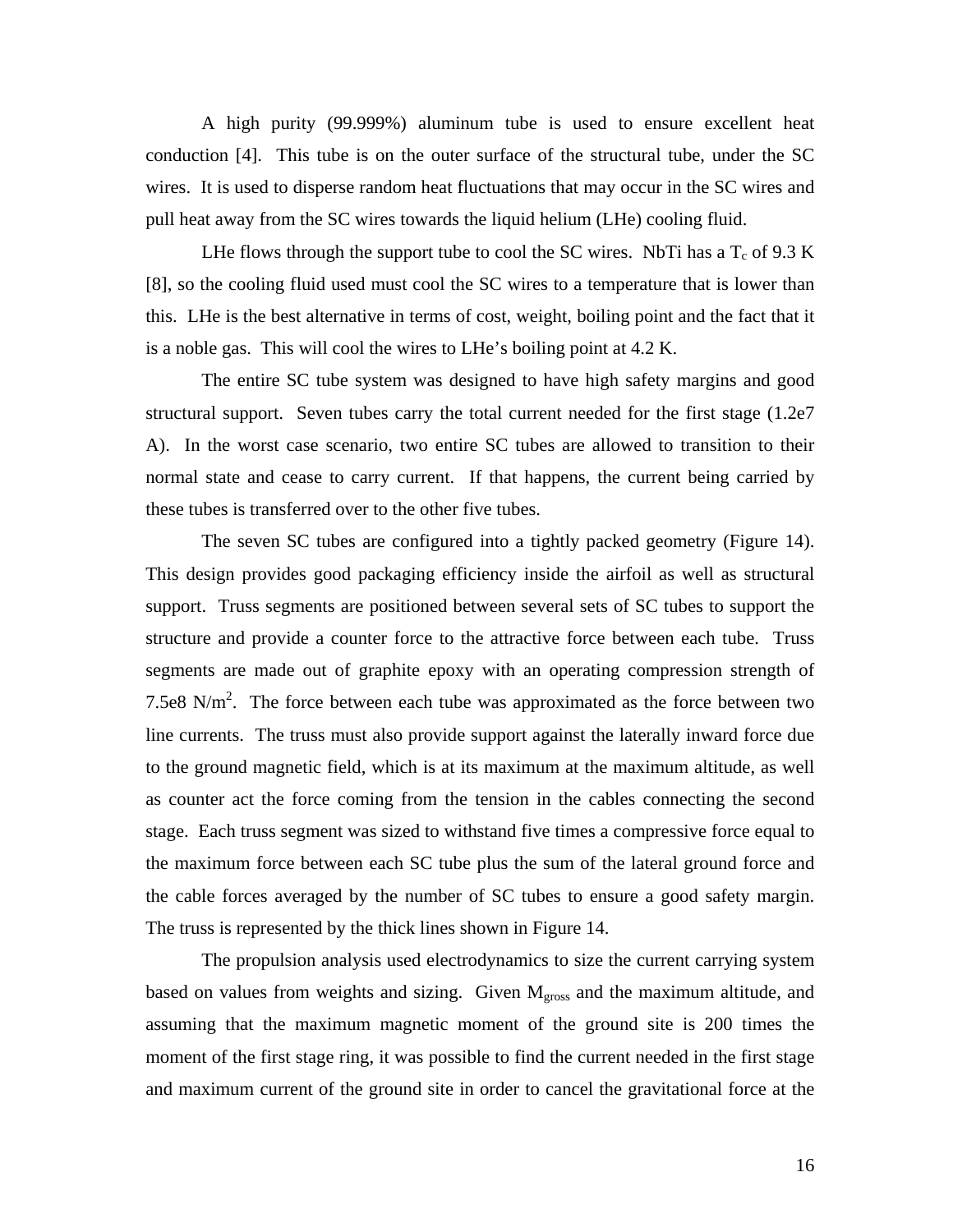maximum altitude (20 km).

The size of each SC tube relied on the SC material properties. The minimum cross sectional area of SC material needed for each tube  $(A_{min})$  was determined from the critical current density  $(J_c)$ , the maximum allowable current per cross sectional area) of NbTi, such that:

$$
A_{\rm min}=I_{\rm max}\,/\,J_{\rm c}
$$

where  $I_{\text{max}}$  is the maximum current applied to any single tube. With the critical magnetic field  $(B<sub>c</sub>$ , the maximum allowable magnetic field in the SC material) of NbTi, it was then possible to find the minimum radius of each SC tube  $(R_{min})$  using:

$$
R_{\min} = \frac{\mu_0 I_{\max}}{2\pi B_c}.
$$

The optimized value of this radius is actually much larger than this lower limit. For the baseline,  $A_{\text{min}} = 0.00422 \text{ m}^2$  and  $R_{\text{min}} = 0.15 \text{ m}$ .

 $B_c$ ,  $J_c$  and  $T_c$  are all related.  $B_c$  goes up with a decrease in T ([Figure 15\)](#page-23-2). To a good approximation:

$$
B_c(T) = B_c(0) \left( 1 - \left(\frac{T}{T_c}\right)^2 \right).
$$

Also,  $J_c$  increases with  $B_c$  such that:

$$
\boldsymbol{J}_{c}=\boldsymbol{B}_{c}\,/\,\mu_{0}\lambda
$$

where  $\lambda$  is the penetration depth of the magnetic field. For Magel, T is fixed at 4.2 K (boiling point of LHe) which yields a  $B_c$  of 11.9 T. As an added safety margin, the maximum operating  $B_c$  used was 9.5 T (80% of original). The  $J_c$  for this system was 5e9 A/m<sup>2</sup> [\[4\]](#page-48-2), but the maximum operating  $J_c$  used was 2.8e9 A/m<sup>2</sup> (56% of original).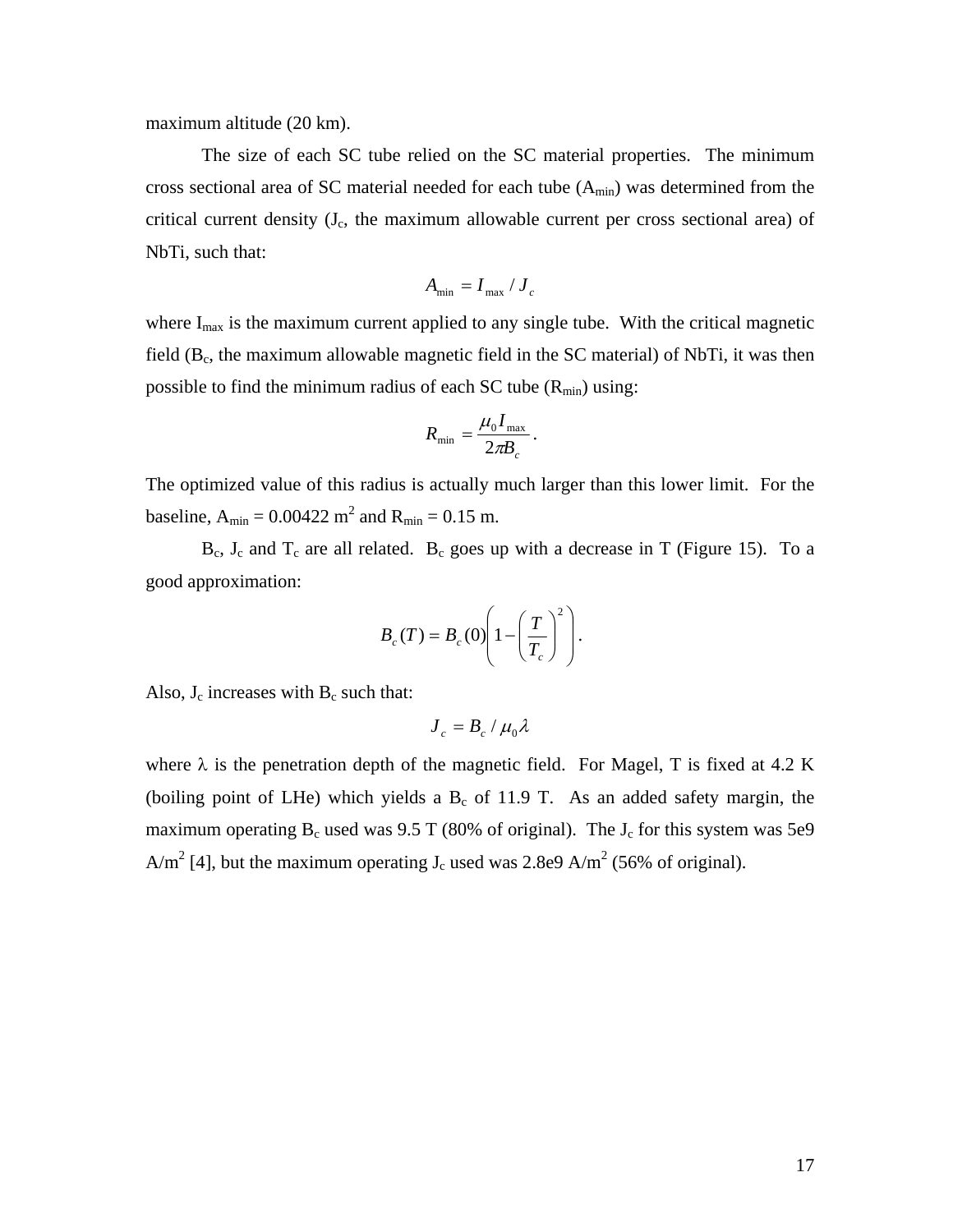<span id="page-23-1"></span><span id="page-23-0"></span>

**Figure 14: Truss and SC tube geometry.** 

<span id="page-23-2"></span>

**Figure 15: Relationship between critical magnetic field and critical temperature for the best classical superconductors [\[8\]](#page-48-5).**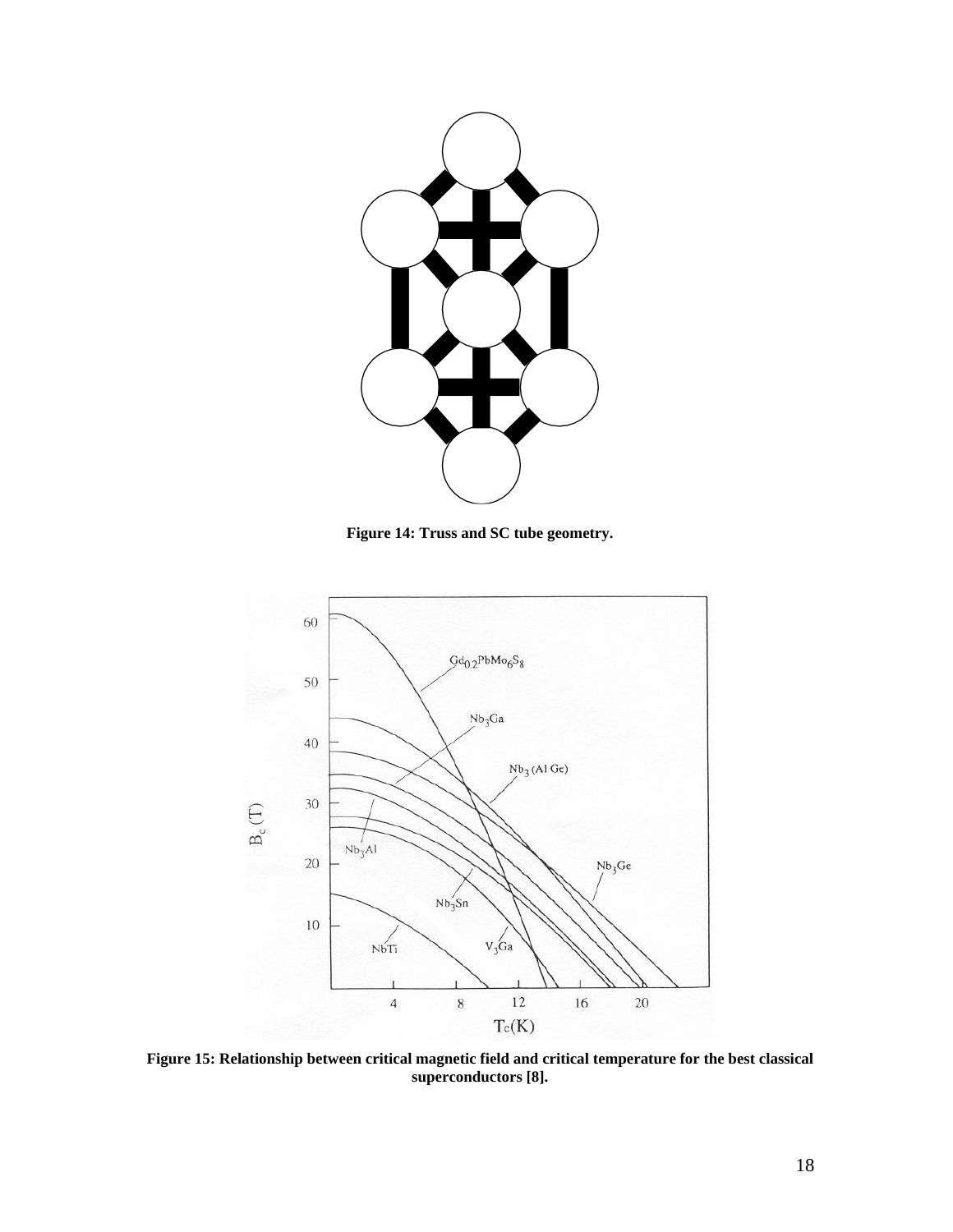Analysis of the ADCS system was based on a rough estimate of the amount of propellant needed to correct a small change in the trajectory. Assuming the ADCS makes a trajectory correction to reposition the entire first stage so that it's directly over the center of the ground ring every time the first stage is off by 2 m, it takes 6 m/s of velocity change to reposition the vehicle and that a correction of this magnitude occurs 100 times over the entire first stage trajectory, the total delta V needed by the ADCS was 600 m/s. The thrust needed from each ADCS engine was sized to 150% of the thrust needed to counteract the maximum torque applied by the ground ring's magnetic field, which was 6.5e5 N.

Each ADCS engine is a sized Space Shuttle Main Engine (SSME). The amount of propellant needed for the ADCS was considerable (1.7e6 kg). In order to save mass, an efficient SSME was chosen over a pressure fed system which would add weight due to the pressurized gas needed. This assumes the technology that an SSME-type engine can be created such that it can start and stop quickly and repeatedly.

The second stage propulsion analysis is a simple model based on a modified rocket equation. The rocket was sized based on the total delta V needed to get to orbit. The delta V needed to make the flight with no losses is  $V_{final} - V_{initial}$ . The delta V loss from drag was estimated to be 0 m/s because the rocket starts its ascent where the atmosphere is very thin  $(0.15 \text{ kg/m}^3 \text{ and } 9.2 \text{ K-Pa})$ . The delta V losses from gravity and thrust vector control (TVC) were based on the losses due to these factors from an average expendable over an entire flight  $(-686 \text{ m/s}$  for each [\[5\]](#page-48-6)). They were scaled linearly by the distance from the initial second stage altitude (16.7 km, staging point) to the altitude of payload fairing separation (132 km for D4H [\[6\]](#page-48-7)). The altitude of payload fairing separation was used because at this point the rocket is nearly horizontal and practically in orbit about Earth. There was also a delta V gain due to the Earth's rotation because this is a prograde launch. A summary of these values is listed in [Table 1.](#page-25-1)

Other masses were sized from existing components. Inert mass and payload fairing mass were taken from the D4H  $[6]$  $[6]$ . Engine mass and  $I_{\rm SD}$  were sized from an SSME based on the thrust required (120% of the total weight).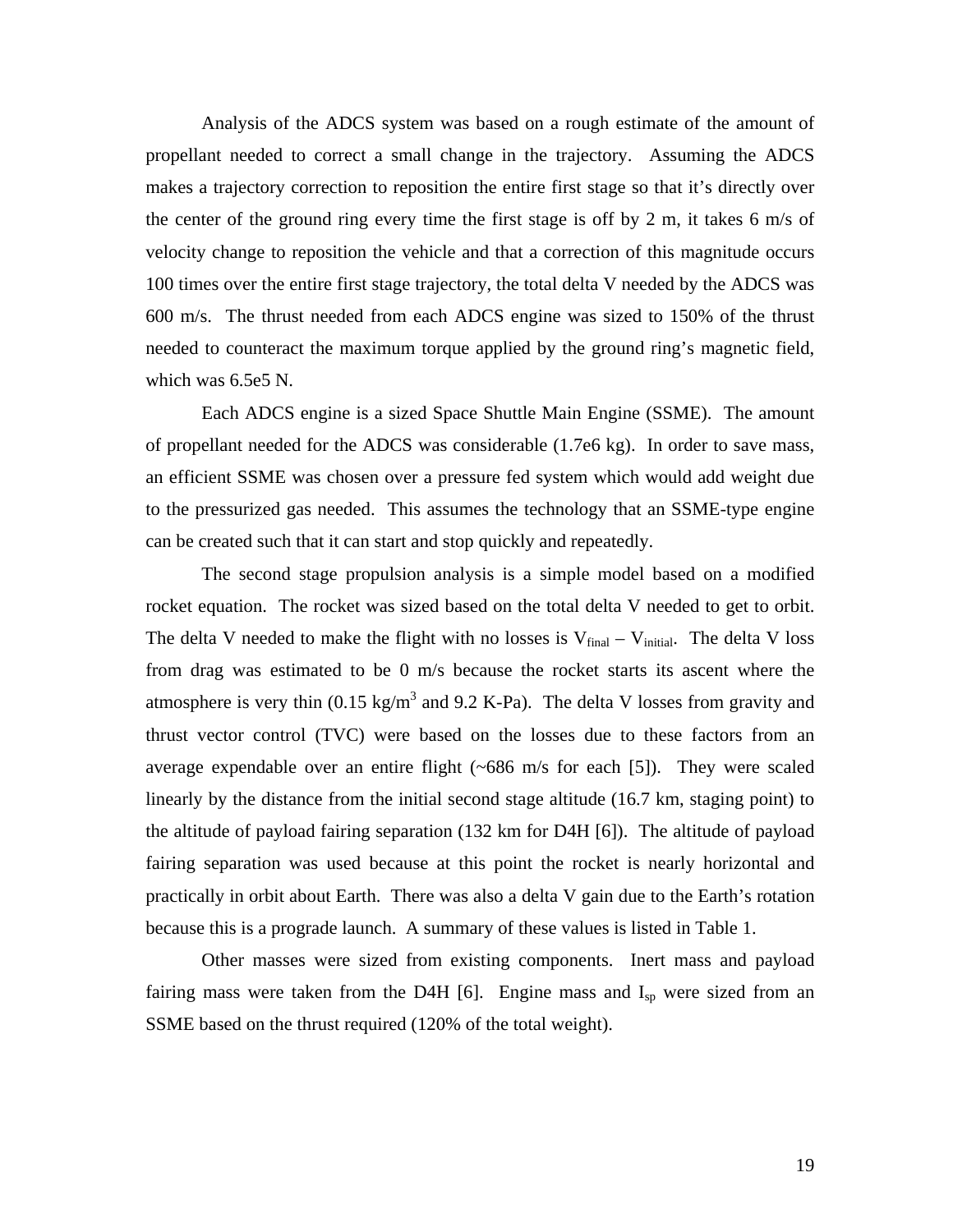| <b>Type</b>           | Delta V Loss (m/s) |
|-----------------------|--------------------|
| Flight                | 7,068              |
| Drag                  | $\Omega$           |
| Gravity               | 599                |
| <b>TVC</b>            | 599                |
| <b>Rotating Earth</b> | $-396$             |
| <b>Total</b>          | 7,870              |

<span id="page-25-1"></span><span id="page-25-0"></span>**Table 1: Delta V losses for the second stage.** 

#### *Performance*

Performance calculations used a simple altitude step method to compute the trajectory of the first stage. Values for the initial altitude, maximum acceleration ( $a_{\text{max}}=6$ ) g's, including gravity, based on D4H payload requirements), maximum q  $(q_{max}=42.6$ KPa, based on D4H payload fairing), gross mass  $(M<sub>gross</sub>=1.10e7 kg)$  and the drag profile were provided. The maximum current of the ground station  $(I_{g,\text{max}})$ , where  $I_g$  is the current of the ground station) is the current needed to balance the gravitation force of the gross mass at an altitude of 20 km. Small steps in altitude (30 to 250 m) were taken until the maximum altitude was reached. At each step the trajectory conditions were calculated based on the previous step. The atmospheric model used simple equations from Glenn Research Center [\[7\]](#page-48-8).

A final first stage altitude of 20 km was chosen to restrict the capabilities of the architecture. This ensures that the first stage does not escape from Earth and it provides a limit on the size of the vehicle. Also, it provides a staging point for the second stage that has little atmospheric density. It is possible to launch the first stage ring into orbit, greatly reducing the second stage mass, but this option was rejected because of the problems with getting the ring back down to Earth without damage. The cost for the first stage ring is very large, so loosing the vehicle is out of the question.

Each phase of the trajectory is limited by  $a_{max}$ ,  $q_{max}$  or  $I_{g,max}$ . Initially the trajectory is limited by  $a_{\text{max}}$ , at the end of this phase q will rise to  $q_{\text{max}}$ . During the next phase, the vehicle accelerates slowly, keeping  $q=q_{max}$ , until  $I_g$  rises to  $I_{g,max}$ . The vehicle will then rise until a=0, at which point the second stage will ignite. There is also a point in the trajectory where the magnetic force from the ground station switches from using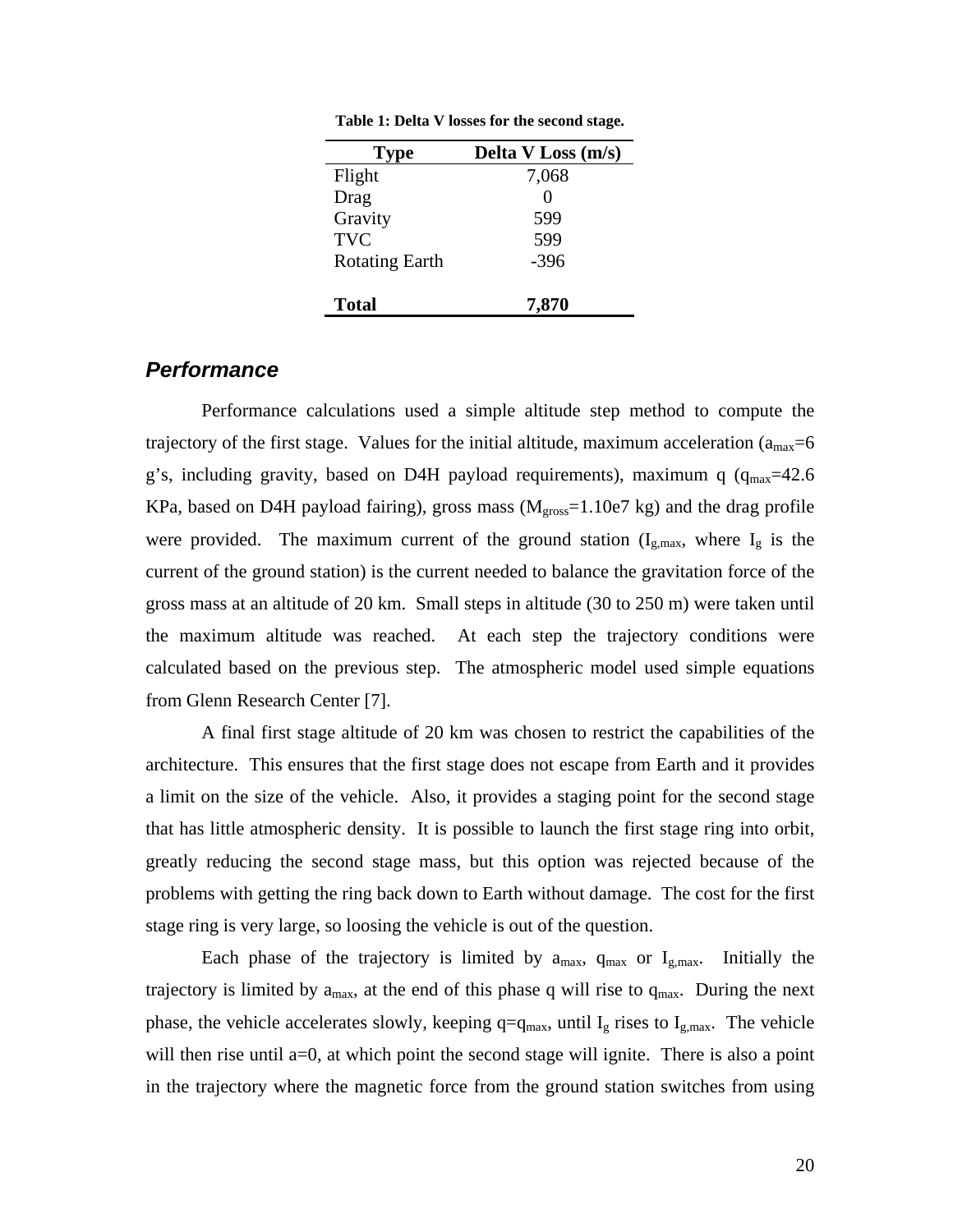<span id="page-26-0"></span>the calculation based on two circular line currents to the calculation based on two dipoles. At this point the current needed by a line current  $(I_{g, line})$  is equal to a current needed by a dipole (I<sub>g,dipole</sub>). This trajectory is the most efficient way to reach the maximum altitude with the given constraints (in terms of maximum final velocity). The conditions between each phase in the trajectory are listed in [Table 2.](#page-26-1)

| <b>State</b>                                                                        | Time (s) | Alt (m) | Vel (m/s) | М    | (Pa)   |
|-------------------------------------------------------------------------------------|----------|---------|-----------|------|--------|
| Initial Condition, $a=a_{max}$ , $q < q_{max}$                                      | 0.0      | 24      |           | 0.00 |        |
| $q = q_{max}$ , $a < a_{max}$                                                       | 5.5      | 778     | 272       | 0.81 | 42,109 |
| $I_{g,\text{line}}=I_{g,\text{dipole}}$ , q=q <sub>max</sub> , a <a<sub>max</a<sub> | 10.5     | 2,175   | 292       | 0.88 | 42,109 |
| $I_g = I_{g,max}$ , q <q<sub>max, a<a<sub>max</a<sub></q<sub>                       | 40.8     | 14,431  | 628       | 2.11 | 42,109 |
| 2nd Stage Ignition, $q < q_{max}$ , a=0                                             | 48.8     | 20,000  | 726       | 2.44 | 23,453 |

<span id="page-26-1"></span>**Table 2: Conditions at key points in the first stage trajectory.** 

The equations used to calculate the magnetic force are based on the force between two circular line currents and between two dipoles, as discussed earlier. The actual equations used are the same as those discussed, but with an added geometric effects coefficient. The original equations are multiplied by this constant to create a more conservative calculation. For this geometry, the value used for this constant was 0.9 [\[4\]](#page-48-2). The imperfection was used because these equations are only approximations. There are geometric effects from the physical dipoles that make the exact expressions for the force equations very complex.

The conditions throughout the first stage trajectory are shown in [Figure 16.](#page-27-1) There are abrupt changes in the charts due to transitions between each phase of the trajectory, as expected. The largest concern here is the discontinuity in the magnetic field at the first stage due to the ground site at the end of the first phase. This is due to the large change in acceleration at this point. To control this change, the current in the ground facility must quickly change from a value of 1.03e7 A to 2.65e6 A in less than one second. Realistically, changes in current at this rate are not feasible with current technology. One alternative would be to gradually change the current over this point. The analysis assumed that the ground site has complete control over the current in the ground ring to simplify the trajectory.

The maximum rate of change in magnetic field at the first stage was small  $(-6.1e$ -4 T/s, not including the discontinuity). This is a small rate (the Earth's magnetic field is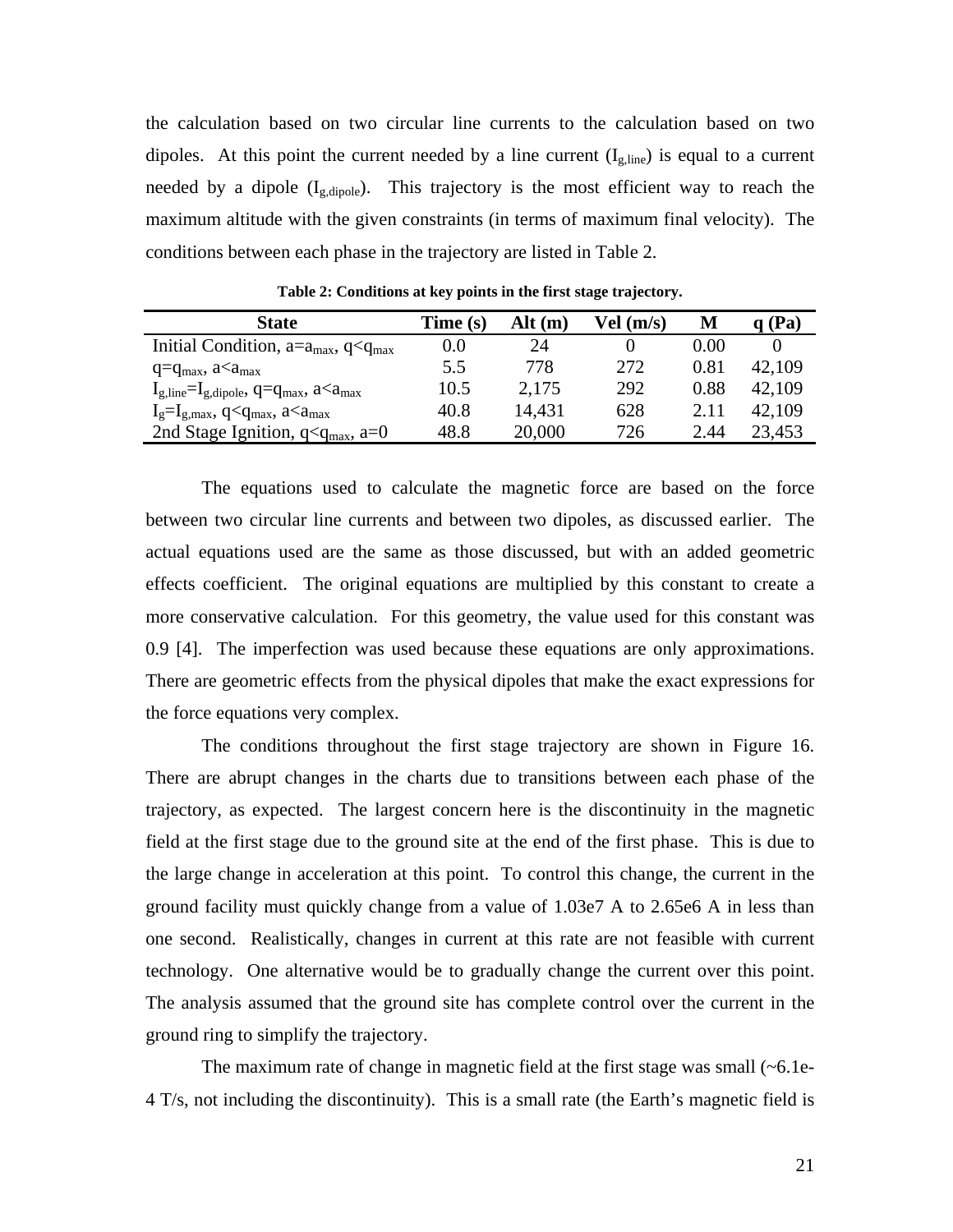<span id="page-27-0"></span>4.5e-5 T at the surface), although their still may be some problems with induced electric currents in subsystems. The amount of material needed to protect sensitive components was assumed to be negligible when compared to the mass of the first stage. The amount of current that is gained from this change in magnetic field (it is a gain because the magnetic field is increasing and points in the direction opposite of the first stage magnetic moment) was also assumed to be negligible.



<span id="page-27-1"></span>**Figure 16: Conditions for the first stage trajectory.**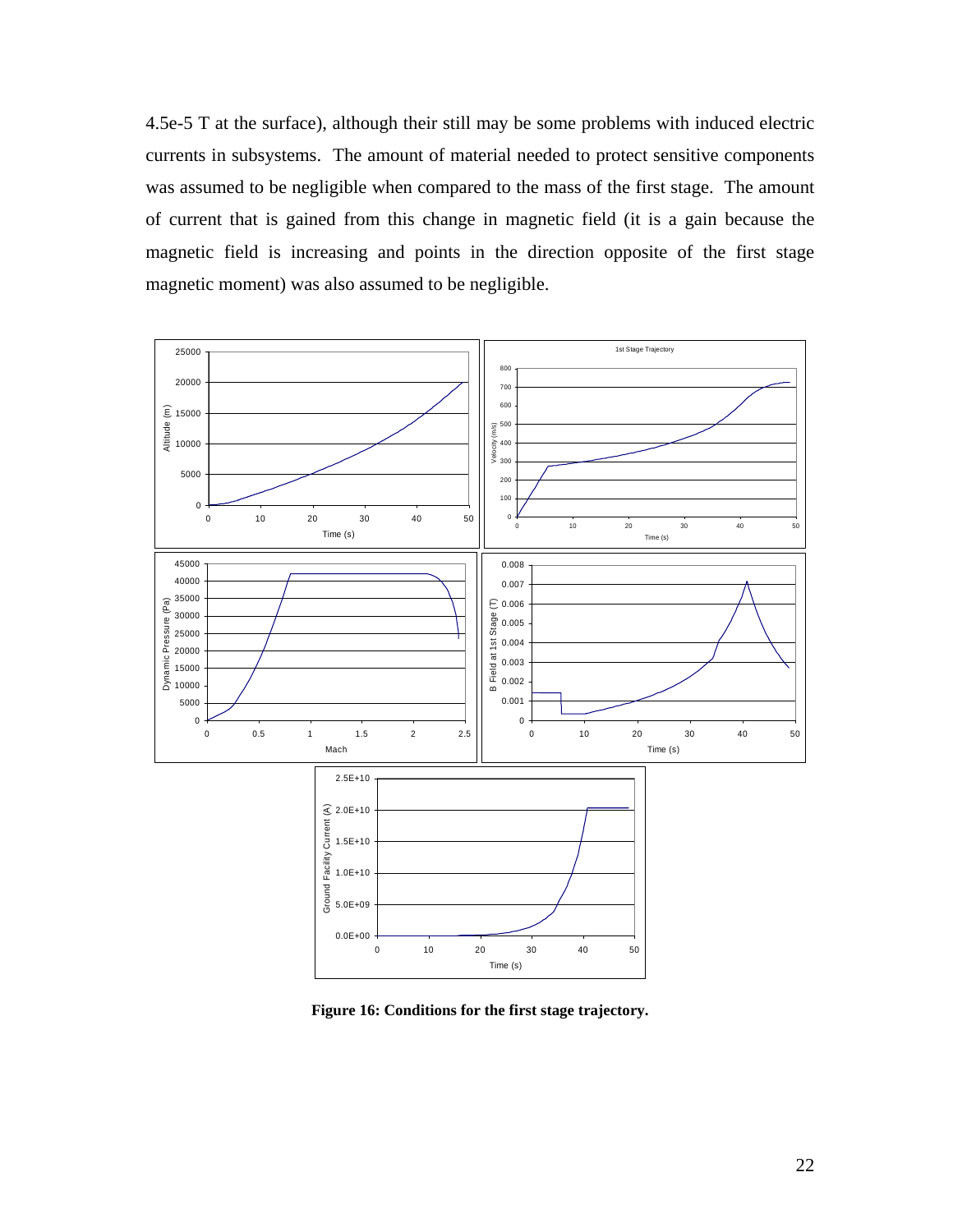#### <span id="page-28-0"></span>*Aeroheating and Thermal*

Miniver was used for the aeroheating analysis. This code predicts aeroheating boundary conditions for a given cross section, trajectory and ambient conditions. It was developed by NASA Langley Research Center in the early 90's. Analysis was only done for the first stage ring because the contribution of thermal protection system (TPS) mass due to any other part of the vehicle is negligible compared to the mass of the ring.

Inputs to Miniver include several points to define the cross section, a trimmed trajectory and conditions along the specified trajectory. The cross section was defined by providing the running length and cone half angle at several points along the outer edge of the cross section. Ten points were used for this analysis, spaced out evenly along the vertical axis from the top of the cross section to the maximum width. A nose radius of 2.2 m was also given for the first point. The trimmed trajectory used fifty points spaced evenly in time throughout the first stage trajectory. Values for time, altitude, velocity,  $\alpha$  and  $\beta$  (yaw angle) were given.

Results from Miniver consisted of peak temperature values for each of the 10 points provided. These values were then combined with the CAD model to form [Figure](#page-29-1)  [17.](#page-29-1) The peak temperature attained was 451.8 K at the top of the cross section. A conservative estimate for the melting point of aluminum (the material on the skin of the ring) is 533 K. Therefore, there is no need for any TPS on the ring skin.

TPS for the rest of Magel was neglected. Realistically, there may be an impinging sock wave on the cables that tow the second stage. There may even be a shock cone that intersects with the second stage. Heating effects due to these cases were assumed to be small enough such that the problem could be solved by added TPS to the effected areas. The weight of this TPS was assumed to be much smaller than that of the entire vehicle, and thus was neglected.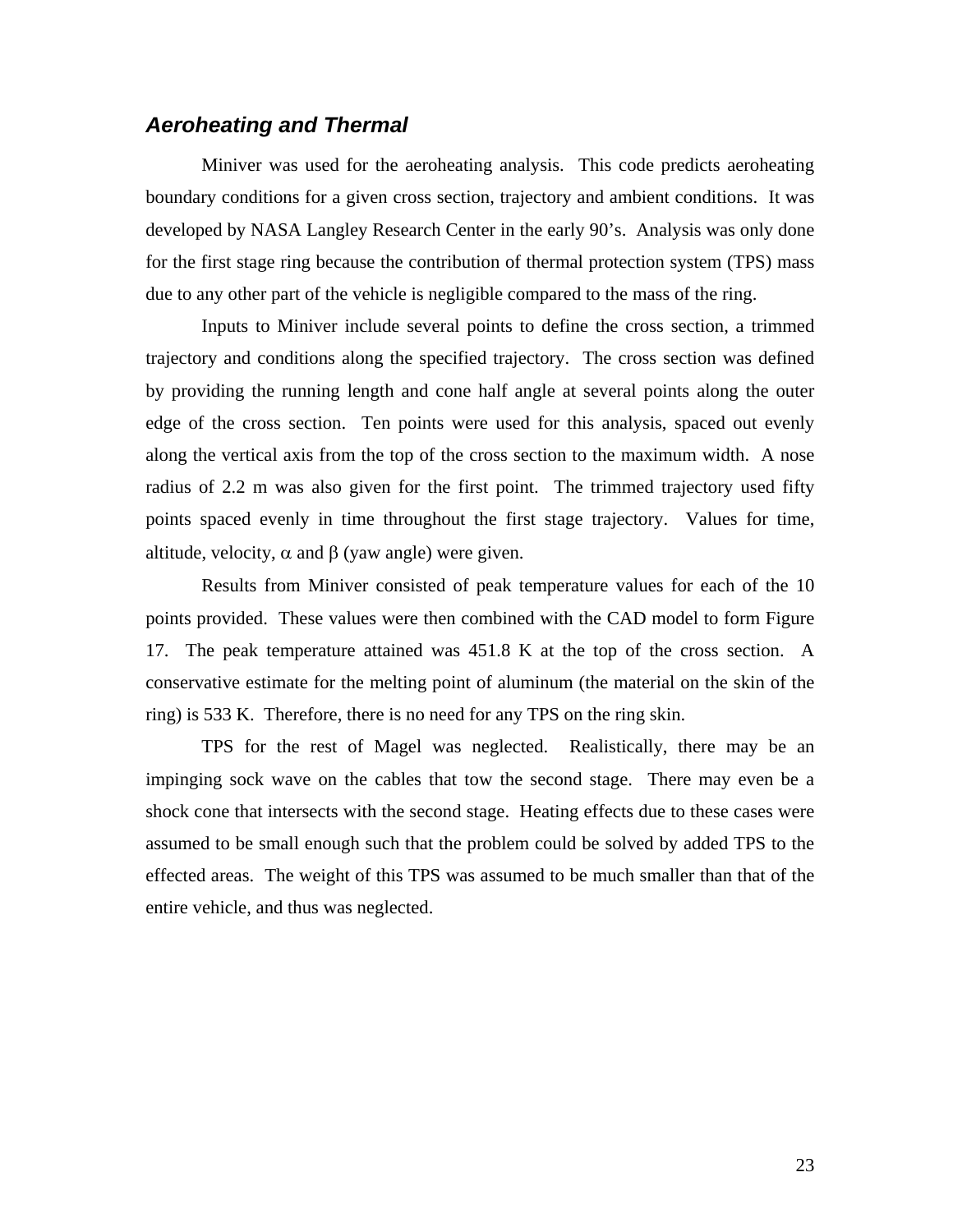<span id="page-29-1"></span><span id="page-29-0"></span>

**Figure 17: Peak temperature profile for the first stage ring.** 

## *Weights and Sizing*

Magel was sized based on existing components, estimations from StarTram and reusable launch vehicle (RLV) mass estimating relationships (MERs). This analysis was spreadsheet based, using inputs from the configuration, propulsion, performance and aeroheating analyses. It produced values for subsystems masses, total mass and vehicle dimensions [\(Table 3,](#page-29-2) [Table 4,](#page-30-1) [Figure 18\)](#page-30-2).

<span id="page-29-2"></span>

| Component                    | Value   |
|------------------------------|---------|
| Diameter First Stage (m)     | 6,556   |
| Airfoil Width (m)            | 2.2     |
| Airfoil Height (m)           | 5.4     |
| Total Airfoil Volume $(m^3)$ | 160,000 |
| Diameter SC Tube (m)         | 0.83    |
| Cable Length (m)             | 4,636   |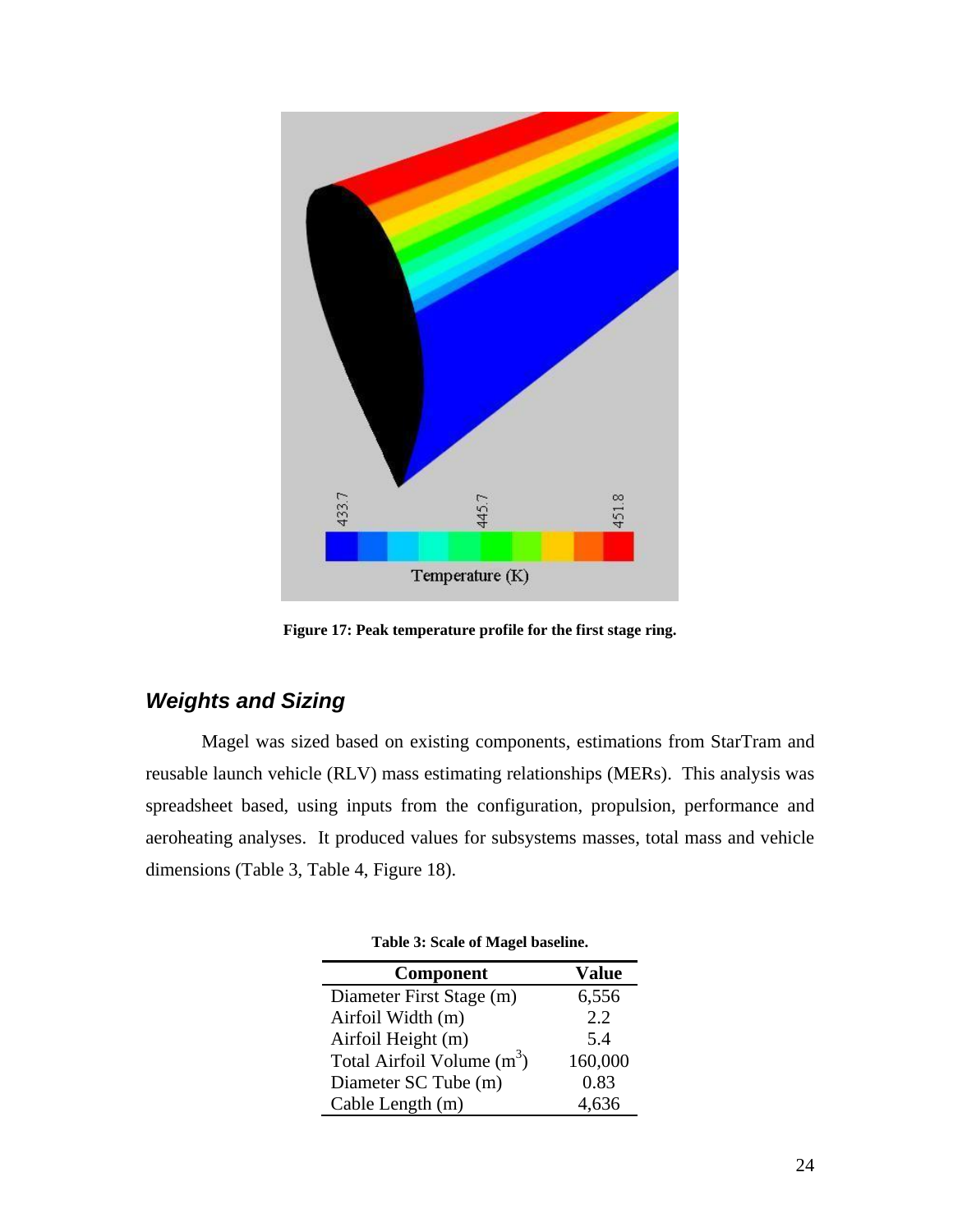<span id="page-30-0"></span>

| Component           | Mass (kg)          | Weight (lbs)       |
|---------------------|--------------------|--------------------|
|                     |                    |                    |
| <b>Ring Fairing</b> | 3.35e <sub>6</sub> | 7.40e6             |
| <b>SC</b> Tubes     | 1.48e6             | 3.25e <sub>6</sub> |
| <b>SC</b> Truss     | 3.22e5             | 7.10e5             |
| <b>SC</b> Cooling   | 1.28e6             | 2.81e6             |
| <b>ADCS</b>         | 1.70e6             | 3.75e <sub>6</sub> |
| Cables              | 3.18e5             | 7.02e5             |
| Dry Margin          | 1.01e6             | 2.23e6             |
| Payload             | 2.58e4             | 5.69e4             |
| 2nd Stage           | 1.89e5             | 4.17e5             |
| <b>Total Dry</b>    | 6.75e6             | 1.49e7             |
| Gross               | 1.10e7             | 2.41e7             |

<span id="page-30-1"></span>**Table 4: Weight breakdown for Magel baseline.** 

<span id="page-30-2"></span>

**Figure 18: Weight breakdown for Magel baseline.** 

There were four main components for the first stage body: the ring fairing, ring truss, SC material and SC tubes. The amount of SC material needed was sized from the Jc and the radius of the first stage ring. The SC tubes were sized from the ring radius and the amount of magnetic pressure imposed. Mass for the ring fairing used an MER for RLV wing fairing weight [\[9\]](#page-48-9), where: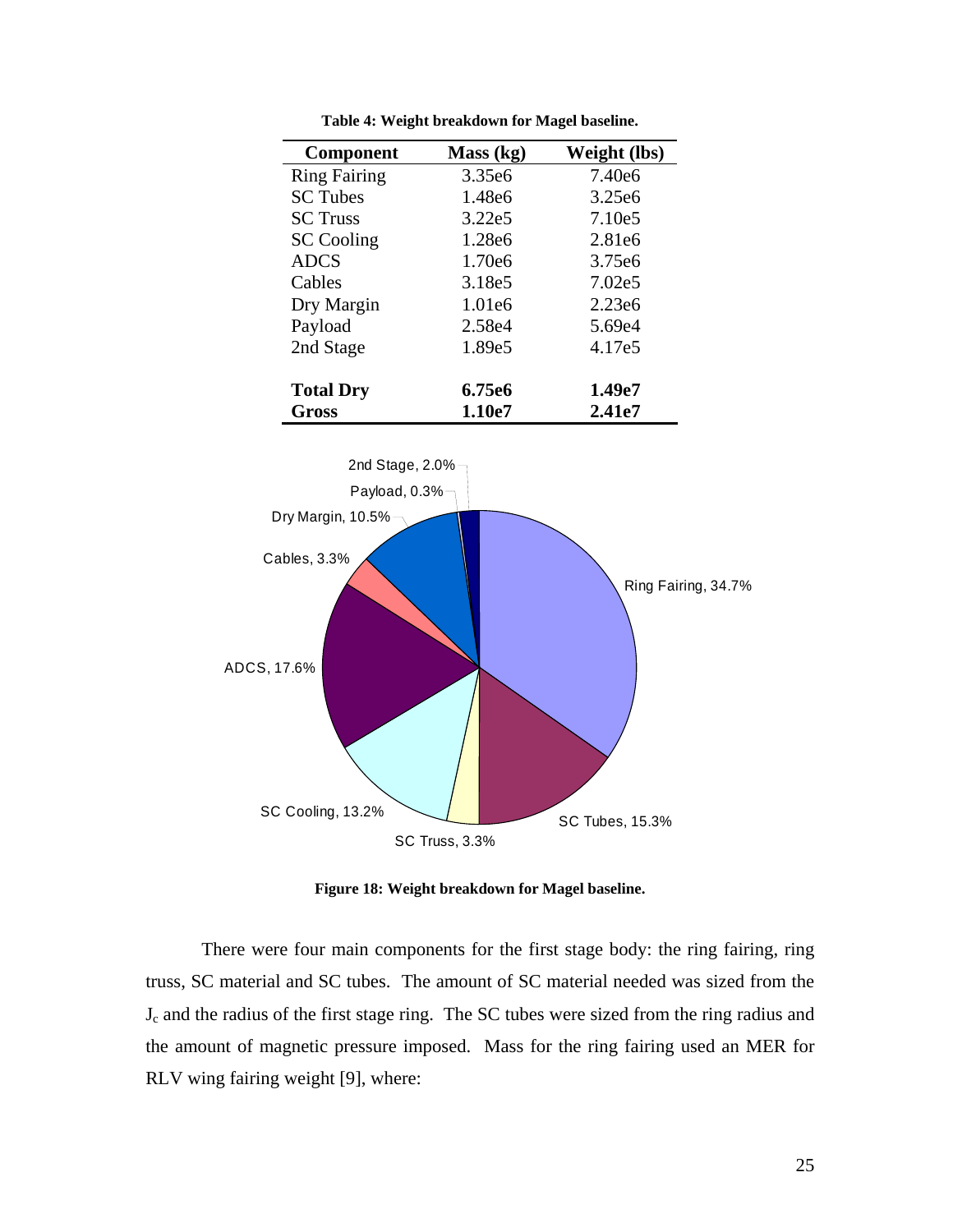<span id="page-31-0"></span>
$$
M_{ring-fairing} = S_{fairing} (0.0002499q_{max} + 1.7008 + (0.00003695q_{max} - 0.003252)b_{body}).
$$

Here S<sub>fairing</sub> is the surface area of the fairing (267,000 m<sup>2</sup>) and b<sub>body</sub> is the maximum width of the ring cross section (2.16 m). Each strut composing the truss was sized based on the maximum axial force it needs to support (as discussed earlier). The maximum force per unit length between the shorter members of the truss was 1.20e6 N/m and was 8.47e5 N/m for the longer members. Struts were made from graphite epoxy with an operating compression strength of 7.5e8 N/m<sup>2</sup> [[4\]](#page-48-2).

The cooling system mass was sized from the SC tube size. This system consists solely of the LHe flowing inside each of the SC tubes. Mass of the LHe assumed that there was at most a 15 cm thick flow on the inside of each tube (i.e. the flow of LHe was shaped like a hollow cylinder with a 15 cm wall thickness) [\[4\]](#page-48-2). Masses for other parts of the cooling system were assumed to be negligible compared to the total mass of LHe needed.

Cables connecting the second stage were made from oriented polyethylene and were sized based on the maximum tension in each cable. Each cable runs from the first stage ring down to the second stage at a 45° angle. The maximum vertical tension in all of the cables is equal to the force needed to pull the weight of the second stage and the weight of the cables themselves at the maximum acceleration. A 400% safety margin on the operational tensile strength (6e8 N/m<sup>2</sup> [[4\]](#page-48-2)) was used.

<span id="page-31-1"></span>

**Figure 19:**  $1^{st}$  stage ring radius study for various  $B_c$  percentages.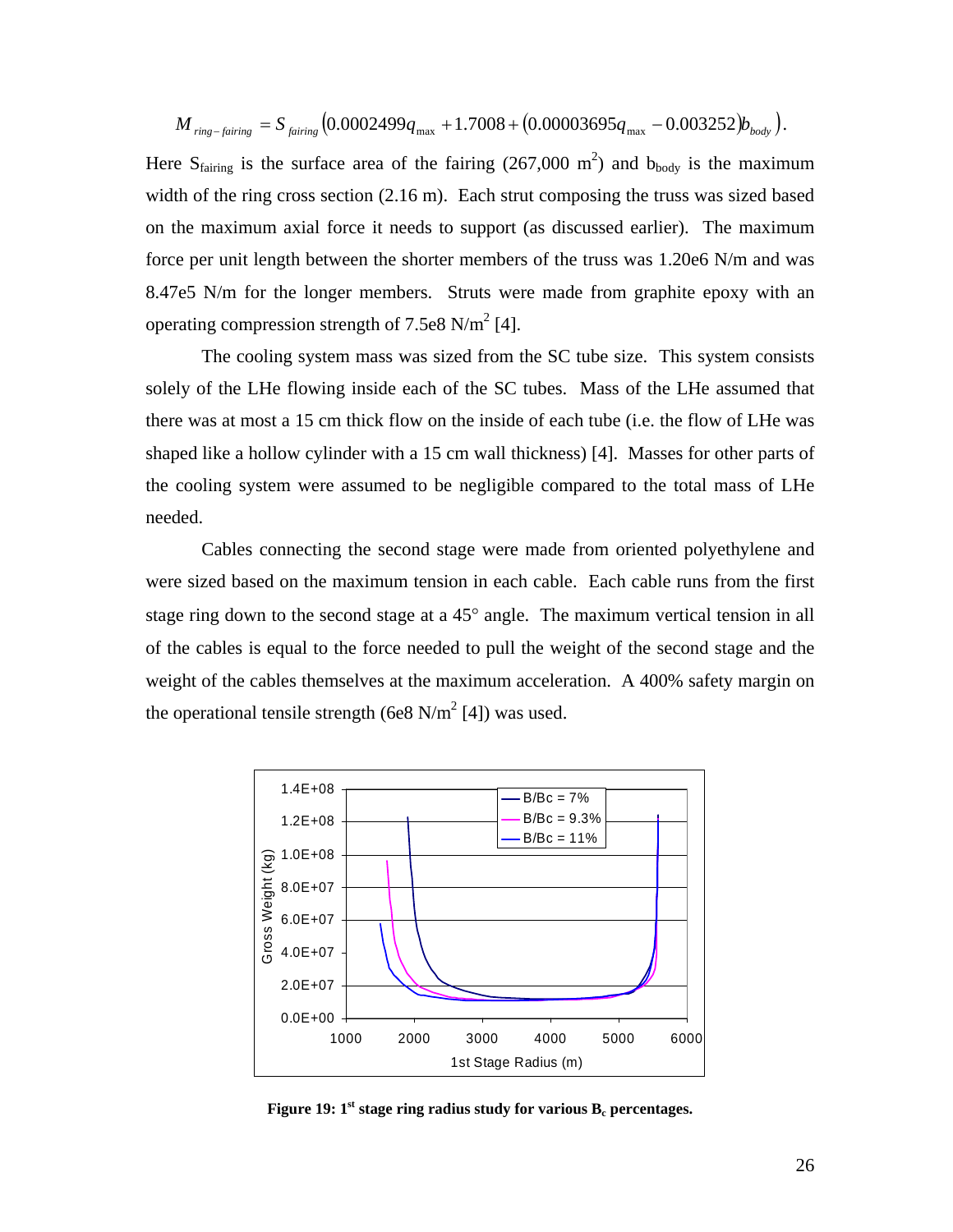<span id="page-32-0"></span>Other contributions to mass were also considered. Mass of the ADCS system as well as the second stage gross mass were inputs from the propulsion analysis. Also, a dry mass margin of 15% was included.

The radius of the first stage ring as well as the radius of each SC tube were independent variables for the mass analysis. The vehicle can be closed within a range of values for these radii. Outside these ranges, the mass of the vehicle blows up. [Figure 19](#page-31-1)  shows how the gross mass changes with ring radius and SC tube radius.  $B/B_c$  is the value of the magnetic field at the outer surface of each SC tube as a fraction of  $B<sub>c</sub>$ , which indirectly controls the SC tube radius. For each  $B/B<sub>c</sub>$  considered, the mass of the vehicle is finite when the first stage ring radius is between  $\sim$  2 km and  $\sim$  5.5 km. For the baseline design, ring radius and SC tube radius were optimized such that the life cycle cost (LCC) of the vehicle was minimized with the loss of vehicle failure rate constrained to be less than 1 in 4000 flights.

### *Operations*

The operations analysis used Architecture Assessment Tool-enhanced (AATe), originally developed by NASA KSC. AATe is a spreadsheet based program that allows for quick estimations for fixed and variable operations costs as well as the vehicle turn around time (TAT) and available flight rate. Inputs include vehicle masses and sizes, vehicle design life, loss of vehicle reliability and total design, development, testing and evaluation (DDT&E) and theoretical first unit (TFU) costs. Magel is most likely outside the range of AATe's domain of validity, but it is a good approximation for the design.

Magel's operation settings were specified for AATe. The analysis assumed that Magel was a highly automated system and used a dedicated turnaround and assembly facility. It also assumed that Magel is a reusable system with some expendable components.

AATe made some propulsion assumptions. It assumed that the propulsion system is partially integrated (main propulsion is separate from ADCS but these are vastly different systems). There are seven main engines with no moving parts and this is a two stage vehicle. Also, the Magel concept requires no use of toxic or polluting materials.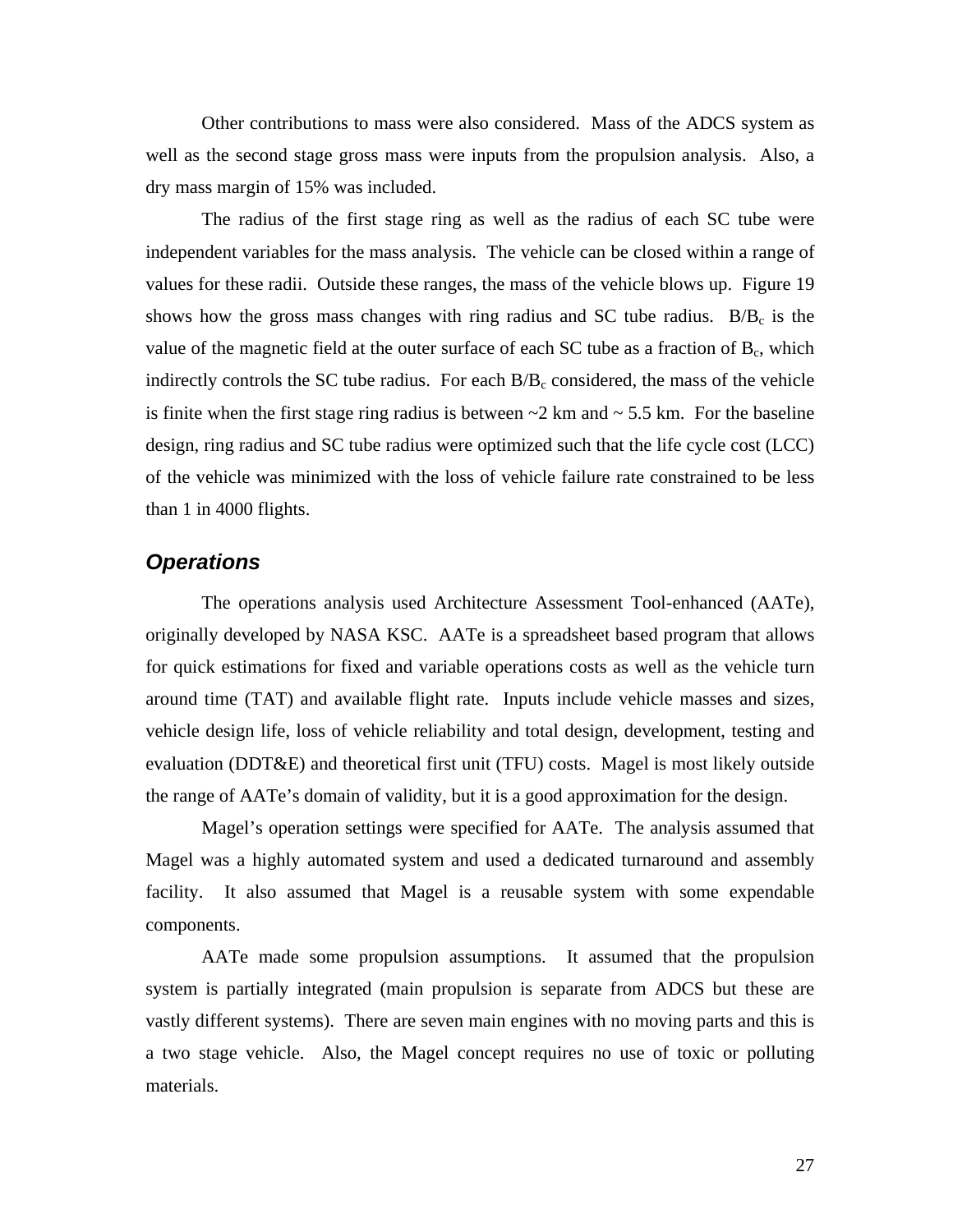Operations assumptions deal with vehicle reliability and complexity. Magel uses only custom minimum weight components. It is completely fault tolerance to support flight safety, but accepts loss of mission. Only a few active components are needed for flight with no more than three systems that require monitoring. The system is extremely complex because it has multiple stages and requires a very large ground facility. Lastly, Magel is a multistage vehicle which permits component replacement requiring no personnel to enter the vehicle.

Various assumptions for fluid uses are also needed by AATe. Magel uses no toxic fluids in any flight or ground systems that restrict ground operations. It is a multistage system that only requires two fluids stored in two tanks (not including the LHe). Also, Magel requires no on-board stored gases.

There are also a few other systems that AATe considers. Magel requires a ground power system with a power production infrastructure. All systems have nonintrusive and non-mechanically active sensors. Magel provides adequate environmental control during flight without using heat shields, but requires ground support before launch. Finally, there is a large amount of payload flexibility.

Baseline operations outputs from AATe are given in [Table 5.](#page-34-1) Fixed operations cost is largely due to the size of the vehicle. Therefore, a large value for the fixed operations cost was reasonable compared to the overall size of Magel. The facilities cost was much smaller than expected due to the fact that AATe does not take into account launch assist systems. This cost was increased in the vehicle cost analysis to more accurately account for the complex ground system. Finally, AATe does not take into account that fact that the second stage was expendable. The cost of the second stage was added to the variable operations cost in the cost analysis.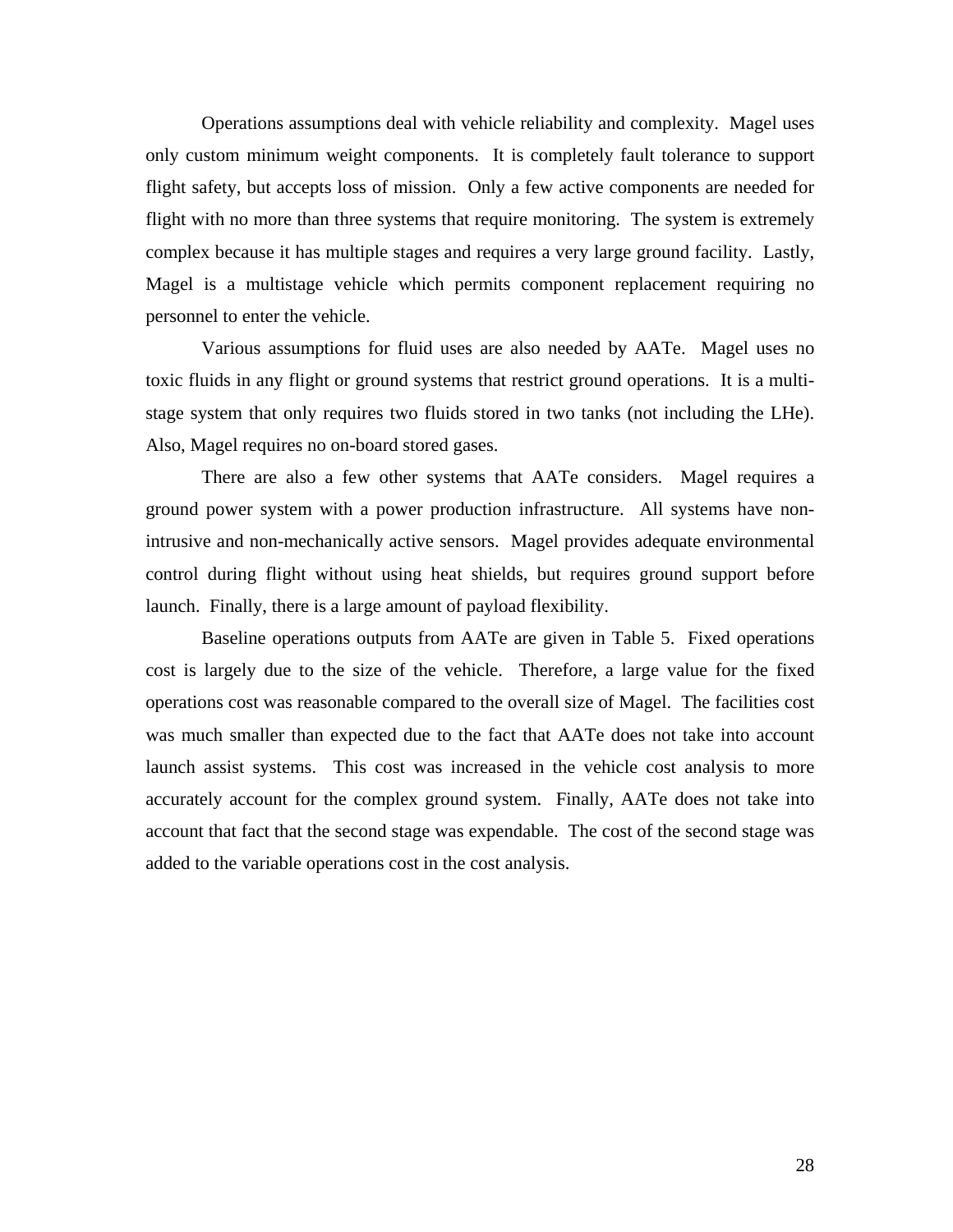| <b>Variable</b>                             | <b>Value</b> |
|---------------------------------------------|--------------|
| TAT (Days)                                  | 14.3         |
| Available Flight Rate (Flights/Year)        | 25.5         |
| Fixed Operations (M\$/Year)                 | 27,300       |
| Variable Operations (M\$/Flight)            | 9.70         |
| Facilities (M\$/Site)                       | 3,010        |
| Variable Labor (M\$/Flight)                 | 7.30         |
| Variable Line Replacement Unit (M\$/Flight) | 2.39         |
| Fixed Labor cost (M\$/Year)                 | 104          |
| Fixed Line Replacement Unit (M\$/Year)      | 30.8         |

<span id="page-34-1"></span><span id="page-34-0"></span>**Table 5: Baseline operations metrics from AATe. All dollar amounts are given in FY 2003.** 

#### *Safety and Reliability*

Safety and Reliability analysis used GT-Safety II v1.6. This is a spreadsheet based code that works by multiplying various failure rates together. Values from the configuration, operations and weights and sizing were used to obtain the vehicle's reliability. Separate analyses were done for each stage of the vehicle.

For the first stage, all of the safety adjustment factors in GT-Safety were set to best describe the first stage of Magel. Magel was assumed to be four times safer than Space Shuttle in terms of abort options/windows, internal vehicle health monitoring (IVHM), flight system redundancy, safety margins and ground handling complexity. It was assumed to be mildly safer than Space Shuttle in terms of landing mode, use of toxic and volatile fluids, propellant loading process and staging, flying, launching and landing over a population. Landing area flexibility was assumed to be ten times less safe than Space Shuttle because Magel can only land directly on the ground site. The single engine shutdown rate was sized with the ring radius (seven SC rings were considered to be the first stage main engines). Propellant type versus TNT equivalent was sized with the total ADCS propellant. Lastly, vehicle subsystem failure rates were set to 10% of those for an average expendable.

For the second stage, the safety adjustment factors were set to describe a future expendable. The second stage was assumed to be ten times safer than Space Shuttle in terms of IVHM, ground handling complexity, use of toxic and volatile fluids, the propellant loading process, and staging and flying over a population. It was also assumed to be mildly safer than Space Shuttle in terms of safety factors. The single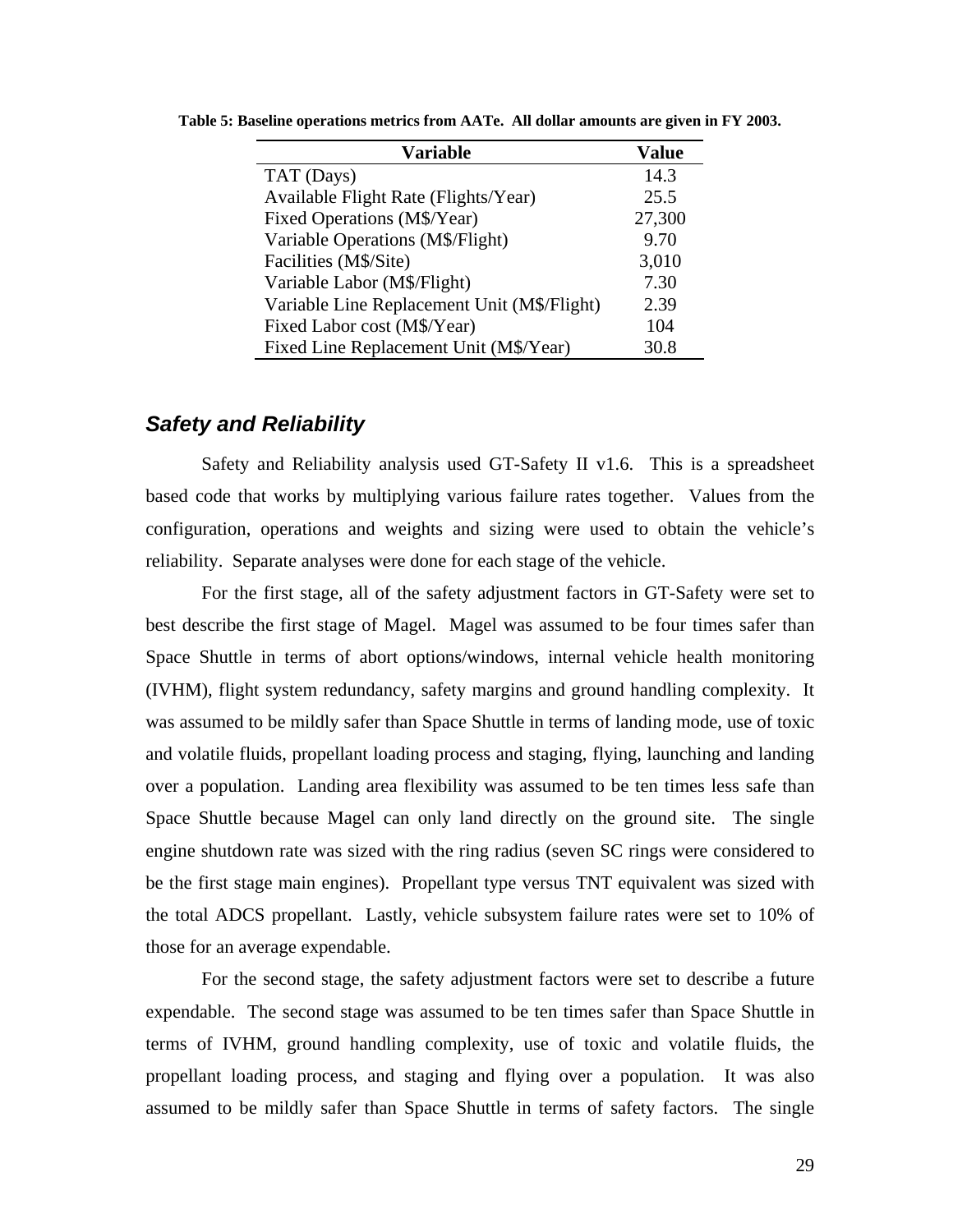<span id="page-35-0"></span>engine shutdown rate was assumed to be the average for a rocket engine at 1 in 6,000. As for the first stage, the values for the vehicle subsystem failure rates were set to 10% of those for an average expendable.

According to GT-Safety, the baseline vehicle was very safe with these assumptions. The loss of mission reliability was 1 in 2,248 mean flights between failure (MFBF) and the loss of vehicle was 1 in 5,076 MFBF. This is roughly twelve times the reliability of Space Shuttle. Note that a loss of the second stage vehicle was considered as a loss of mission for the whole vehicle. The baseline economic scenario gives the safety outputs in [Table 6.](#page-35-1)

One safety concern that was not handled by GT-Safety is the effect of the magnetic field of the ground current on the environment. Humans can withstand being in a magnetic field of 1.5 mT [\[10\]](#page-48-10) or in a changing magnetic field of 0.03 T/s [\[11\]](#page-48-11) without harm. The minimum lateral distance away from the ground site where these conditions are satisfied is 17.5 km. Therefore, if the ground site is to be placed near KSC, it must be at least 17.5 km out in the ocean.

<span id="page-35-1"></span>**Table 6: Safety summary. Assumes 20 flights per year.** 

| <b>Reliability</b>                   | Value                |
|--------------------------------------|----------------------|
| <b>Loss of Mission MFBF</b>          | 1 in $2,248$ Flights |
| <b>Loss of Mission MTBF</b>          | 1 in 112.4 Years     |
| Loss of Vehicle MFBF                 | 1 in $5,076$ Flights |
| Loss of Vehicle MTBF                 | 1 in 253.8 Years     |
| <b>Casualty Rate</b>                 | 0.0192 Deaths/Year   |
| <b>Total Time Between Casualties</b> | $1$ in 52.0 Years    |

#### *Cost and Economics*

Cost estimation of Magel used the NASA-Air Force Cost Model (NAFCOM). This uses a historical database to estimate cost based on subsystem weights. Airframe and propulsion costs are estimated separately. NAFCOM was used to estimate the DDT&E and TFU cost for both the Magel vehicle and ground site ([Table 7\)](#page-36-1).

For the vehicle estimation, component weights for each subsystem on each stage were input. Next, complexity factors for each cost component were determined. The first stage was said to be built in segments that are 16 m long (the length of a railroad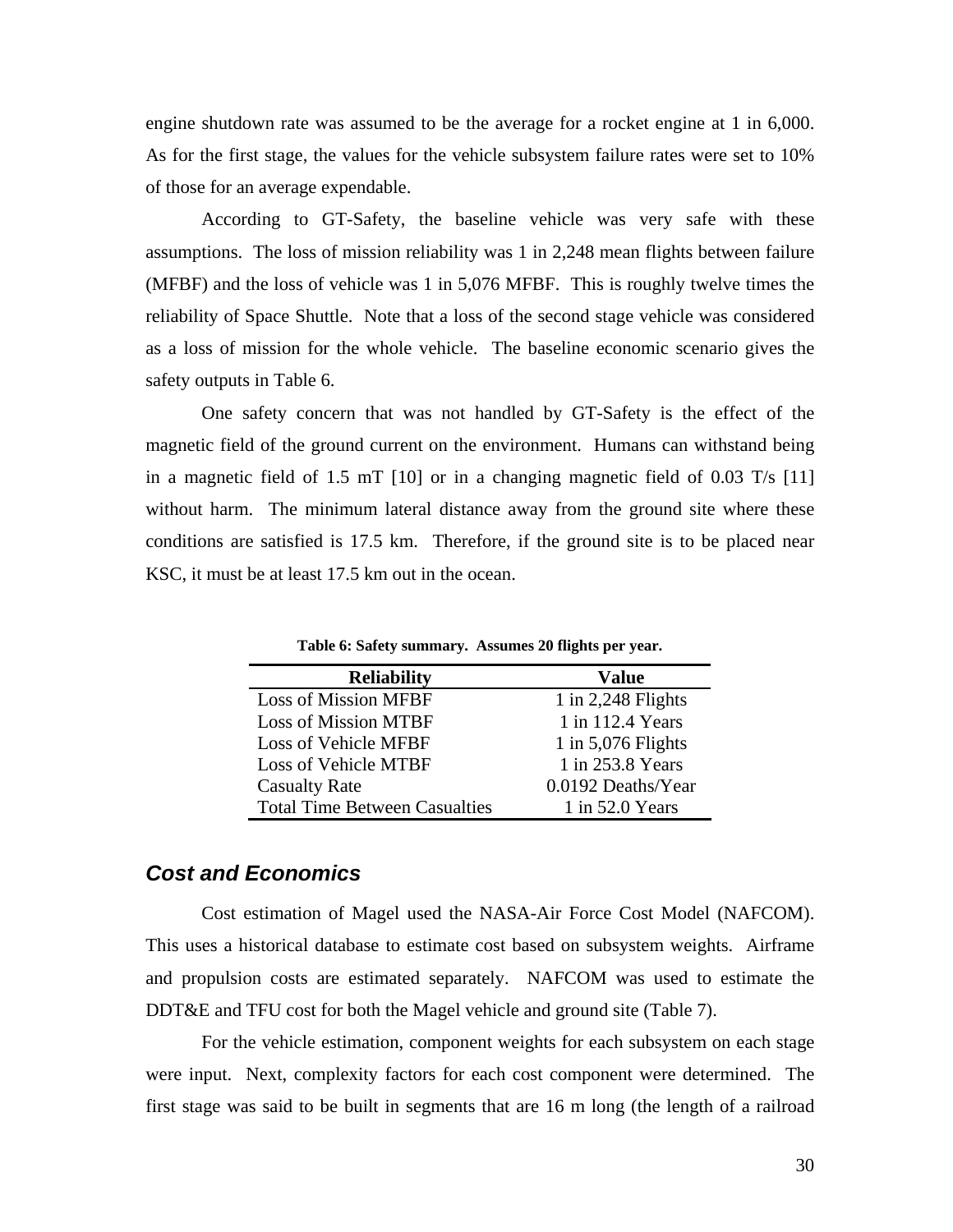<span id="page-36-0"></span>car). Each of these segments are very similar; only difference being the four segments with ADCS engine and cable connections, the eight segments with end caps on the ADCS propellant tanks and some segments have ADCS propellant tanks in them and some do not. Therefore, all segments were estimated to be the same cost and have the same learning curve. The TFUs for the first stage and the ground ring were assumed to have a learning curve rate of 85% such that the cost per segment as a function of the segment number is:

$$
C_{\text{segment}}(n) = (1 - R)e^{-\lambda n} + R
$$

where  $C_{\text{segment}}$  is the fractional cost of segment number n as a percentage of the first segment cost and R is the learning curve rate. This means that if enough segments are built, the cost of each segment will eventually reach 85% of the cost of the first segment. Also, the complexity factors for integration, assembly and checkout for both the airframe and the first stage propulsion were linearly scaled from the total number of segments needed.

A similar approach was used for the ground site cost estimation. The ground ring was considered to be much less complex than the launch vehicle because it is only composed of SC rings and it does not have to be flight ready. This assumption lowered complexity factors across the board and is responsible for its relatively low cost compared to its weight. The total facilities cost per site was the sum of the costs to build the ground ring structure, given by NAFCOM, and the cost to build the facility infrastructure (roads, platform, buildings, etc.), given by AATe.

| <b>Variable</b>        | <b>Cost (B\$ FY 2003)</b> |
|------------------------|---------------------------|
| Launch Vehicle DDT&E   | 52.7                      |
| Launch Vehicle TFU     | 29.8                      |
| Ground Site DDT&E      | 59.4                      |
| <b>Ground Site TFU</b> | 45 O                      |

<span id="page-36-1"></span>**Table 7: Cost estimates from NAFCOM for Magel baseline.** 

At first, the Cost and Business Analysis Module program was used to estimate the economic scenario. Various values were taken from the weights and sizing and operations analyses to create the module. Unfortunately the economic scenario would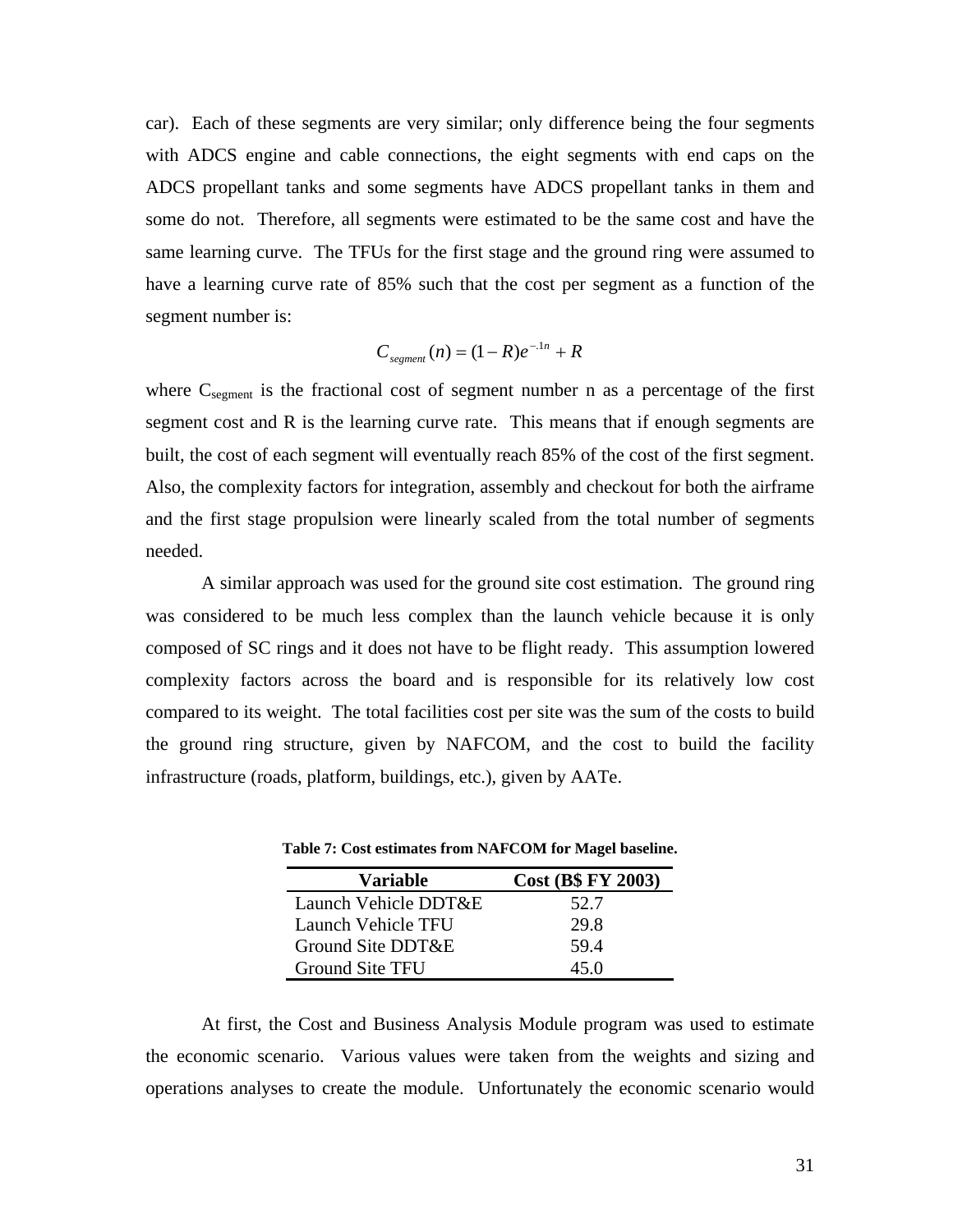not close; no value for the price per pound could produce a net present value of 0\$ at the end of life of the vehicle. This was due to the fact that as the price per pound to orbit increased, the market capture percentage decreased. The price per pound was so high that Magel did not capture any of the available market even with a 100% market expansion rate. To solve this problem, a much simpler approach was used.

The final economic analysis used was a spreadsheet based tool created solely for Magel. It simply sums all of the costs of the vehicle to find the LCC assuming values for the engine life (500 flights), vehicle life (1000 flights), program length (30 years) and flight rate (20 flights/year). It also includes a 15% cost margin and assumes that the market does not change over the life of the vehicle (0% market expansion rate), there is no profit and there is zero cost of money. This implies that the cost of the vehicle (TFU and DDT&E) is paid for upfront. Economic results for the baseline vehicle are given in [Table 8.](#page-38-1)

Notice that the baseline cost per pound to orbit is \$35,500 FY 2003/lbs. When compared to the D4H price per pound of \$3,000 FY 2003/lbs [\[6\]](#page-48-7), Magel's cost is unacceptable. One way to reduce this cost is to change the program length or flight rate. This is not a bad choice because these variables were assumptions.

Trade studies were performed on this design to examine the effects of program length and flight rate on the cost per pound to orbit [\(Figure 20\)](#page-38-2). For every program length considered, cost per pound to orbit decreased more than exponentially with flight rate. This is because the fixed cost is rather large compared to the variable cost. Meaning, the higher the flight rate the more the fixed cost gets distributed into the cost of each flight. The minimum flight rate needed to compete with the D4H (to get the cost per pound down to \$3000 FY 2003/lbs) decreases with an increase in program length, however, there is a tradeoff in total flights needed ([Table 9\)](#page-38-3).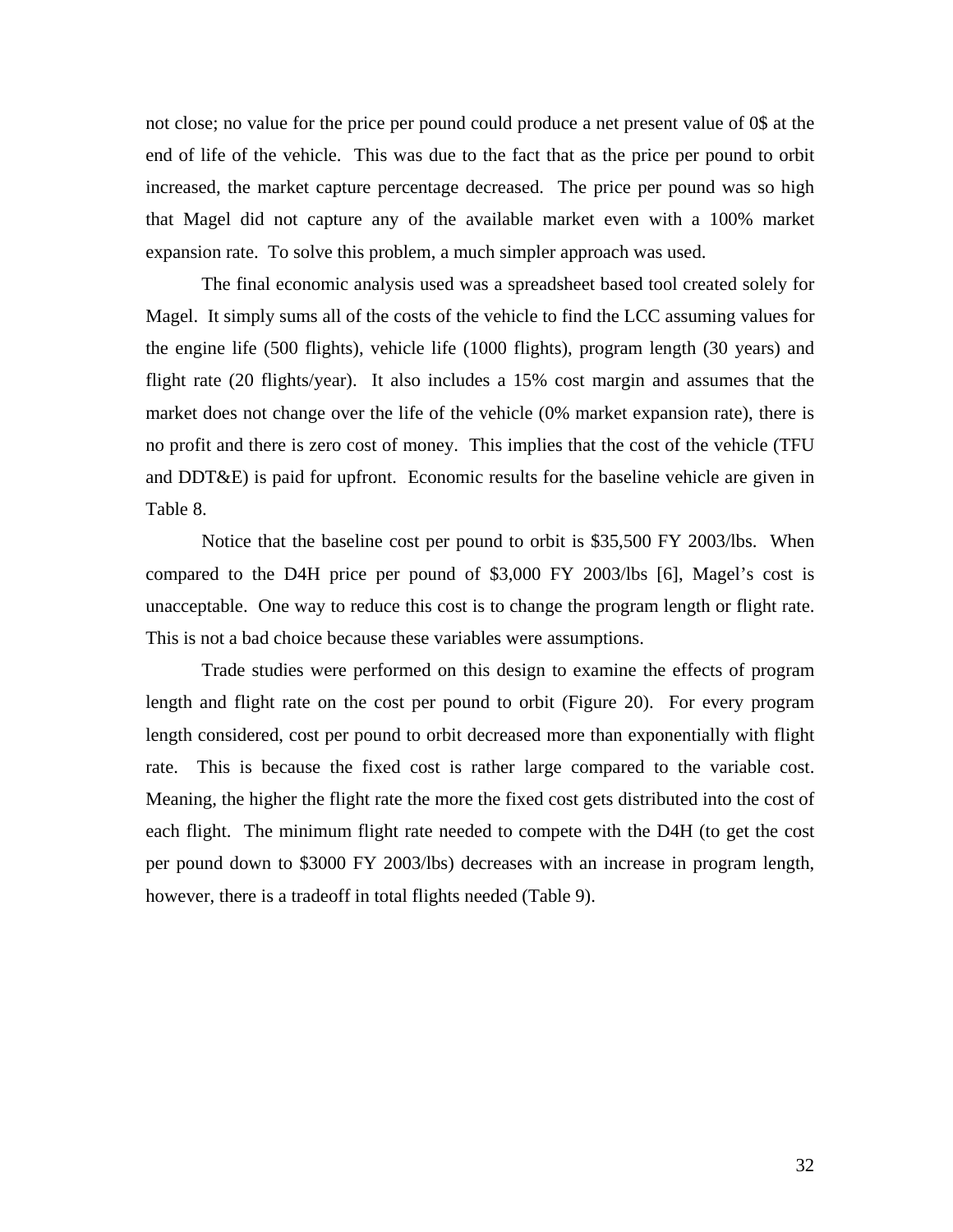| <b>Variable</b>                                                  | Cost   |
|------------------------------------------------------------------|--------|
| DDT&E (Launch Vehicle and Facilities) $(B\$ )                    | 112    |
| TFU (Launch Vehicle Only) (B\$)                                  | 29.7   |
| Facilities Cost (Includes Facilities Ops. Cost) (B\$/Site)       | 48.0   |
| Fixed Cost (B\$/Year)                                            | 27.5   |
| Variable Cost (Includes 2 <sup>nd</sup> Stage Cost) (M\$/Flight) | 64.4   |
| Cost Margin $(15\%)$ (B\$)                                       | 182    |
| $LCC$ (B\$)                                                      | 1,210  |
| Cost per Pound to Orbit (\$/lbs)                                 | 35,500 |

<span id="page-38-1"></span><span id="page-38-0"></span>**Table 8: Economic results for Magel baseline. All dollar amounts are in FY 2003.** 

<span id="page-38-2"></span>

**Figure 20: Flight rate trade study for various program lengths.** 

<span id="page-38-3"></span>**Table 9: Minimum flight rate needed to compete with the D4H for various program lengths.** 

| <b>Program Length (Years)</b> | Minimum Flight Rate (Flights/Year) | <b>Total Flights</b> |
|-------------------------------|------------------------------------|----------------------|
|                               | 852                                | 8520                 |
| 30                            | 626                                | 18780                |
| 60                            | 576                                | 34560                |
| 90                            | 559                                | 50310                |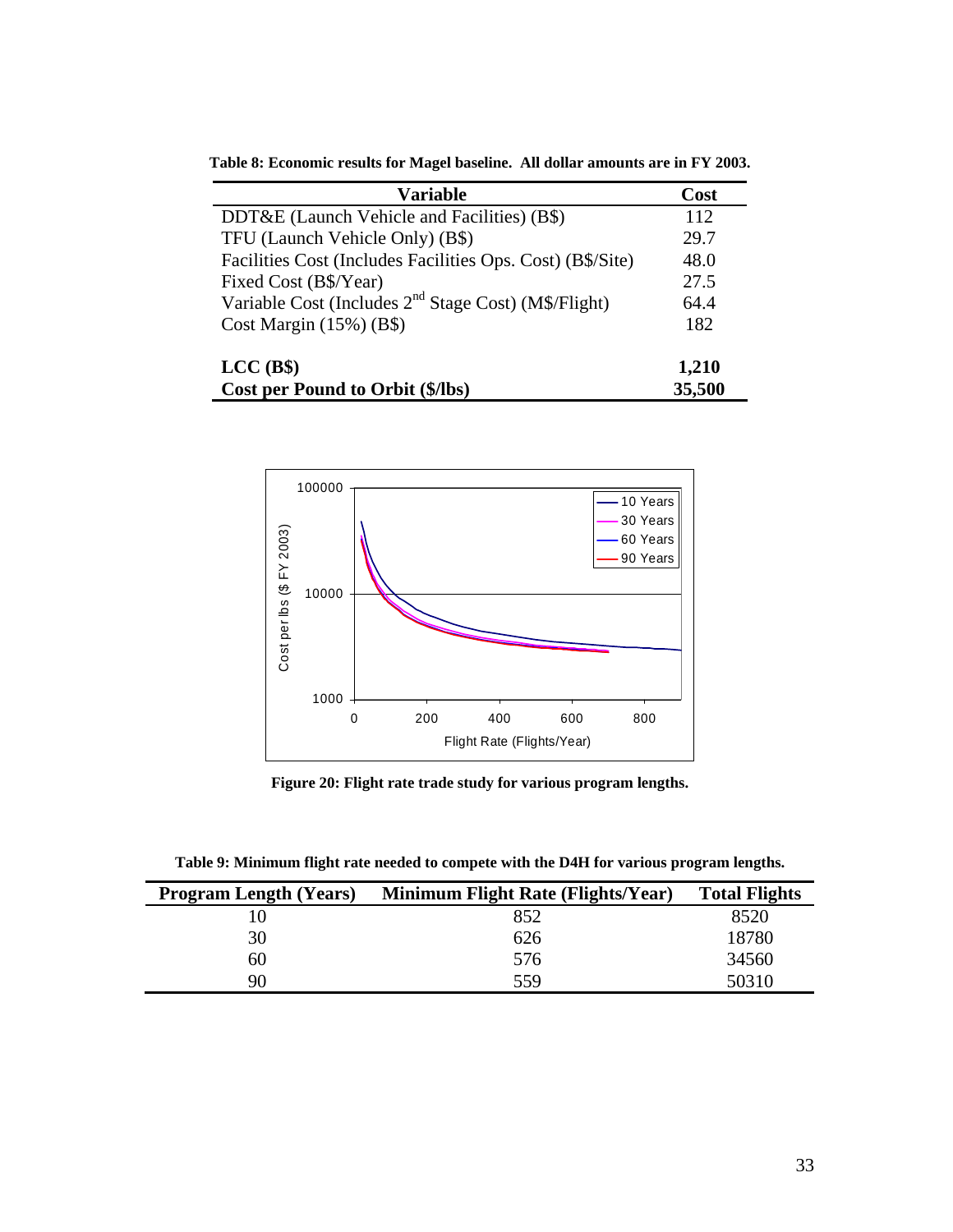## <span id="page-39-0"></span>**Baseline Conclusions**

The Magel baseline yields a cost per pound to orbit that is not competitive with current expendables. The D4H costs a conservative \$3000/lbs to a 100 nmi by 100 nmi orbit [\[6\]](#page-48-7). With the baseline economic assumptions (20 flights/year for a program length of 30 years) Magel's cost is roughly twelve times that; not an outrageous amount, but enough not be competitive. However, these cost results involve some economic uncertainty. In order to get a better estimate of Magel's viability, a Monte Carlo simulation (MCS) was done, which will be explained later.

There are still several problems with the Magel architecture. There are impinging shockwaves on the cables as well as a possible impinging Mach cone on the second stage. The two stacked current ring geometry is unstable, which leads to the large ADCS system mass. Corrections due to high winds or the Coriolis Effect were not considered and may also make large contributions to the ADCS. Structural modes in the first stage ring and cables may prove to make the airframe unstable. There are induced currents in anything conductive on the vehicle due to the changing magnetic field of the ground ring. Not to mention the problems from the shear size of the vehicle.

Finally, there were several issues with the tools used for this design. NAFCOM, AATe and GT-Safety were created for normal RLVs, like Space Shuttle. Most likely, Magel is outside the acceptable limits of these tools. Therefore, other, more general tools are needed for better estimations. Still, these tools provide rough estimates for the vehicle and are a good first step.

### **ROSETTA Model**

After the baseline vehicle was designed, a Reduced-Order Simulation for Evaluating Technologies and Transportation Architectures (ROSETTA) model was built. This is a spreadsheet based tool that fully integrates all components of the design into a simple tool to quickly estimate the effects of small changes in variables. It is necessary, when running a large number of cases for the input variables, to considerably reduce the computation time for each point in the design space.

Creating the ROSETTA model was fairly straightforward. Most of the contributing analyses were already spreadsheet based. For these analyses, it was a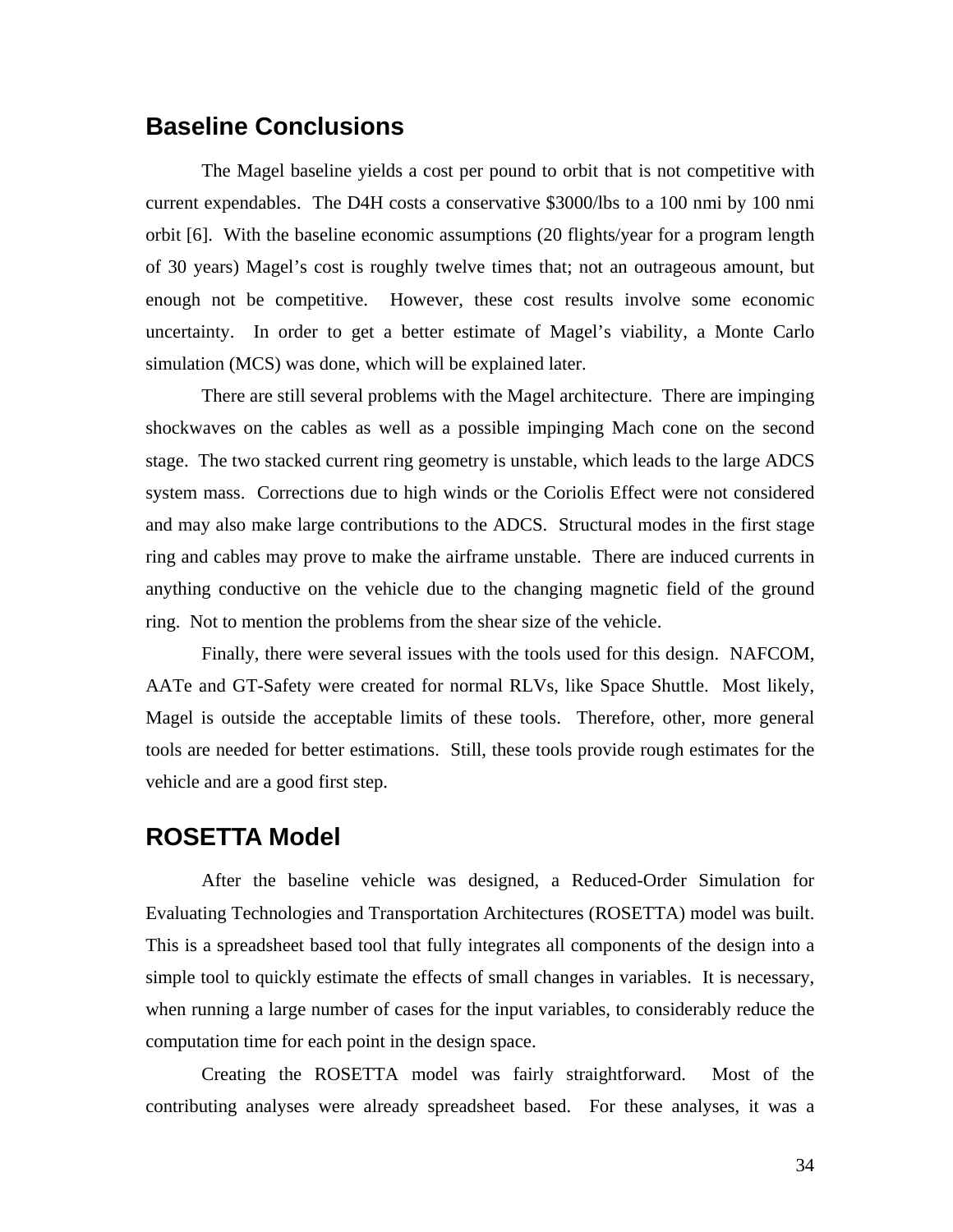<span id="page-40-0"></span>simple matter of just integrating them into one spreadsheet. Aerodynamic results, like drag coefficients, changed very little when the scale of the vehicle changed. Therefore, the ROSETTA model used the baseline aerodynamics results for all cases. Aeroheating was mostly affected by the trajectory used (the shape of the airfoil was constant), which changes very little throughout the design space because it is mostly determined by  $a_{max}$ and  $q_{\text{max}}$ , which are constants. Therefore, the baseline aeroheating results were used for all designs.

On the other hand, the operations analysis was not so simple to integrate. Indeed it was a spreadsheet based analysis, but it was unable to be imported into the ROSETTA model due to a bug in Microsoft Excel. Instead, a response surface equation (RSE) was created to take its place. Using Phoenix Integration's ModelCenter v5.0.1 and Spaceworks Engineering's ProbWorks RSE v1.1 generator, RSE's for each of AATe's outputs were created using a second order central composite design of experiments on the following variables: loss of vehicle reliability, vehicle design life, insertion weight, vehicle length and width (height is always 2.5 time the width), DDT&E and TFU.  $R^2$ values for each of these RSEs were all nearly 1.

### **Economic Monte Carlo Simulation**

The baseline cost results contain various economic uncertainties. In order to get a better estimate of Magel's viability, an MCS was done. This analysis involved using Crystal Ball in combination with the ROSETTA model to vary all of the uncertain economic variables and obtain probabilistic results for the economic metrics. Crystal Ball is a Microsoft Excel macro that facilitates the simulation. Economic variables are considered to be noise variables (the designer has no control over them) so triangular probability density functions were used over their ranges. These variables as well as their ranges are listed in [Table 10.](#page-41-1)

After running the MCS with 5000 iterations, cumulative distribution functions (CDFs) were created for each of the economic metrics [\(Figure 21\)](#page-41-2). Values for these metrics at the 50% confidence mark were considered to be the final results ([Table 11\)](#page-42-1). This gives a cost per pound to orbit of \$38,900 FY 2003/lbs; which is roughly thirteen times that of a D4H. With these economic assumptions, the baseline Magel architecture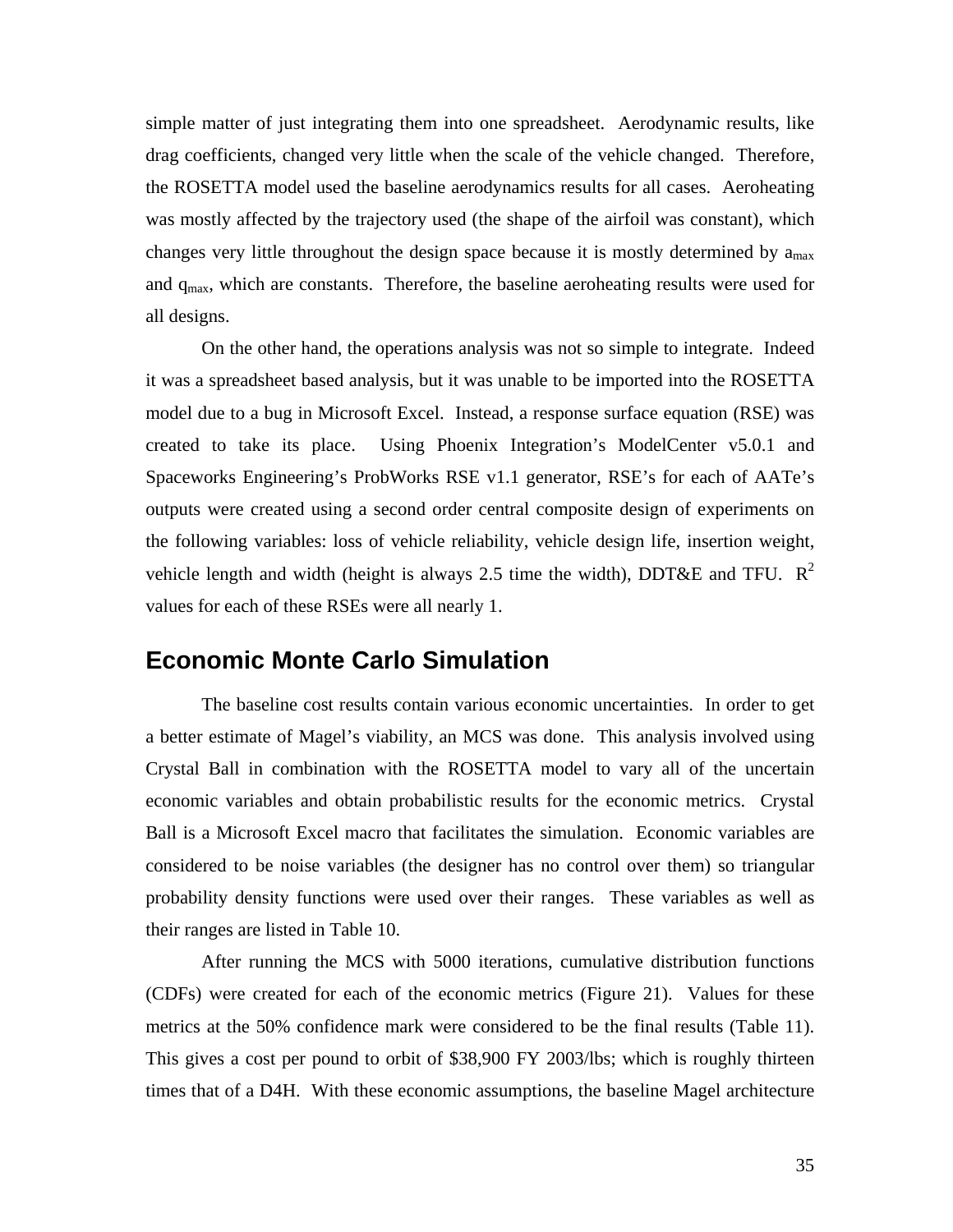<span id="page-41-0"></span>is most likely not viable (especially since the 0% confidence of cost per pound is six times more than the D4H).

<span id="page-41-1"></span>**Table 10: Economic variables and their ranges used for the economic MCS.** 

| <b>Variable</b>               | <b>Minimum</b> | <b>Nominal</b> | <b>Maximum</b> |
|-------------------------------|----------------|----------------|----------------|
| Engine Life (Flights)         | 100            | 500            | 1,000          |
| Vehicle Life (Flights)        | 100            | 1,000          | 2,000          |
| Program Length (Years)        |                | 30             | 50             |
| Learning Curve Rate           | 0.75           | 0.85           |                |
| Flight Rate (Flights/Year)    |                | 20             | 40             |
| <b>TFU Complexity Factor</b>  | 0.5            |                | 1.5            |
| <b>DDTE Complexity Factor</b> | () 5           |                | ר ו            |



<span id="page-41-2"></span>**Figure 21: CDFs for economic MCS.**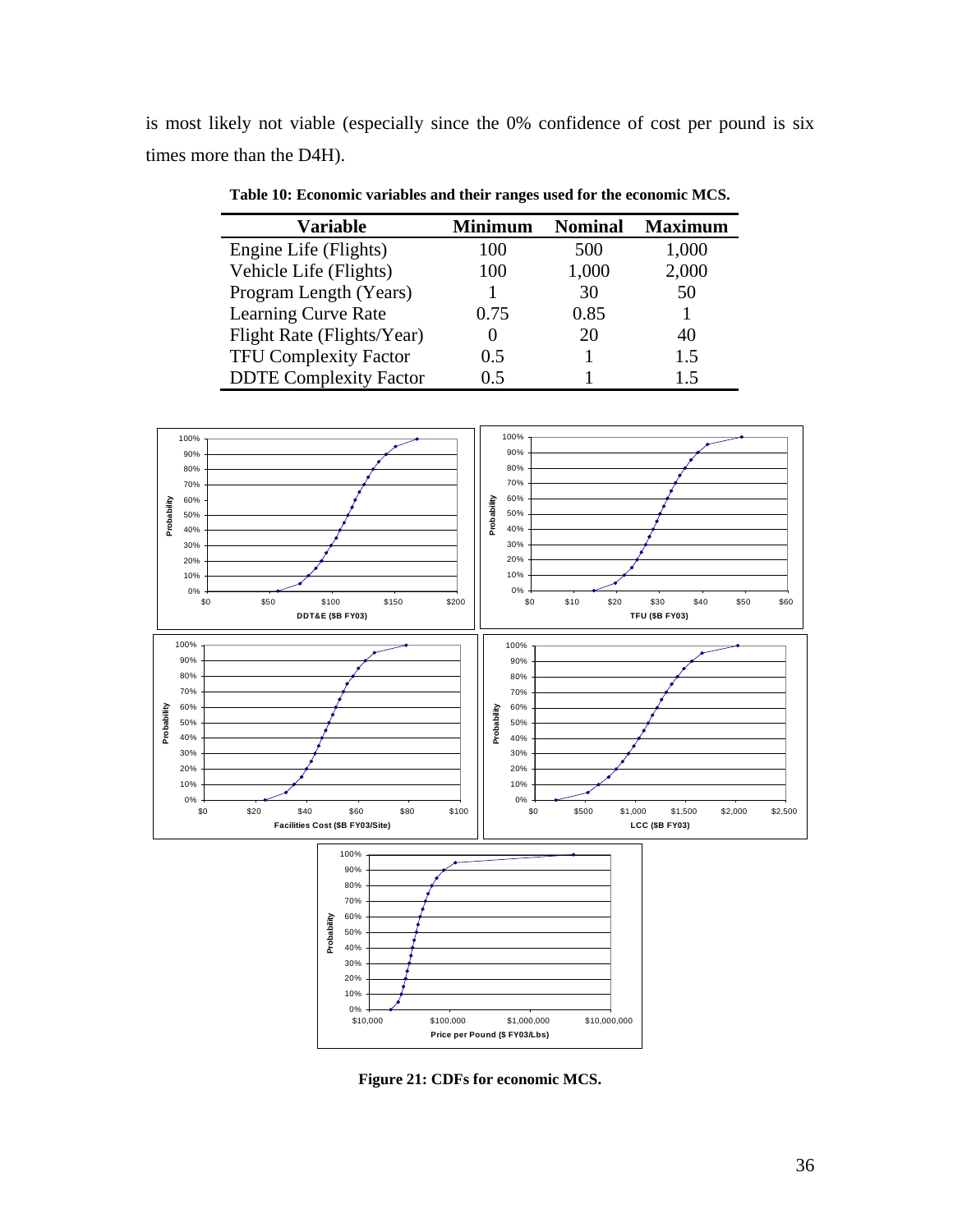| <b>Metric</b>                    | Value at 50% Confidence |
|----------------------------------|-------------------------|
| Total DDT&E (B\$)                | 113                     |
| TFU(B\$)                         | 30.2                    |
| Facilities Cost (B\$/Site)       | 48.8                    |
| $LCC$ (B\$)                      | 1,130                   |
| Cost per Pound to Orbit (\$/lbs) | 38,900                  |

<span id="page-42-1"></span><span id="page-42-0"></span>**Table 11: Economic metrics at 50% confidence. All dollar amounts are in FY 2003.**

## **Technology Infusion**

To help improve the feasibility and viability of Magel, several technologies were considered. Since the SC tube system is the main driver for the design, the main focus of the technology infusion was on different types of SC materials. These technologies were infused into the baseline design; the resulting designs were compared to the baseline.

#### *Technology Identification*

Three different types of SC materials were considered as well as technology impacts on magnetic field geometry and subsystem masses. SC materials considered include NbTi, Nb<sub>3</sub>Sn and  $(Bi,Pb)_{2}Sr_{2}Ca_{2}Cu_{3}O_{x}$  (BSCCO). For other technologies, general improvement in the geometric imperfection coefficient, ADCS mass, airfoil fairing mass, SC truss mass and SC support tube mass were considered.

NbTi is the most common SC material currently in use and was used as the baseline. Typical values for density,  $J_c$  and  $B_c$  are 6,530 kg/m<sup>3</sup> [\[12\]](#page-48-12), 5e9 A/m<sup>2</sup> [\[4\]](#page-48-2) and 12.2 T [\[8\]](#page-48-5) respectively. Large quantities are used in the competitive MRI magnet business and have brought the cost down considerably. The current estimate is around \$1 FY2001/k-Am [\[13\]](#page-48-13).

 Nb3Sn is another common SC material currently in use. Typical values for density and  $B_c$  are 8,036 kg/m<sup>3</sup> [\[12\]](#page-48-12) and 19.0 T [\[8\]](#page-48-5). A promising value for  $J_c$  of 6e9  $A/m<sup>2</sup>$  has also been reported [[14\]](#page-48-14). Currently, only small quantities of Nb<sub>3</sub>Sn are being produced (2.5 tons/year) for an expensive \$4.6 FY 2001/k-Am [\[13\]](#page-48-13). If the demand for this material reaches 250 tons/year, this price could be brought down to \$1.5 FY 2001/k-Am [\[13\]](#page-48-13). Magel would create this demand, therefore, the lesser cost was assumed.

The leading high temperature superconductor is BSCCO. Currently, BSCCO is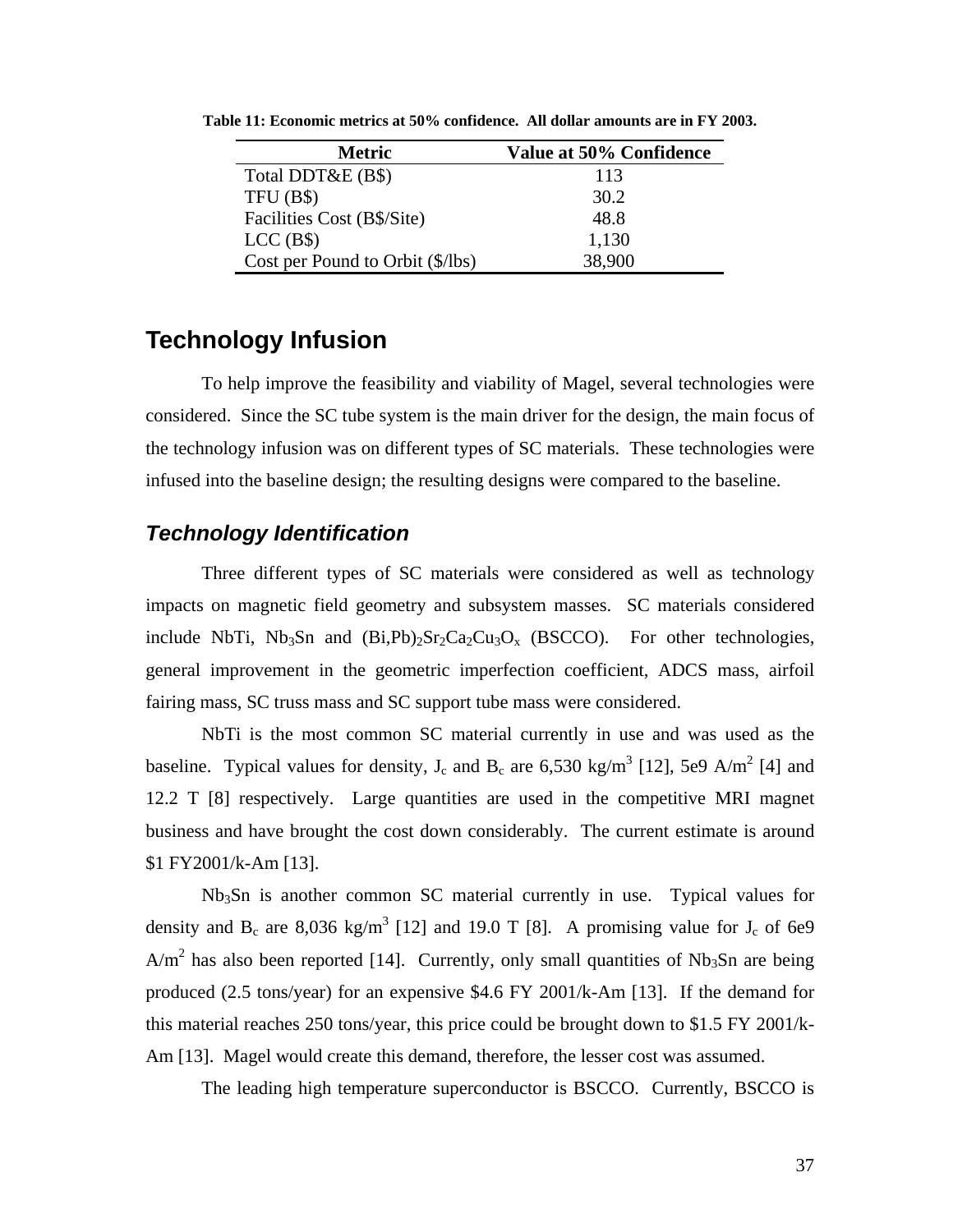<span id="page-43-0"></span>only available in powder form. Tubes of the material have been demonstrated to have peak values for  $J_c$  of 2e9 A/m<sup>2</sup>, but only locally [\[15\]](#page-48-15). Typical values for density and B<sub>c</sub> are  $4,010 \text{ kg/m}^3$  [\[12\]](#page-48-12) and  $465.5 \text{ T}$  [\[8,](#page-48-5) [15\]](#page-48-15). The current cost of BSCCO is \$1,000 FY2001/k-Am [\[16\]](#page-48-16). With decreases in costs and new manufacturing techniques, the cost of BSCCO is predicted to decrease considerably to \$21 FY 2001/k-Am [[16\]](#page-48-16). This smaller cost was assumed for the following analyses.

Improvements in other subsystems are not related to specific technologies, but represent general improvements that can be expected. The baseline design was considered to be a worst case scenario, so all of ranges for these technologies were set to lower the vehicle's mass. Mass improvements in the airfoil fairing, SC truss and SC support tubes were based on improvements in materials. For the ADCS mass, once technology improvement could be to include all of the ADCS functionality in the ground ring (i.e. changing the magnetic field from the ground ring to control the first stage) or have some other ground based ADCS system. Therefore, a lower bound of 0 on the ADCS mass could be expected. Finally, improvements for the geometric effects coefficient were based on different ground ring geometries that could be considered (i.e. having the ground ring in the form of a solenoid or using an iron core in the center of the ring).

#### *Technology Monte Carlo Simulation*

In order to evaluate the effects of infusing each technology, several MCSs were performed. The effects of infusing each of the SC materials were well understood. Instead of including each of these materials in a single MCS, three separate MCSs were run (one for each SC material). For example, one MCS consisted of infusing  $Nb<sub>3</sub>Sn$  and running the MCS over the other five technologies. Technology impact factors used for the SC materials and the ranges used for the other technologies are listed in [Table 12](#page-44-1) and [Table 13.](#page-44-2)

Values for the SC materials were derived from the values previous stated. Distributions on these impacts were not included because the effects of the technologies were known relatively well and the model takes a considerable amount of time to optimize the ring radius and SC tube radius each time the SC material properties are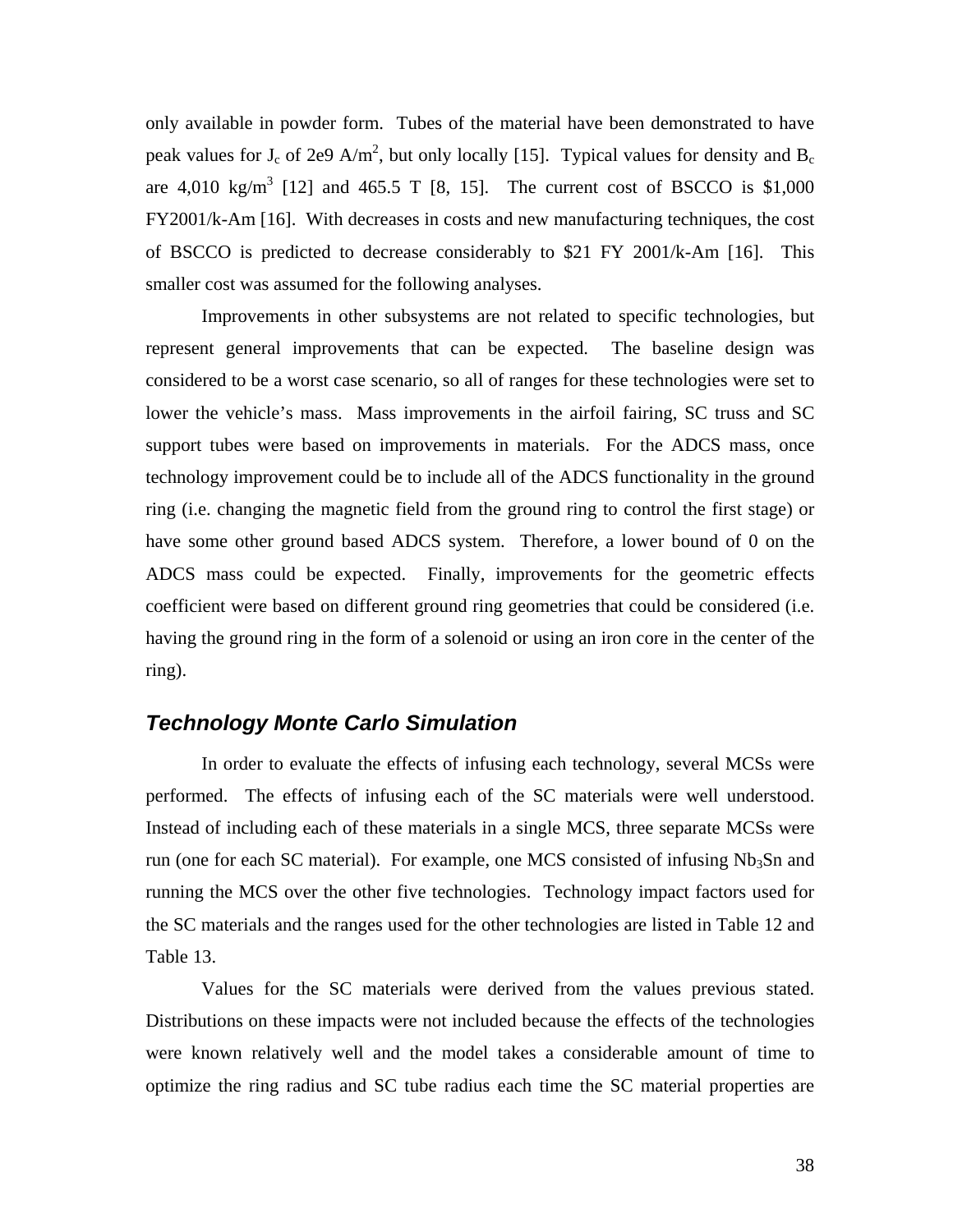<span id="page-44-0"></span>changed. The effects of the SC material technologies cause relatively large changes in the optimum ring radius and SC tube radius and therefore the model would have to be optimized for every iteration of the MCS to obtain good results, which would take a considerable amount of time for a 5000 iteration MCS.

The ranges for the other technologies were based on general improvements that could be expected. For these technologies the optimum ring radius and SC tube radius did not change very much with a change in impact factor. Therefore, the design did not have to be optimized for every MCS iteration to obtain good results.

After infusing each of the SC materials, the radius of the first stage ring and the radius of each SC tube was again optimized to minimize LCC. Gross mass for  $Nb<sub>3</sub>Sn$ was 1.10e7 kg and for BSCCO was 1.23e7 kg; weight breakdowns are shown in [Figure](#page-45-1)  [22](#page-45-1) and [Figure 23.](#page-45-2) Diameter of the first stage ring was 6596 m and 7614 m and the diameter of each SC tube was  $0.83$  m and  $0.84$  m for  $Nb<sub>3</sub>Sn$  and BSCCO respectively. Cost per pound to orbit for  $Nb_3Sn$  was \$35,700 FY 2003/lbs and was \$41,300 FY 2003/lbs for BSCCO. Both of these technologies showed an increase in gross mass and cost compared to the baseline (NbTi).

| Variable            | NbTi | Nb3Sn | <b>BSCCO</b> |
|---------------------|------|-------|--------------|
| Density SC Material |      | 1.23  | 0.614        |
| Jc                  |      | 1.20  | 0.4          |
| <b>B</b> c          |      | 1.56  | 38.1         |
| Cost SC Material    |      | 15    |              |

<span id="page-44-1"></span>**Table 12: Technology impacts for SC material.** 

<span id="page-44-2"></span>

| <b>Technologies</b>           | Minimum | <b>Nominal</b> | <b>Maximum</b> |
|-------------------------------|---------|----------------|----------------|
| Geometric Imperfection Factor |         |                |                |
| Mass ADCS                     |         | 0.5            |                |
| <b>Mass Airfoil Fairing</b>   | 0.8     | 0.9            |                |
| <b>Mass SC Truss</b>          | 0.8     | 0.9            |                |
| Mass SC Support Tube          | 0.8     | () 9           |                |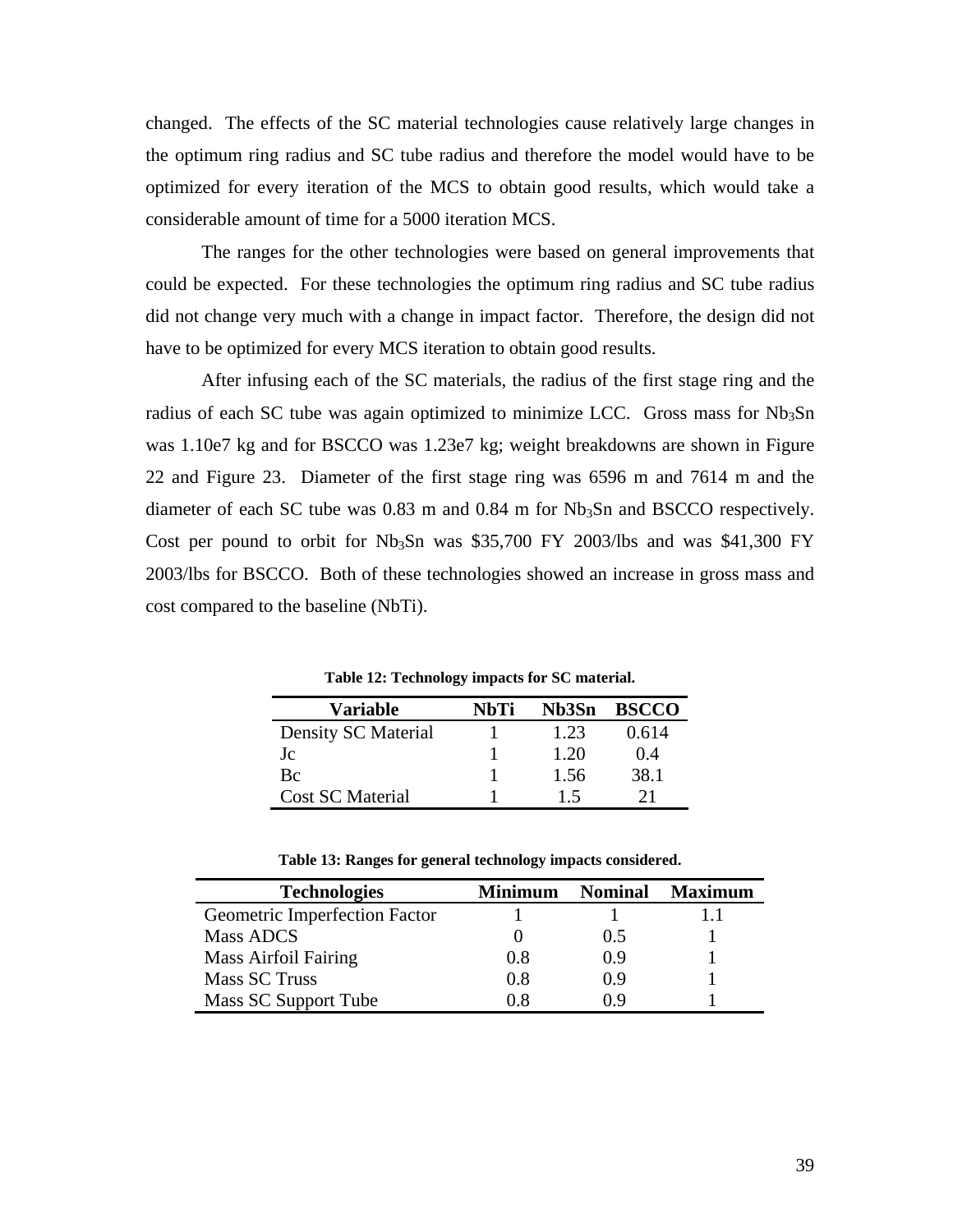<span id="page-45-1"></span><span id="page-45-0"></span>

<span id="page-45-2"></span>Figure 22: Weight breakdown for Magel infused with Nb<sub>3</sub>Sn.



**Figure 23: Weight breakdown for Magel infused with BSCCO.**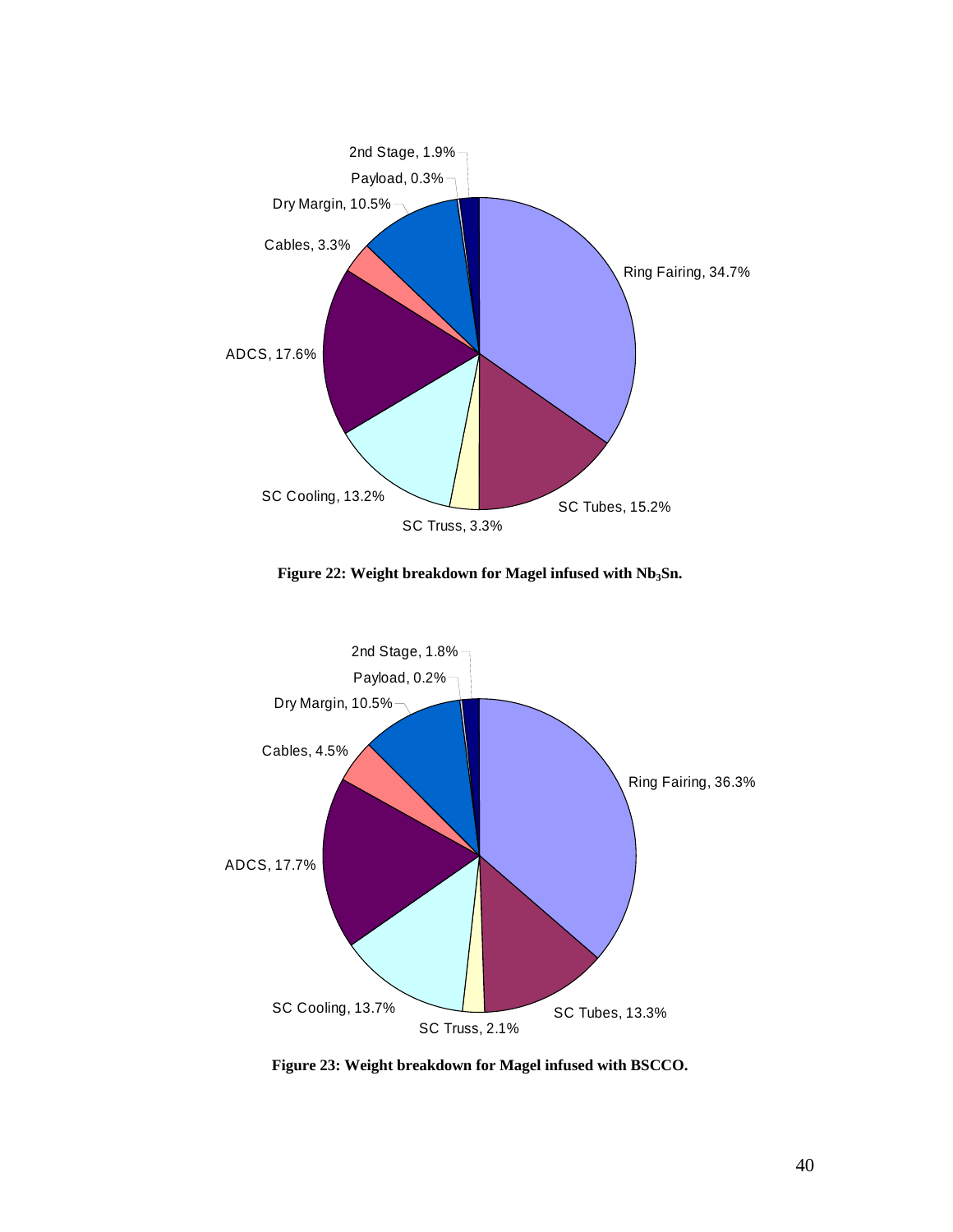<span id="page-46-0"></span>MCSs were then run on these three vehicles. The 50% confidence values are listed in [Table 14](#page-46-1) for each of the metrics. Assuming 20 flights per year for 30 years, these lead to costs per pound of \$35,400 FY 2003/lbs, \$35,700 FY 2003/lbs and \$41,000  $FY$  2003/lbs for NbTi,  $Nb<sub>3</sub>Sn$  and BSCCO respectively. NbTi is the most economically viable and feasible out of the three SC materials investigated. The other two materials have different tradeoffs but each one yields a final design that is more expensive than NbTi.

**Metric NbTi Nb3Sn BSCCO** Total DDT&E (B\$) 98.4 101 177 TFU (B\$) 25.4 27.3 103 Facilities Cost (B\$/Site) 43.6 43.9 50.0 Fixed Operating Cost (B\$/Year) 28.3 28.3 28.3 Variable Operating Cost (M\$/Flight) 62.6 62.6 62.8 LCC (B\$) 1,210 1,220 1,400 Cost per Pound to Orbit (\$/lbs) 35,400 35,700 41,000 Gross Mass (MT) 8,850 8,890 9,960 Loss of Mission Reliability (MFBF) 2250 2250 2242

<span id="page-46-1"></span>**Table 14: 50% confidence levels for the three MCSs. All dollar amounts are in FY 2003.** 

#### *Technology Sensitivities*

It is also useful to look at the effect that the individual technologies have on the vehicle. This will suggest which technologies to put development funds into. Each technology was individually applied to the baseline while the vehicle metrics were recorded. The new values for each metric were compared to the baseline values to find the amount that each changed by applying the technologies. The sensitivities for the vehicle's gross mass and LCC are shown in [Figure 24](#page-47-1) as well as in the Appendix.

Both SC materials induce a increase in both gross mass and LCC. This is mostly due to the fact that these materials increase the propulsion mass and that the propulsion subsystem is the driving component of the vehicle. On the other hand, all of the other technologies show a decrease in gross mass and LCC. This is because all of these technologies either decrease subsystem masses or decrease the current needed.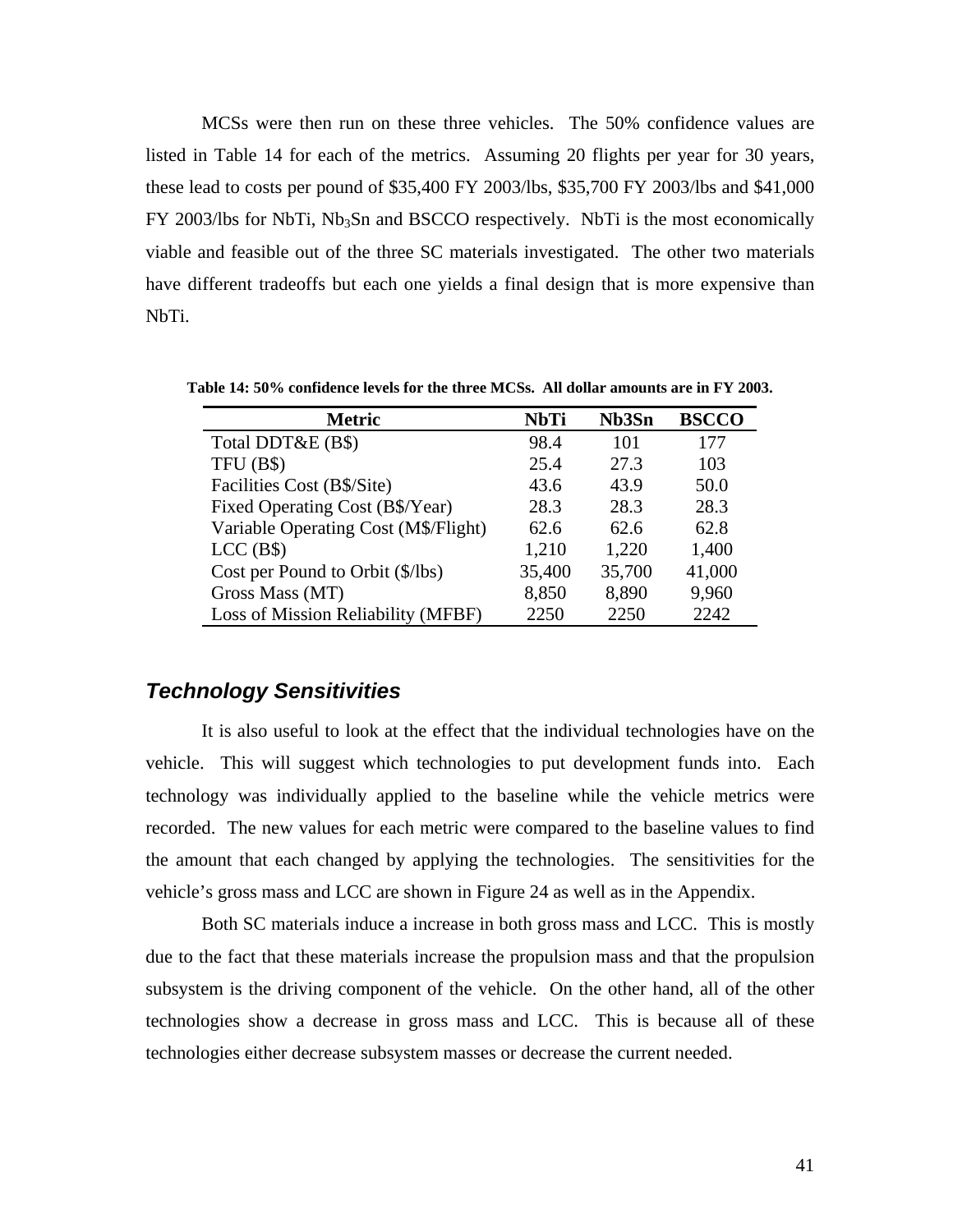<span id="page-47-1"></span><span id="page-47-0"></span>

**Figure 24: LCC and gross mass sensitivity to each technology.** 

## **Conclusion**

The Magel baseline was not viable and did not seem feasible. The vehicle cost too much and was too large with even the most conservative assumptions. By infusing technologies the vehicle became more and more viable and feasible. However, with the technologies considered, the vehicle was still not good enough.

The largest problem is the underlying physics of the architecture. The magnetic field from the ground station decreases too quickly with altitude and the geometry is unstable. Other geometries may prove to make the vehicle more efficient; most notably, eliminating the ADCS system from the launch vehicle and controlling the vehicle's movements completely from the ground.

Another good component to improve is the SC material choice or magnetic field geometry. These have the prospect to reduce the gross mass and cost considerably. NbTi,  $Nb<sub>3</sub>Sn$  and BSCCO are among the most commonly used SC materials due to their ability to handle large amounts of current and their relatively low cost. However, SC materials have not been considered for aerospace applications. Therefore, nobody has been concentrating on finding a SC material with low density. If a SC material is found with a high  $J_c$  and low density then there is a greater prospect for the Magel architecture.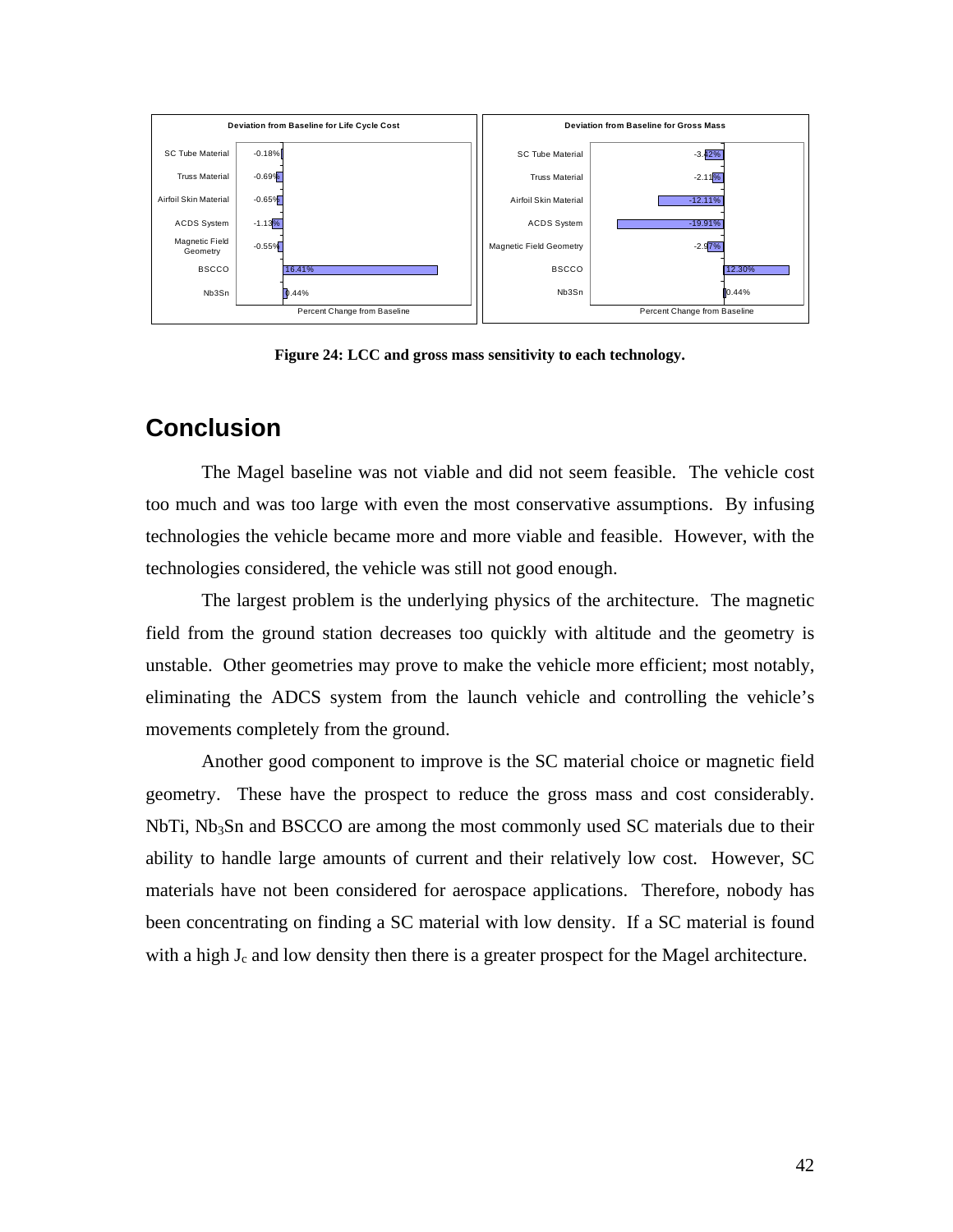## <span id="page-48-15"></span><span id="page-48-14"></span><span id="page-48-13"></span><span id="page-48-12"></span><span id="page-48-11"></span><span id="page-48-10"></span><span id="page-48-9"></span><span id="page-48-8"></span><span id="page-48-7"></span><span id="page-48-6"></span><span id="page-48-5"></span><span id="page-48-4"></span><span id="page-48-3"></span><span id="page-48-2"></span><span id="page-48-1"></span><span id="page-48-0"></span>**References [1](#page-48-17)**

<span id="page-48-16"></span>1

- <span id="page-48-17"></span>1. Ham, C., et. al., "Maglifter: A Ground-Based Next Generation Reusable Launch Assist for a Low-Cost and Highly Reliable Space Access," 17<sup>th</sup> Annual/USU Conference on Small Satellites, SSC03-VIII-2, 2003.
- <span id="page-48-18"></span>2. Griffiths, D. J., "Introduction to Electrodynamics," 3<sup>rd</sup> ed. 1999, Prentice Hall.
- <span id="page-48-19"></span>3. Kinney, D. J., "CBAero 1.4 User's Guide," March 17, 2003.
- <span id="page-48-20"></span>4. Powell, J. R., Maise, G., Paniagua, J., "StarTram: A New Approach for Low-Cost Earth-to-Orbit Transport," IEEE, 0-7803-6599, February, 2001.
- <span id="page-48-21"></span>5. Olds, J. R., Class notes from AE 6320 at Georgia Institute of Technology, November 11, 2002.
- <span id="page-48-22"></span>6. Isakowitz, S. J., Hopkins, J. P., Hopkins, J. B., "International Reference Guide to Space Launch Systems," 3<sup>rd</sup> ed., AIAA, 1999.
- <span id="page-48-23"></span>7. Benson, T., "Earth Atmosphere Model," June 4, 2002, <http://www.grc.nasa.gov/WWW/K-12/airplane/atmos.html>.
- <span id="page-48-24"></span>8. Poole, C. P., Farach, H. A., Richard, J. C., "Superconductivity," Academic Press Inc., 1995.
- <span id="page-48-25"></span>9. Rohrschneider, R., "Development of a Mass Estimating Relationship Database for Launch Vehicle Conceptual Design," AE8900 Special Project, Georgia Institute of Technology, April 26, 2002.
- <span id="page-48-26"></span>10. Mannix, R., "Static Magnetic Field (0 Hz) Safety," University of California, EH & S.
- <span id="page-48-27"></span>11. "Magnetic Fields: Health and Safety Guide," World Health Organization, IPCS International Programme on Chemical Safety, Health and Safety Guide No. 27, 1989.
- <span id="page-48-28"></span>12. "Solids: Properties of Solid Materials," V3.5, CryoSoft, March 2002.
- <span id="page-48-29"></span>13. R. M. Scanlan, "Conductor Cost/Performance Status Report for Snowmass 2001," February 15, 2001.
- <span id="page-48-30"></span>14. Hart, P. B., et. al., "Microstructure, Impurity Content and Critical Current Density in Nb3Sn," Journal of Applied Physics, April 1969.
- <span id="page-48-31"></span>15. Larbalestier, D. C., Hellstrom, E. E., "Applied Superconductivity Center: BSCCO," University of Wisconsin-Madison, <http://www.asc.wisc.edu/bscco/bscco.htm>, March 1, 2002.
- <span id="page-48-32"></span>16. Grant, P. M., Sheahen, T. P., "Cost Projections for High Temperature Superconductors," Applied Superconductivity Conference, September 1998.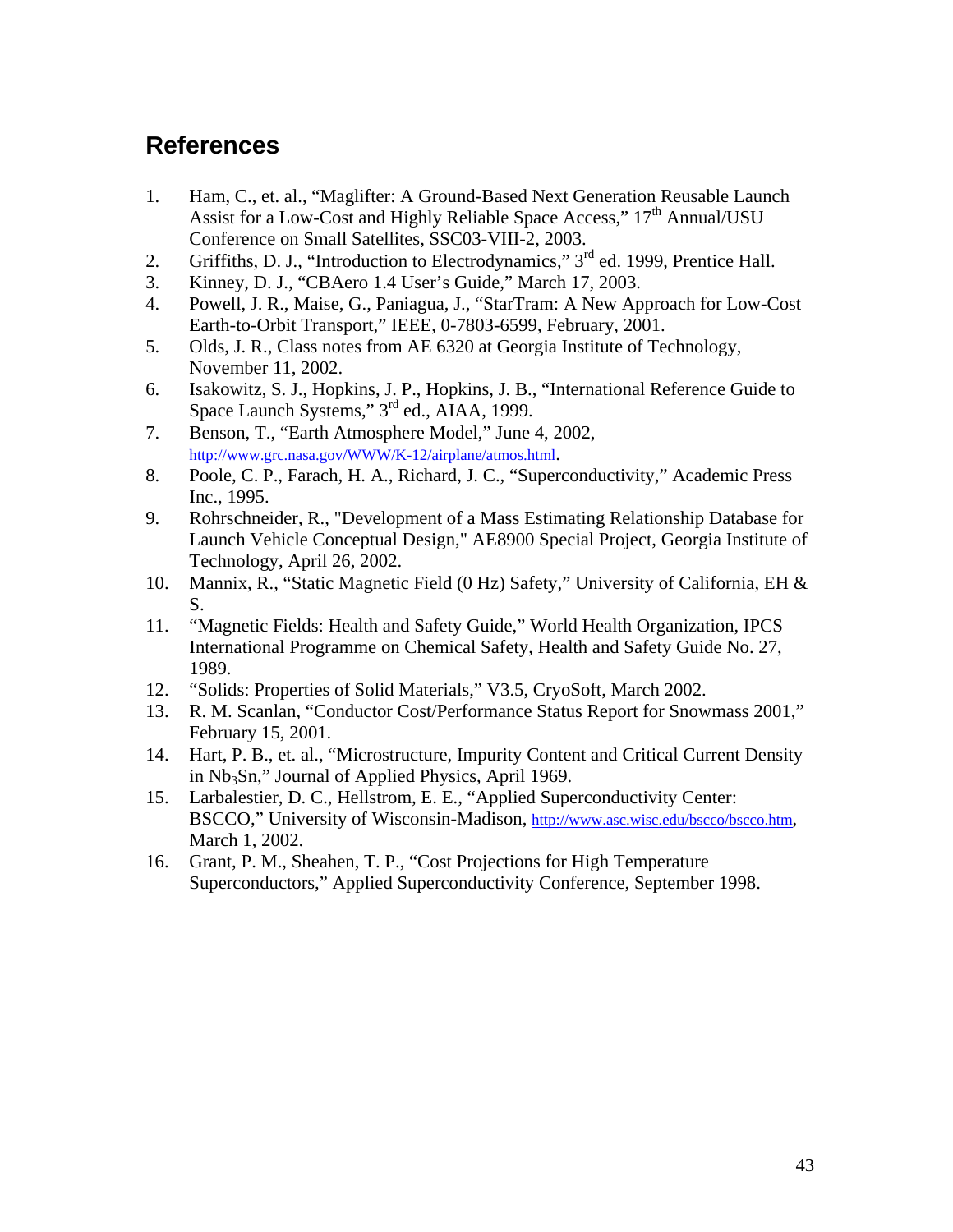## <span id="page-49-0"></span>**Appendix**



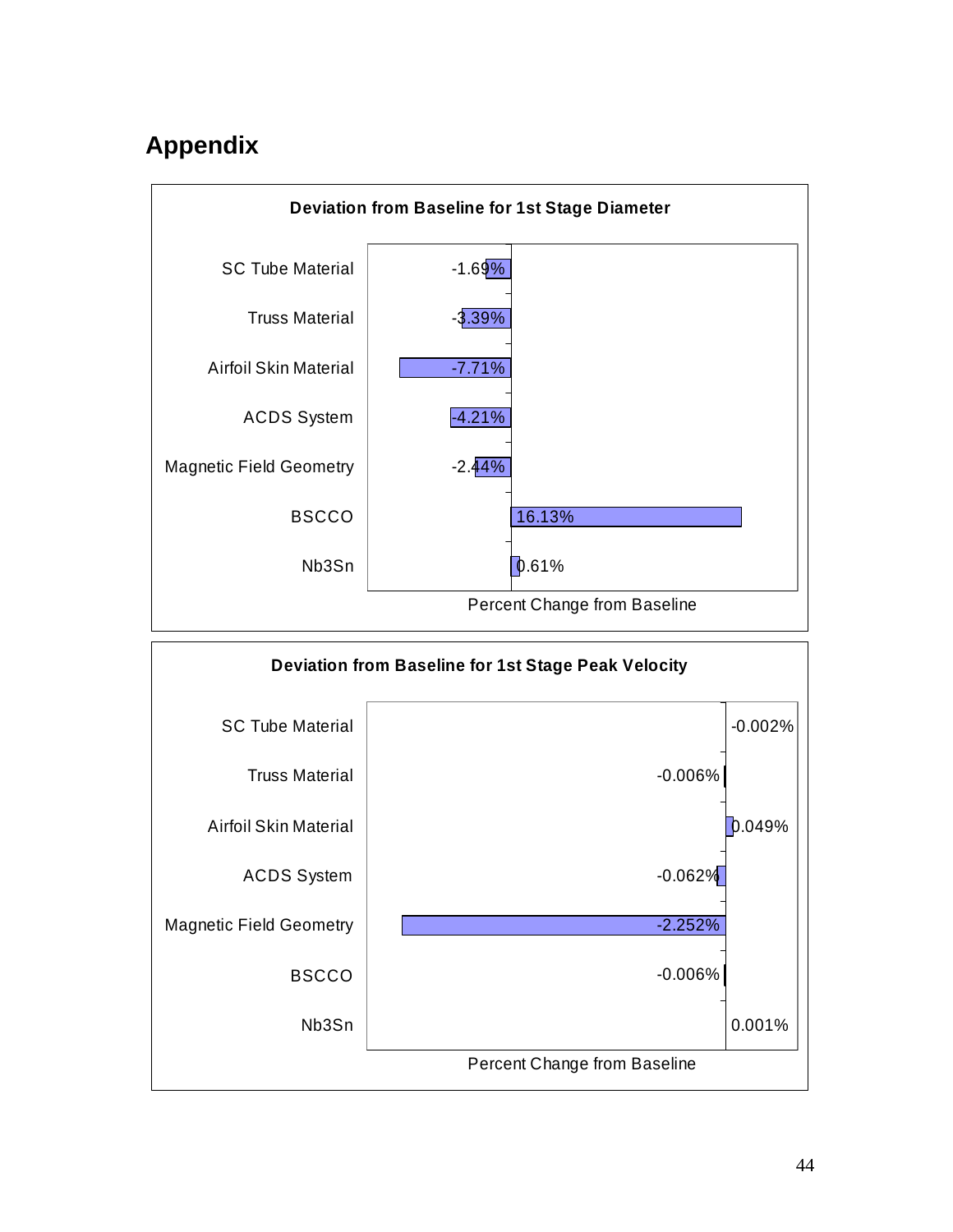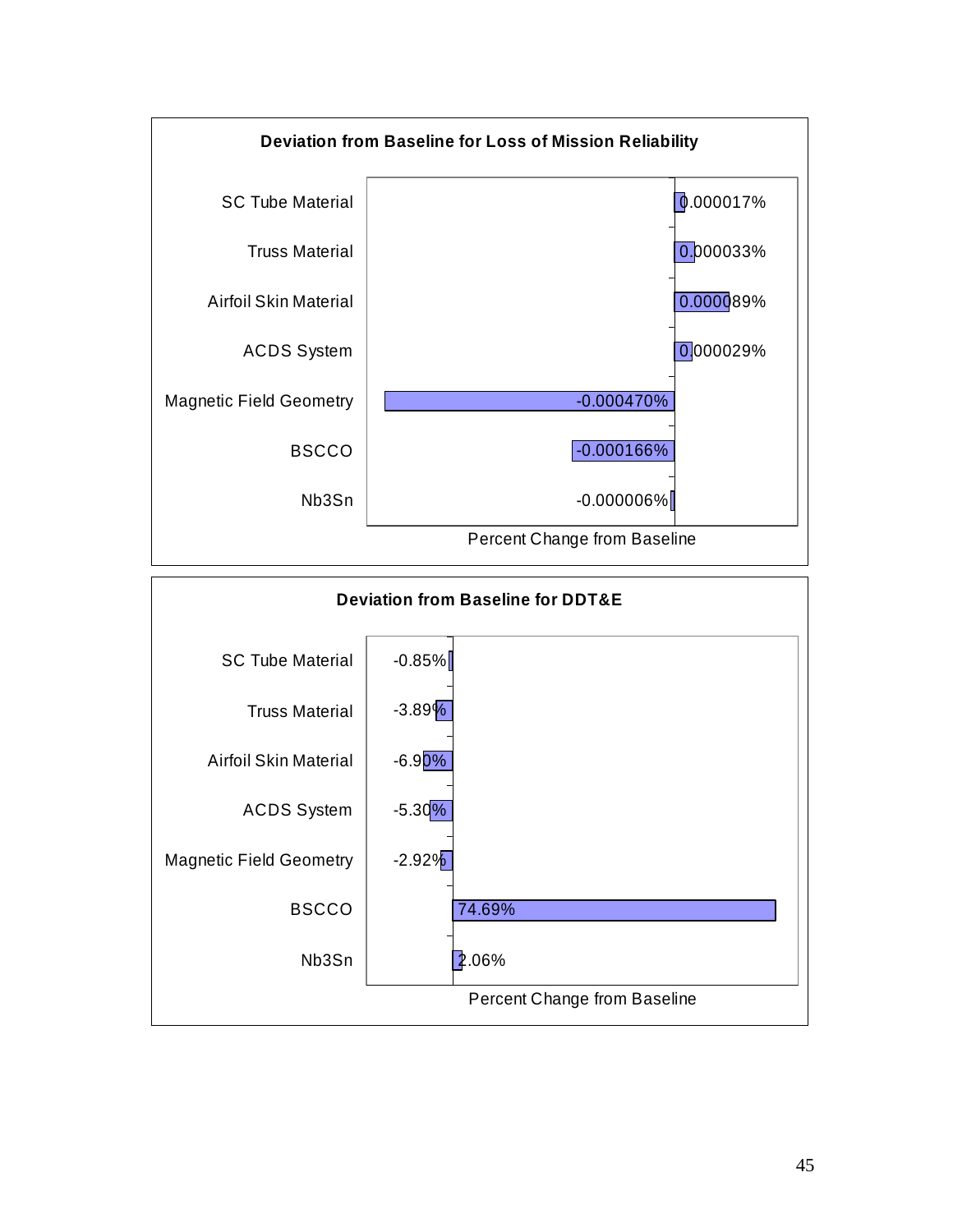